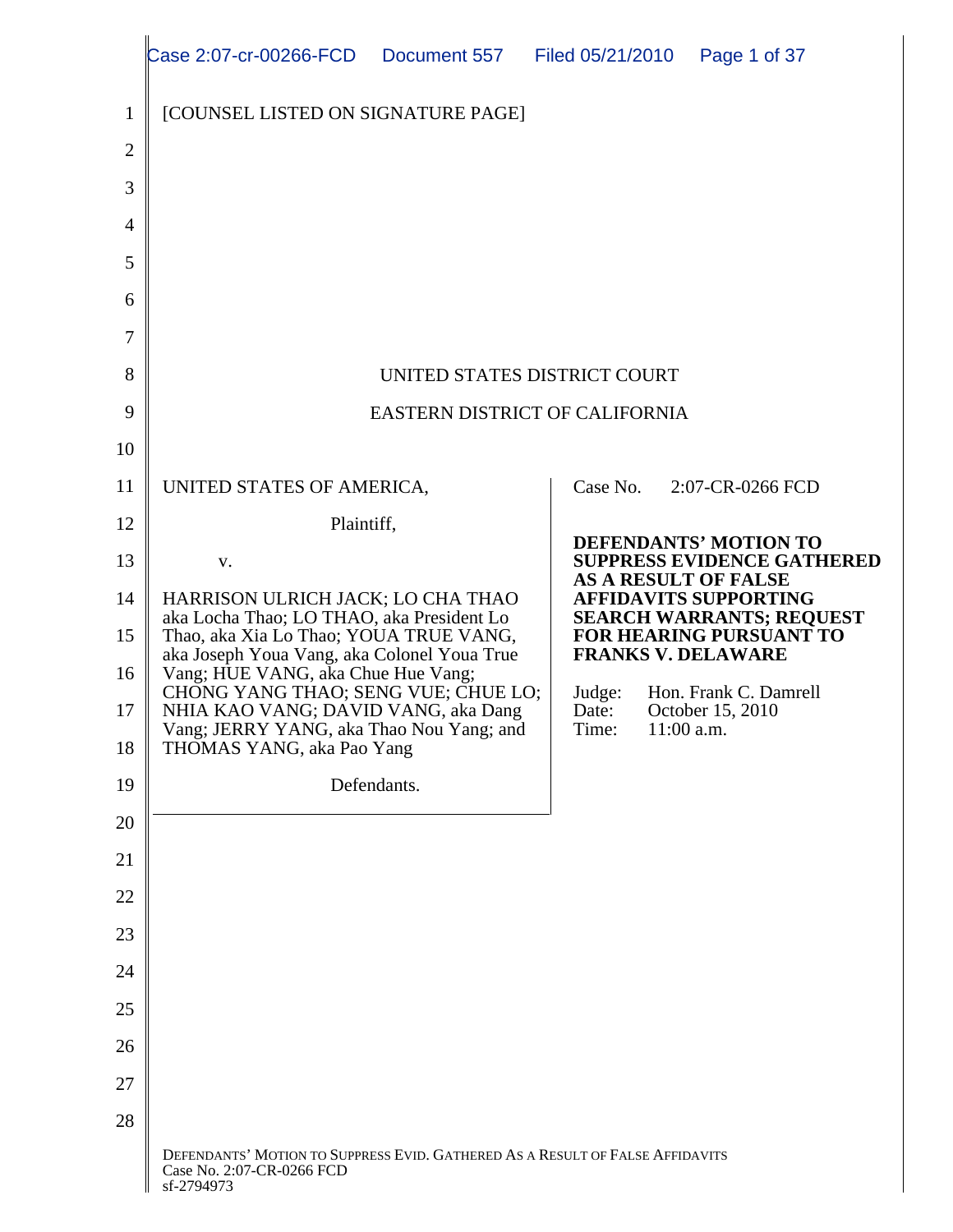|      | Case 2:07-cr-00266-FCD  Document 557  Filed 05/21/2010  Page 2 of 37                                                         |
|------|------------------------------------------------------------------------------------------------------------------------------|
|      | NOTICE OF MOTION AND MOTION                                                                                                  |
|      | TO: BENJAMIN B. WAGNER, U.S. ATTORNEY, S. ROBERT TICE-RASKIN,                                                                |
|      | ELLEN V. ENDRIZZI, AND JILL THOMAS, ASSISTANT U.S. ATTORNEYS:                                                                |
|      | PLEASE TAKE NOTICE that on October 15, 2010, at 11:00 a.m., or as soon thereafter as                                         |
|      | $\begin{bmatrix} 5 \end{bmatrix}$ the matter may be heard, Defendants jointly, through counsel, will and hereby do move this |
|      | 6 Court, pursuant to Rule $12(b)(3)(C)$ of the Federal Rules of Criminal Procedure, to suppress                              |
|      | Evidence Gathered as a Result of False Affidavits Supporting Search Warrants. All Defendants                                 |
|      | 8   have joined this Motion.                                                                                                 |
| Q    | This Motion is based on this Notice of Motion, the Declaration of Somnath R. Chatterjee,                                     |
|      | 10    the attached Memorandum of Points and Authorities, the files and records in this case, and any                         |
|      | ■ other evidence or argument that may properly be presented to the Court. Defendants request an                              |
|      | 12 $\parallel$ evidentiary hearing and estimate that the presentation of evidence and arguments will require                 |
| 13 I | approximately two days.                                                                                                      |
| 14   |                                                                                                                              |
| 15   |                                                                                                                              |
| 16   |                                                                                                                              |
| 17   |                                                                                                                              |
| 18   |                                                                                                                              |
| 19   |                                                                                                                              |
| 20   |                                                                                                                              |
| 21   |                                                                                                                              |
| 22   |                                                                                                                              |
| 23   |                                                                                                                              |
| 24   |                                                                                                                              |
| 25   |                                                                                                                              |
| 26   |                                                                                                                              |
| 27   |                                                                                                                              |
| 28   |                                                                                                                              |
|      | DEFENDANTS' MOTION TO SUPPRESS EVID. GATHERED AS A RESULT OF FALSE AFFIDAVITS<br>Case No. 2:07-CR-0266 FCD<br>sf-2794973     |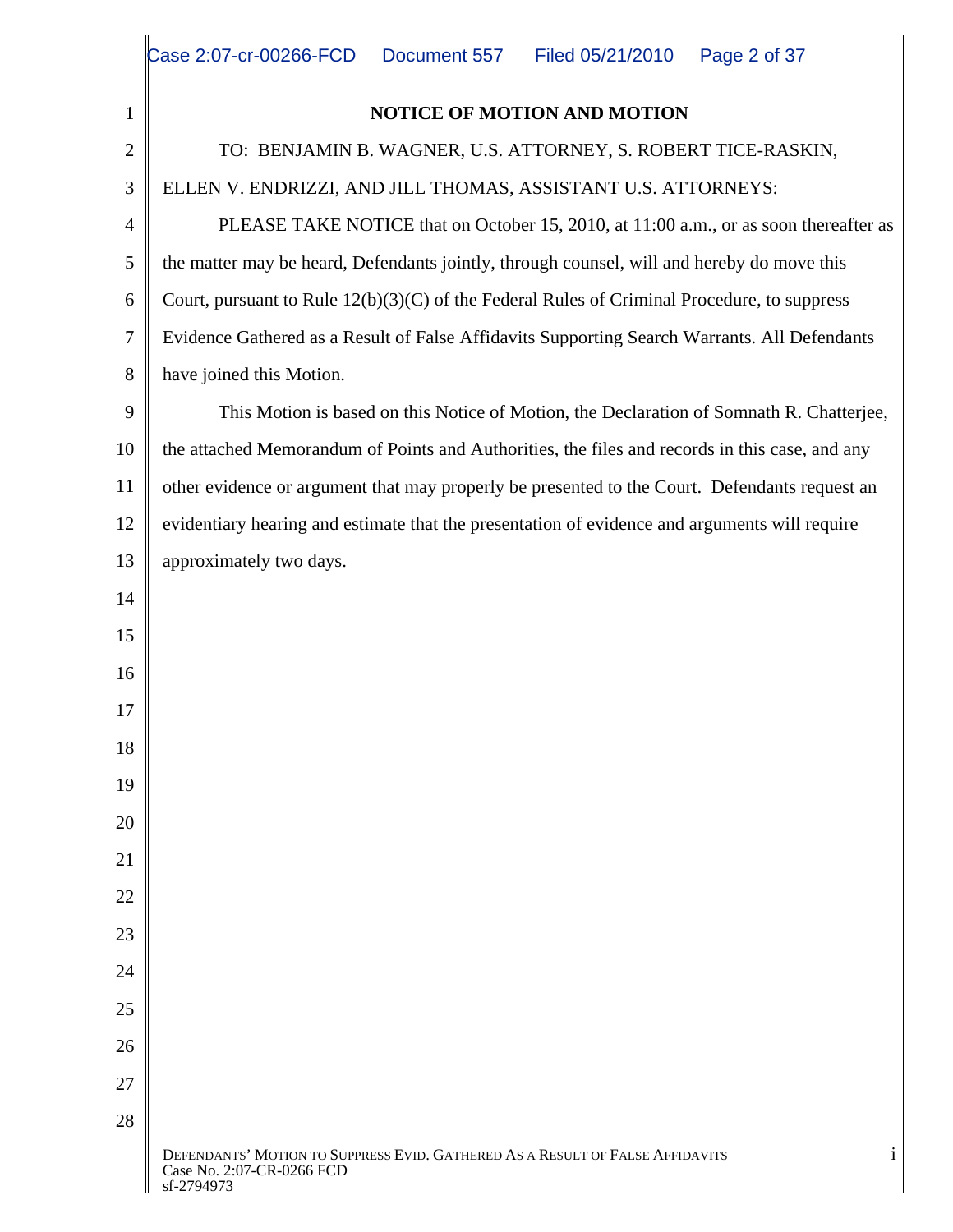|                |            |                 | Case 2:07-cr-00266-FCD<br>Filed 05/21/2010<br>Page 3 of 37<br>Document 557                                                                                                                                                                                                     |             |
|----------------|------------|-----------------|--------------------------------------------------------------------------------------------------------------------------------------------------------------------------------------------------------------------------------------------------------------------------------|-------------|
|                |            |                 | <b>TABLE OF CONTENTS</b>                                                                                                                                                                                                                                                       |             |
|                |            |                 |                                                                                                                                                                                                                                                                                | Page        |
|                |            |                 | NOTICE OF MOTION AND MOTION.                                                                                                                                                                                                                                                   |             |
|                |            |                 | TABLE OF AUTHORITIES.                                                                                                                                                                                                                                                          |             |
| 5 <sub>1</sub> |            |                 | INTRODUCTION.                                                                                                                                                                                                                                                                  |             |
| 6 I            |            |                 | <b>BACKGROUND.</b>                                                                                                                                                                                                                                                             |             |
|                |            | <b>ARGUMENT</b> |                                                                                                                                                                                                                                                                                |             |
|                |            |                 | The Affidavits Falsely Claim that, Before the Government's Undercover<br>Agent Inserted Himself and Promoted a Plot to Procure Weapons, Harrison<br>Jack Approached a "Defense Contractor" to Purchase Weapons.                                                                |             |
|                |            | В.              | The Affidavits Omit Information Regarding Jack's Desire for a Non-<br>Violent Solution to the Persecution of the Hmong, His Understanding of<br>the U.S. Government's Involvement, and the Undercover Agent's Role In<br>Propelling a Plan to Overthrow the Government of Laos |             |
| 13             |            |                 | The Affidavits Falsely Attribute Incriminating Statements to General Vang<br>Pao, Falsely Cast General Vang Pao as a Ringleader, and Falsely Depict<br>the Other Hmong Defendants as Followers in the Alleged Conspiracy                                                       |             |
| 15             |            | D.              |                                                                                                                                                                                                                                                                                |             |
| 6              |            |                 | The Agent Misrepresented His Alcohol Consumption During the Sting21                                                                                                                                                                                                            |             |
| 18             |            |                 | WHEN ALLEGATIONS AGAINST INDIVIDUAL DEFENDANTS ARE<br>CONSIDERED SEPARATELY, IT IS EVEN MORE CLEAR THAT THE<br>GOVERNMENT LACKED PROBABLE CAUSE.                                                                                                                               | .22         |
| 19<br>20       |            | A.              | There Was No Probable Cause to Issue the Search Warrants Regarding                                                                                                                                                                                                             |             |
| 21             |            | <b>B.</b>       | There Was No Probable Cause to Issue the Search Warrant Regarding                                                                                                                                                                                                              | $\dots$ 24  |
| 22<br>23       |            | C.              | There Was No Probable Cause to Issue the Search Warrant Regarding<br>Defendant Chong Yang Thao                                                                                                                                                                                 | $\ldots$ 24 |
| 24             |            | D.              | There Was No Probable Cause to Issue the Search Warrant Regarding                                                                                                                                                                                                              |             |
| 25<br>26       |            | Е.              | There Was No Probable Cause to Issue the Search Warrant Regarding                                                                                                                                                                                                              | $\dots 28$  |
| 27             |            | $F_{\rm c}$     | There Was No Probable Cause to Issue the Search Warrant Regarding<br>Defendant Harrison Jack                                                                                                                                                                                   |             |
| 28             | V          |                 | CONCLUSION.                                                                                                                                                                                                                                                                    | $\dots 30$  |
|                | sf-2794973 |                 | DEFENDANTS' MOTION TO SUPPRESS EVID. GATHERED AS A RESULT OF FALSE AFFIDAVITS<br>Case No. 2:07-CR-0266 FCD                                                                                                                                                                     |             |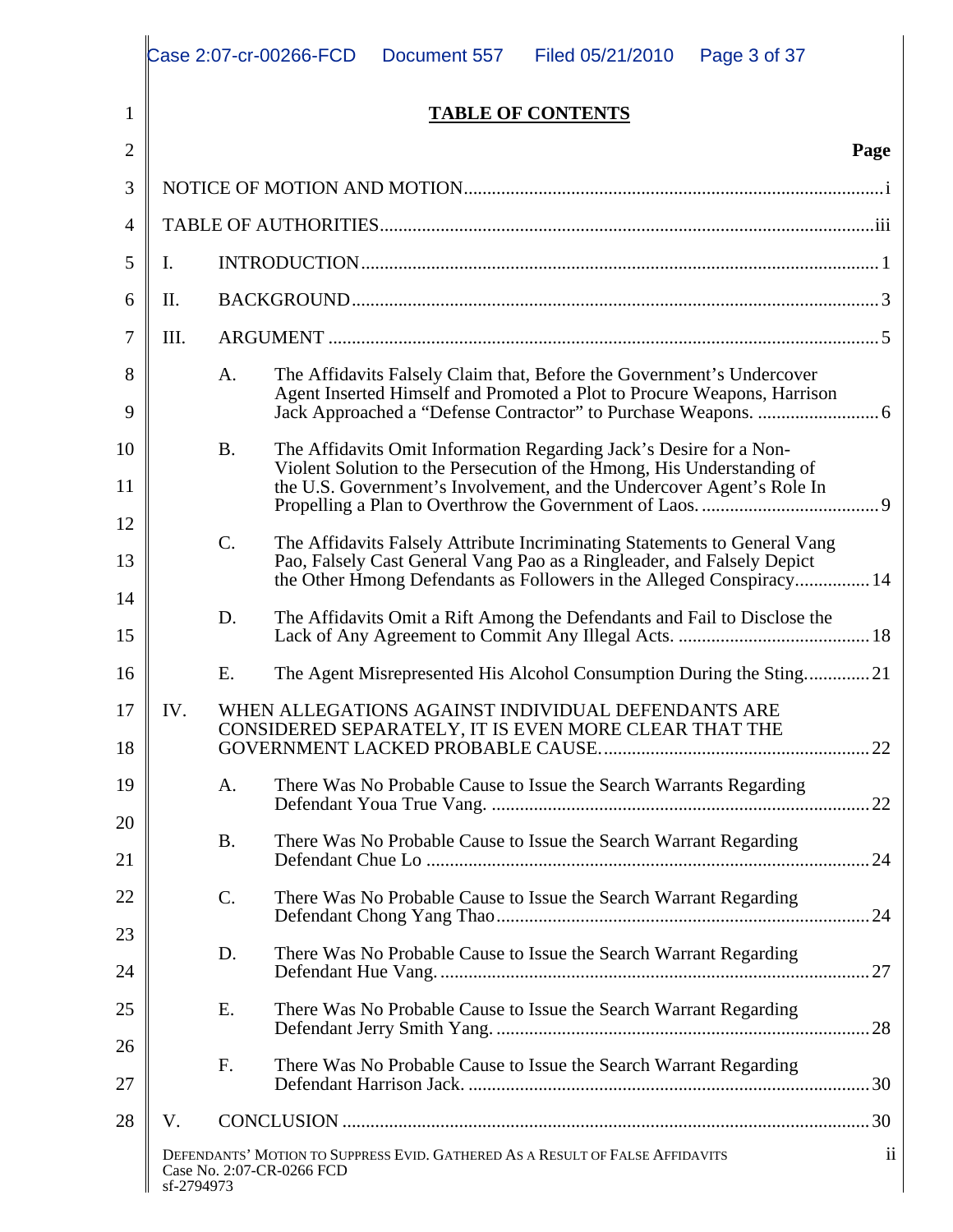|    | Case 2:07-cr-00266-FCD  Document 557<br>Filed 05/21/2010  Page 4 of 37                                                   |
|----|--------------------------------------------------------------------------------------------------------------------------|
|    | <b>TABLE OF AUTHORITIES</b>                                                                                              |
|    | Page(s)                                                                                                                  |
|    | <b>CASES</b>                                                                                                             |
|    | Agnello v. United States,<br>269 U.S. 20 (1925).                                                                         |
|    | Franks v. Delaware,                                                                                                      |
|    | 438 U.S. 154 (1978)<br>.passim                                                                                           |
|    | Mills v. Graves,<br>930 F.2d 729 (9th Cir. 1991).                                                                        |
|    | United States v. Baron-Mantilla,                                                                                         |
|    | 743 F.2d 868 (11th Cir. 1984)                                                                                            |
| 10 | United States v. Chesher,<br>.6, 16                                                                                      |
|    | 678 F.2d 1353 (9th Cir. 1982)                                                                                            |
|    | 12   United States v. Damper,<br>347 F. Supp. 2d 689 (D.C. Neb. 2004)                                                    |
| 14 | United States v. DeLeon,                                                                                                 |
|    | 979 F.2d 761 (9th Cir. 1992)                                                                                             |
|    | United States v. Estrada-Macias,<br>.23, 29<br>218 F.3d 1064 (9th Cir. 2000).                                            |
| 17 | United States v. Gonzalez. Inc.,                                                                                         |
| 18 | 412 F.3d 1102 (9th Cir. 2005)                                                                                            |
| 19 | United States v. Kiser,<br>716 F.2d 1268 (9th Cir. 1983)                                                                 |
| 20 | United States v. Kyllo,                                                                                                  |
|    | 37 F.3d 526 (9th Cir. 1994)                                                                                              |
|    | 22   United States v. McCain,<br>271 F. Supp. 2d 1187 (N.D. Cal. 2003)<br>.8, 9                                          |
| 23 | United States v. Penagos,                                                                                                |
|    | .23, 29<br>823 F.2d 346 (9th Cir. 1987)                                                                                  |
| 25 | United States v. Stanert,                                                                                                |
|    | 762 F.2d 775, amended, 769 F.2d 1410 (9th Cir. 1985).<br>.5, 6, 8                                                        |
| די |                                                                                                                          |
| 28 |                                                                                                                          |
|    | DEFENDANTS' MOTION TO SUPPRESS EVID. GATHERED AS A RESULT OF FALSE AFFIDAVITS<br>Case No. 2:07-CR-0266 FCD<br>sf-2794973 |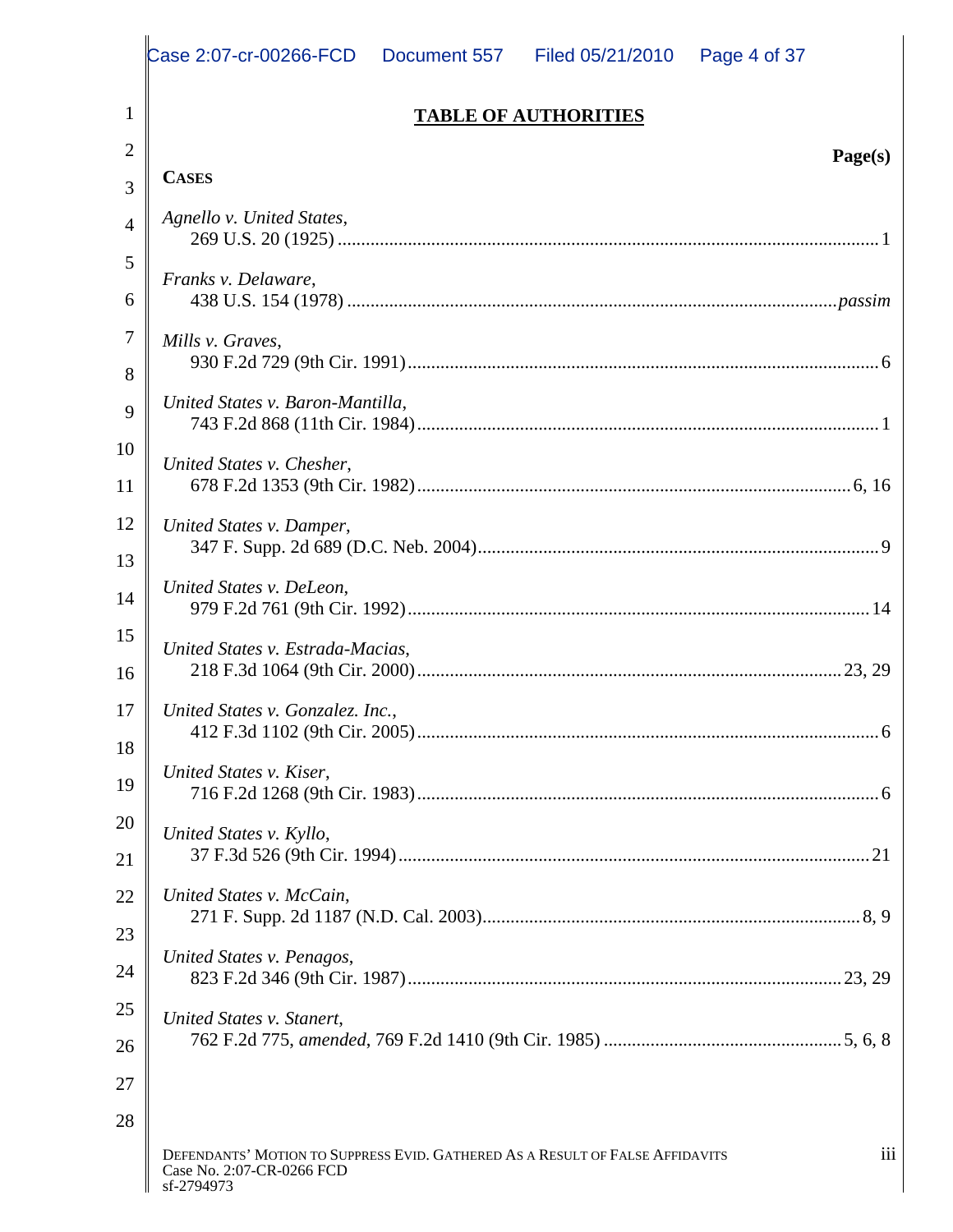|          | Case 2:07-cr-00266-FCD  Document 557  Filed 05/21/2010  Page 5 of 37                                                     |    |
|----------|--------------------------------------------------------------------------------------------------------------------------|----|
|          | $\perp$ Other Authorities                                                                                                |    |
|          | $2 \parallel$ Fourth Amendment                                                                                           |    |
|          | $3 \parallel$ United States Constitution                                                                                 |    |
|          |                                                                                                                          |    |
|          |                                                                                                                          |    |
| h.       |                                                                                                                          |    |
|          |                                                                                                                          |    |
| 8<br>9   |                                                                                                                          |    |
| 10       |                                                                                                                          |    |
| 11       |                                                                                                                          |    |
| 12       |                                                                                                                          |    |
| 13       |                                                                                                                          |    |
| 14       |                                                                                                                          |    |
| 15       |                                                                                                                          |    |
| 16       |                                                                                                                          |    |
| 17       |                                                                                                                          |    |
| 18       |                                                                                                                          |    |
| 19       |                                                                                                                          |    |
| 20       |                                                                                                                          |    |
| 21       |                                                                                                                          |    |
| 22       |                                                                                                                          |    |
| 23<br>24 |                                                                                                                          |    |
| 25       |                                                                                                                          |    |
| 26       |                                                                                                                          |    |
| 27       |                                                                                                                          |    |
| 28       |                                                                                                                          |    |
|          | DEFENDANTS' MOTION TO SUPPRESS EVID. GATHERED AS A RESULT OF FALSE AFFIDAVITS<br>Case No. 2:07-CR-0266 FCD<br>sf-2794973 | iv |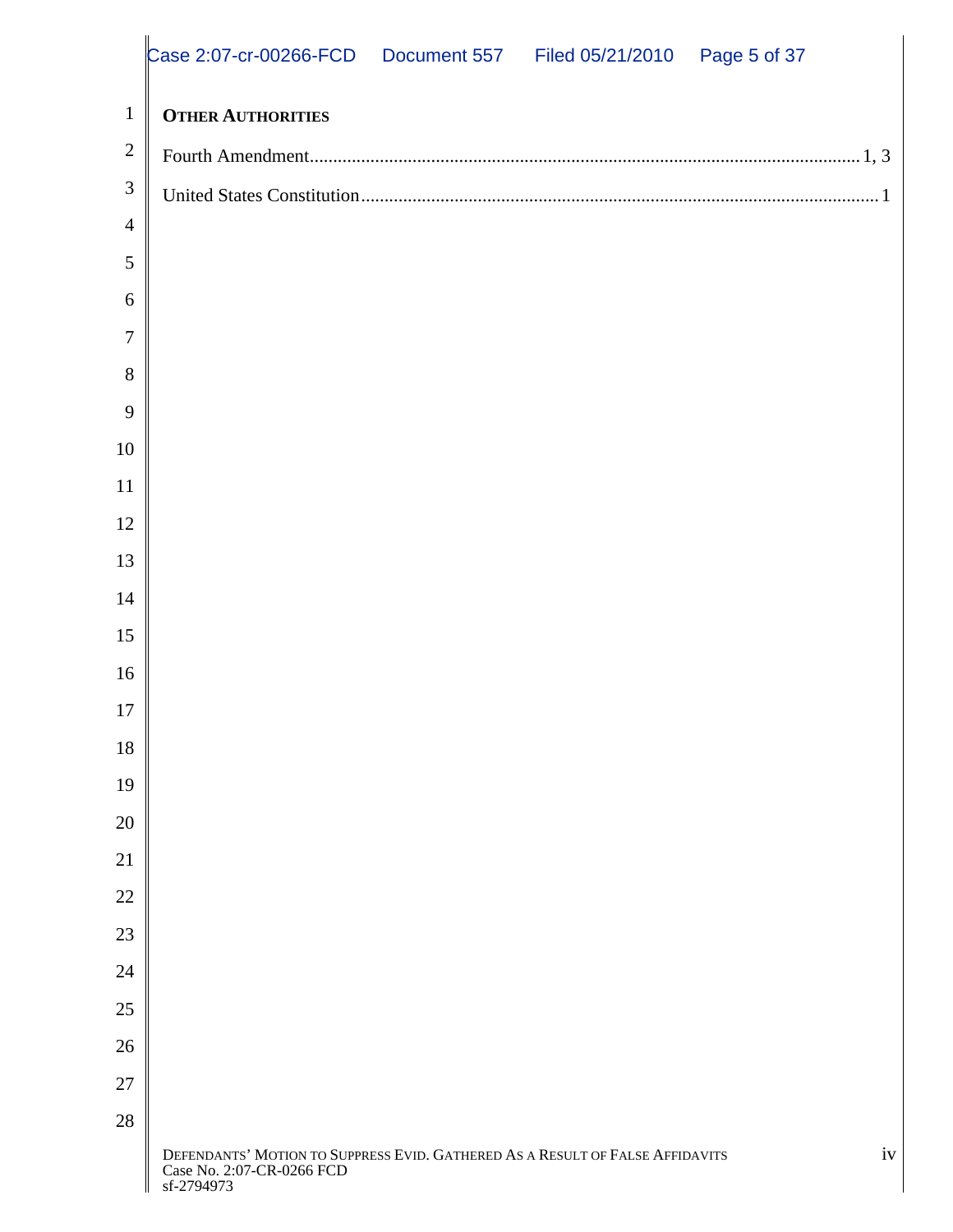#### 1 | I. INTRODUCTION **I. INTRODUCTION**

2 Defendants<sup>1</sup> bring this motion under the Fourth Amendment of the United States 3 Constitution and *Franks v. Delaware*, 438 U.S. 154 (1978), to suppress the fruits of illegal 4 searches because the supporting affidavits contain material misrepresentations and omissions of 5 facts critical to the determination of probable cause. Defendants request a *Franks* hearing to  $6 \parallel$  show that the affidavits supporting the search warrants contain material misrepresentations and  $\begin{bmatrix} 7 \end{bmatrix}$  omissions, without which the magistrate judge would not have found probable cause.<br>
At issue in this motion are 14 search warrants that were supported by affidavits that

8 At issue in this motion are 14 search warrants that were supported by affidavits that 9 contain identical false statements and omissions regarding an alleged criminal conspiracy to ship 10 weapons to and overthrow the government of Laos that the government asserted to obtain the 11 search warrants.<sup>2</sup> Several critical defects taint each of the affidavits:

12 *First*, the affidavits repeat the same false story that, before the government's undercover 13 agent entered the scene, defendant Harrison Jack ("Jack") contacted a "defense contractor," who 14 became a government informant, to purchase weapons. This was false. The government 15 concedes that its informant was not a "defense contractor." Rather, the informant was an 16 eccentric inventor of "kinetically charged" magic water that he believed could cure cancer and 17 other ailments. The government's misrepresentation created a false aura of credibility to the

<sup>18</sup> 19 standing to challenge each and every affidavit submitted in support of the search warrants. 20 Similarly, at least one of the Defendants have standing to challenge the non-residence properties 21 defendant, who did not own or rent premises searched, "could have established a legitimate <sup>1</sup> This motion made is made by and on behalf of all defendants, at least one of whom have *Agnello v. United States*, 269 U.S. 20, 22 (1925) (homeowner has protectable privacy interest); searched. *See United States v. Baron-Mantilla*, 743 F.2d 868, 870 (11th Cir. 1984) (finding that a

 $22 \parallel$  control of the premises as distinguished from occasional presence on the premises as a mere guest expectation of privacy by demonstrating 'an unrestricted right of occupancy or custody and or invitee.'")

<sup>23</sup>  $\parallel$  2 The two affidavits submitted on June 4, 2007 were based on, and incorporated by reference, the 24 statements made in the earlier affidavits and attached those earlier affidavits thereto. *See* Declaration of Somnath R. Chatterjee ("Chatterjee Decl.") in Support of Defendants'

 $25 \parallel$  Memorandum of Points and Authorities in Support of Motion to Suppress Evidence Gathered as a Result of False Affidavits Supporting Search Warrants Exs. 1-2 (June 4, 2007 ATF Agent's

<sup>26</sup> Affidavit in Support of the Search Warrant of 2727 N. Grove Industrial Drive, Unit #141B, 27 of Search Warrant of 4 Computers found at 2727 N. Grove Industrial Drive, Unit #141B, Fresno, Fresno, California at 1:4-10 (TarnEgl 042841)); June 4, 2007 ATF Agent's Affidavit in Support California at 1:4-10 (TarnEgl 002120)).

 $28 \parallel$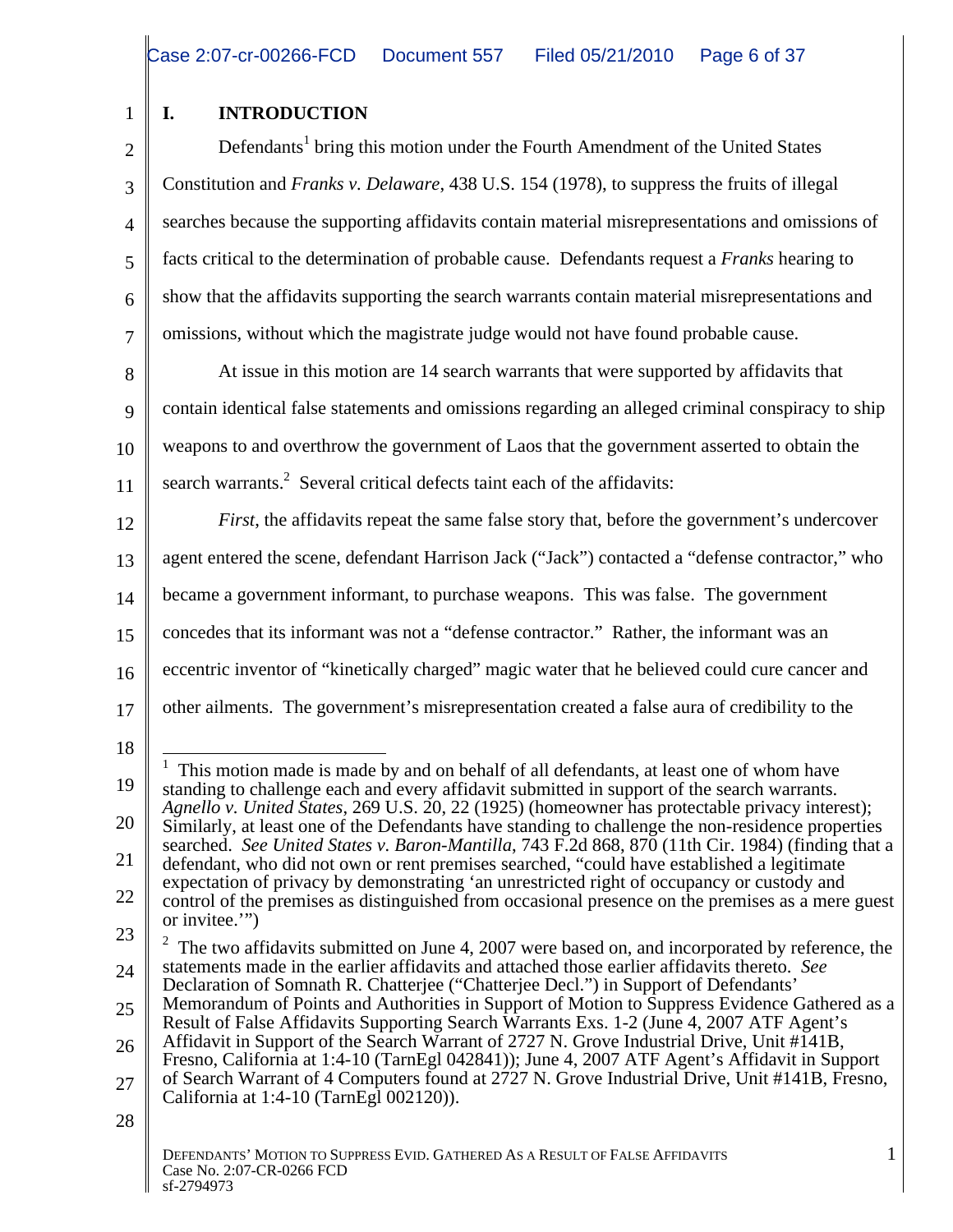1 government's allegations that there was a real plot to purchase weapons, shielded the true source 2 of the government's information—a peddler of hocus pocus—and misrepresented to the court the 3 || nature of what had occurred before the government's agent injected himself and propelled the 4 alleged conspiracy. alleged conspiracy.

5 Second, the affidavits contain a fabricated description of incriminating exchanges between 6 the undercover agent and General Vang Pao that the government has since admitted never 7 occurred. The affidavits misrepresent the General Vang Pao's role in this case, suggesting that he 8 was the ringleader of the alleged conspiracy whom other defendants followed. Given the 9 General's highly respected role in the Hmong community and among the co-defendants as their 10 | historical leader, by falsely representing General Vang Pao as a ringleader of the alleged 11 conspiracy, the government falsely depicted his subordinates among the Hmong defendants also 12 as being part of the conspiracy.

13 Third, the affidavits deceptively omit critical information that Jack and others wanted to 14 | help the Hmong in Laos without violence and with the support of the U.S. government. The 15 | affidavits omit critical information that some of the defendants believed the U.S. government was | 16 involved and supported them, a belief promoted by the government's own undercover agent. By 17  $\parallel$  omitting this information, the government falsely painted an ominous picture of a rogue, criminal  $\parallel$ 18 conspiracy to overthrow a foreign government without the involvement of the U.S. government.

19 **Fourth**, the government failed to disclose in two critical affidavits that were submitted on 20 June 4, 2007, that "there was a conflict in the group, that Vang Pao was apparently unhappy, that 21 certain people were threatening to resign, and that there appeared to be some sort of power 22  $\parallel$  struggle."<sup>3</sup> The government knew that there was a rift among the Hmong defendants about what 23 Some of the defendants were doing. This rift showed that there was never any "agreement" to do 24  $\parallel$  anything, *i.e.*, no conspiracy. Yet, the government omitted exculpatory information regarding this  $\parallel$  $25 \parallel$  rift from the affidavits. rift from the affidavits.

<sup>26</sup>  $\frac{1}{3}$  Government's Opposition to Motion to Dismiss for Government Misconduct ("Gov't Opp. to  $27 \parallel$  Mot. to Dismiss") at 64 n.42 (admitting that such information was given by the Hmong/Lao interpreter to prosecutors including Ellen Endrizzi, and ATF Agent Graham Barlowe).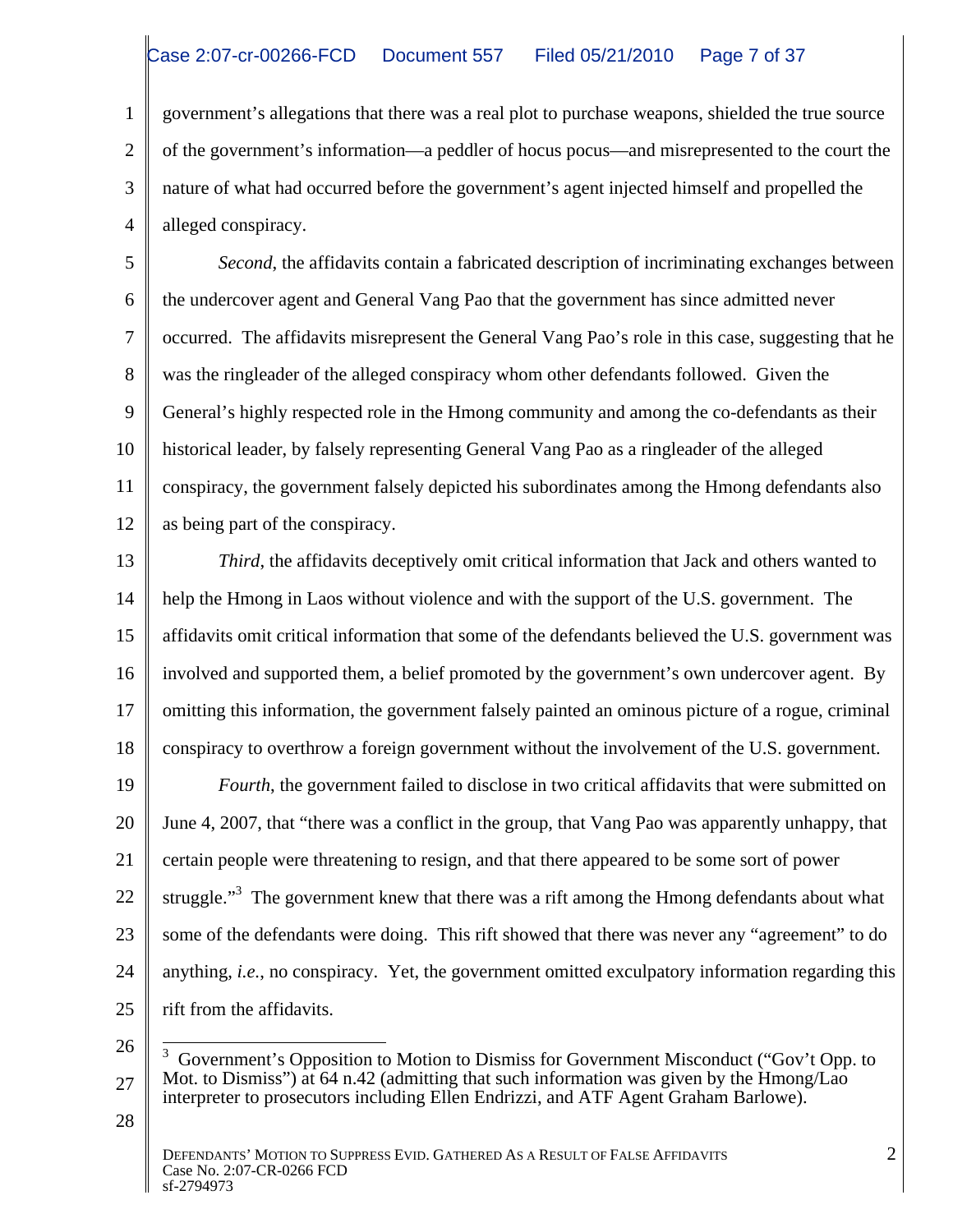|        | Fifth, the undercover agent failed to disclose the extent of his alcohol consumption while                                                                                                                                                                                                  |
|--------|---------------------------------------------------------------------------------------------------------------------------------------------------------------------------------------------------------------------------------------------------------------------------------------------|
|        | he was working undercover in meetings with Jack and others. In contrast to his representations,                                                                                                                                                                                             |
|        | his alcohol consumption during his meetings was extensive. His failure to disclose the extent of                                                                                                                                                                                            |
|        | his alcohol consumption deprived the magistrate judge of critical information necessary to assess                                                                                                                                                                                           |
|        | the agent's judgment and recollection while weighing the facts to determine probable cause.                                                                                                                                                                                                 |
| 6      | These falsehoods and material omissions, when considered cumulatively with the other                                                                                                                                                                                                        |
|        | falsehood and omissions peppered throughout the affidavits, entitle defendants to a Franks                                                                                                                                                                                                  |
| 8 I    | hearing. An evidentiary hearing will show that, absent the misrepresentations and material                                                                                                                                                                                                  |
|        | omissions, the affidavits would not have established probable cause. Accordingly, the evidence                                                                                                                                                                                              |
| $10-1$ | obtained from the search warrants and the fruits thereof must be suppressed under the Fourth                                                                                                                                                                                                |
| 11     | Amendment.                                                                                                                                                                                                                                                                                  |
| 12     | <b>BACKGROUND</b><br>П.                                                                                                                                                                                                                                                                     |
| 13     | This motion seeks to suppress the search warrants issued on the following:                                                                                                                                                                                                                  |
| 14     | Youa True Vang and all structures and storage facilities on the property oat<br>(1)                                                                                                                                                                                                         |
| 15     | 11643 East Belmont Avenue, Sanger, California <sup>4</sup> ;                                                                                                                                                                                                                                |
| 16     | Hue Vang and all structures and storage facilities on the property at 5981 East                                                                                                                                                                                                             |
| 17     | Tam O'Shanter Lane, Fresno, California <sup>5</sup> ;                                                                                                                                                                                                                                       |
| 18     | Chue Lo and all structures and storage facilities on the property at 127 West<br>(3)                                                                                                                                                                                                        |
|        | 19   Loretta Avenue, Stockton, California <sup>6</sup> ;                                                                                                                                                                                                                                    |
| 20     |                                                                                                                                                                                                                                                                                             |
|        |                                                                                                                                                                                                                                                                                             |
| 22     | <sup>4</sup> Chatterjee Decl., Ex. 3. (11643 E. Belmont Avenue, Sanger, California Search Warrant<br>(TarnEgl 001242)). The complete Affidavit and Attachments A-9 and B-9 submitted in support of the 11643 E. Belmont Avenue search warrant are available at Exhibit 27 of the Chatterjee |
| 23     | Declaration.                                                                                                                                                                                                                                                                                |
| 24     | <sup>5</sup> Chatterjee Decl., Ex. 4. (5981 E. Tam O'Shanter Lane, Fresno, California Search Warrant<br>(TarnEgl 000873)). The complete Affidavit and Attachments A-4 and B-4 submitted in support                                                                                          |
| 25     | of the 5981 E. Tam O'Shanter Lane search warrant are available at Exhibit 27 of the Chatterjee<br>Declaration.                                                                                                                                                                              |
| 26     | <sup>6</sup> Chatterjee Decl., Ex. 5. (127 W. Loretta Avenue, Stockton, California Search Warrant                                                                                                                                                                                           |
| 27     | (TarnEgl 000997)). The complete Affidavit and Attachments A-11 and B-11 submitted in<br>support of the 127 W. Loretta Avenue search warrant are available at Exhibit 27 of the Chatterjee<br>Declaration.                                                                                   |
| 28     |                                                                                                                                                                                                                                                                                             |
|        | DEFENDANTS' MOTION TO SUPPRESS EVID. GATHERED AS A RESULT OF FALSE AFFIDAVITS<br>Case No. 2:07-CR-0266 FCD<br>sf-2794973                                                                                                                                                                    |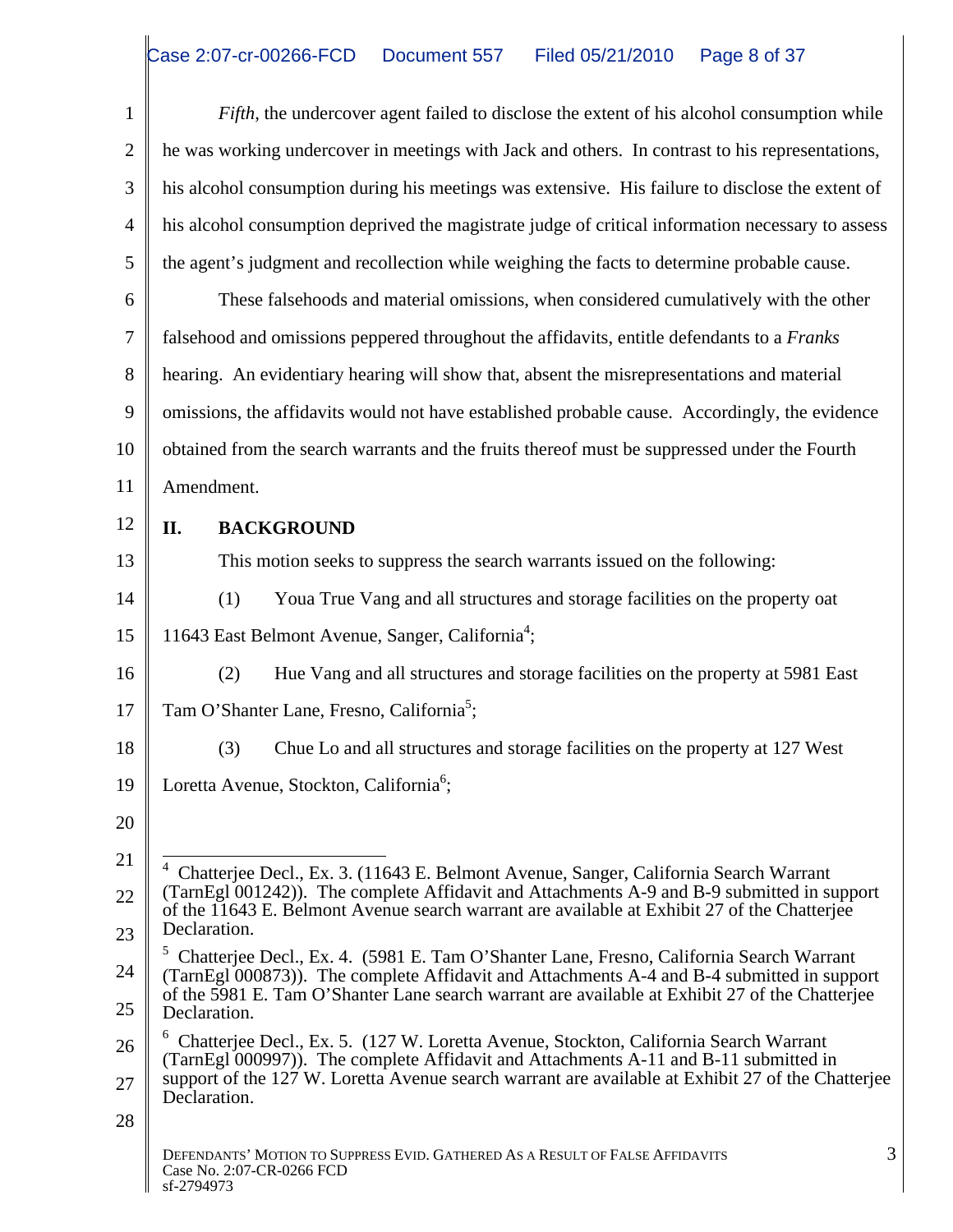|                 | Case 2:07-cr-00266-FCD  Document 557  Filed 05/21/2010  Page 9 of 37                                                                                                                                                                                                                                |
|-----------------|-----------------------------------------------------------------------------------------------------------------------------------------------------------------------------------------------------------------------------------------------------------------------------------------------------|
|                 | Seng Vue and all structures and storage facilities located on the property at                                                                                                                                                                                                                       |
|                 | 4879 East Carmen Avenue, Fresno, California <sup>'</sup> ;                                                                                                                                                                                                                                          |
|                 | Jerry Smith Yang and all structures and storage facilities located on the property                                                                                                                                                                                                                  |
|                 | oat 1727 Brigham Street, Stockton, California <sup>8</sup> ;                                                                                                                                                                                                                                        |
| $5-1$           | Nhia Kao Vang and all structures and storage facilities at 11058 Faber Way,                                                                                                                                                                                                                         |
|                 | 6   Rancho Cordova, California; <sup>9</sup>                                                                                                                                                                                                                                                        |
|                 | Lo Thao and all structures and storage facilities located on the property at                                                                                                                                                                                                                        |
| 8 <sub>1</sub>  | 6160 Cushing Way, Sacramento, California; <sup>10</sup>                                                                                                                                                                                                                                             |
| $\mathbf{Q}$    | Lo Cha Thao and all structures and storage facilities located on the property at                                                                                                                                                                                                                    |
| 10              | 1860 Serena Avenue, Clovis, California;                                                                                                                                                                                                                                                             |
|                 | United Hmong International, Inc., located on the property at 1558 North Ninth                                                                                                                                                                                                                       |
| $12-1$          | Street, Fresno, California; <sup>12</sup>                                                                                                                                                                                                                                                           |
| 13              | Chong Yang Thao and all structures and storage facilities located on the property                                                                                                                                                                                                                   |
| 14 II           | at 5796 East Grant Avenue, Fresno, California; <sup>13</sup>                                                                                                                                                                                                                                        |
| 15              | Chatterjee Decl., Ex. 6. (4879 E. Carmen Avenue, Fresno, California Search Warrant (TarnEgl                                                                                                                                                                                                         |
| 16 I            | 001119)). The complete Affidavit and Attachments A-12 and B-12 submitted in support of the 4879 E. Carmen Avenue search warrant are available at Exhibit 27 of the Chatterjee Declaration.                                                                                                          |
|                 | <sup>17</sup> <sup>8</sup> Chatterjee Decl., Ex. 7. (1727 Brigham Street, Stockton, California Search Warrant (TarnEgl 000752)). The complete Affidavit and Attachments A-15 and B-15 submitted in support of the                                                                                   |
| 18              | 1727 Brigham Street search warrant are available at Exhibit 27 of the Chatterjee Declaration.                                                                                                                                                                                                       |
| 19              | Chatterjee Decl., Ex. 8. (11058 Faber Way, Rancho Cordova, California Search Warrant<br>(TarnEgl 000494)). The complete Affidavit and Attachments A-19 and B-19 submitted in                                                                                                                        |
| 20 <sub>1</sub> | support of the 11058 Faber Way search warrant are available at Exhibit 27 of the Chatterjee<br>Declaration.                                                                                                                                                                                         |
|                 | <sup>10</sup> Chatterjee Decl., Ex. 9. (6160 Cushing Way, Sacramento, California Search Warrant (TarnEgl                                                                                                                                                                                            |
| 22              | 000181)). The complete Affidavit and Attachments A-2 and B-2 submitted in support of the<br>6160 Cushing Way search warrant are available at Exhibit 32 of the Chatterjee Declaration.                                                                                                              |
| $23-1$          | <sup>11</sup> Chatterjee Decl., Ex. 10. (1860 Serena Avenue, Clovis, California Search Warrant (TarnEgl<br>000084)). The complete Affidavit and Attachments A-5 and B-5 submitted in support of the                                                                                                 |
| 24              | 1860 Serena Avenue search warrant are available at Exhibit 32 of the Chatterjee Declaration.                                                                                                                                                                                                        |
| 25              | <sup>12</sup> Chatterjee Decl., Ex. 11. (1558 N. 9th Street, Fresno, California Search Warrant (TarnEgl<br>000286)). The complete Affidavit and Attachments A-6 and B-6 submitted in support of the<br>1558 N. 9th Street search warrant are available at Exhibit 32 of the Chatterjee Declaration. |
| 26              | <sup>13</sup> Chatterjee Decl., Ex. 12. (5796 E. Grant Avenue, Fresno, California Search Warrant (TarnEgl<br>000480)). The complete Affidavit and Attachments A-10 and B-10 submitted in support of the                                                                                             |
|                 | 5796 E. Grant Avenue search warrant are available at Exhibit 32 of the Chatterjee Declaration.                                                                                                                                                                                                      |
| 28              | DEFENDANTS' MOTION TO SUPPRESS EVID. GATHERED AS A RESULT OF FALSE AFFIDAVITS                                                                                                                                                                                                                       |
|                 | Case No. 2:07-CR-0266 FCD<br>sf-2794973                                                                                                                                                                                                                                                             |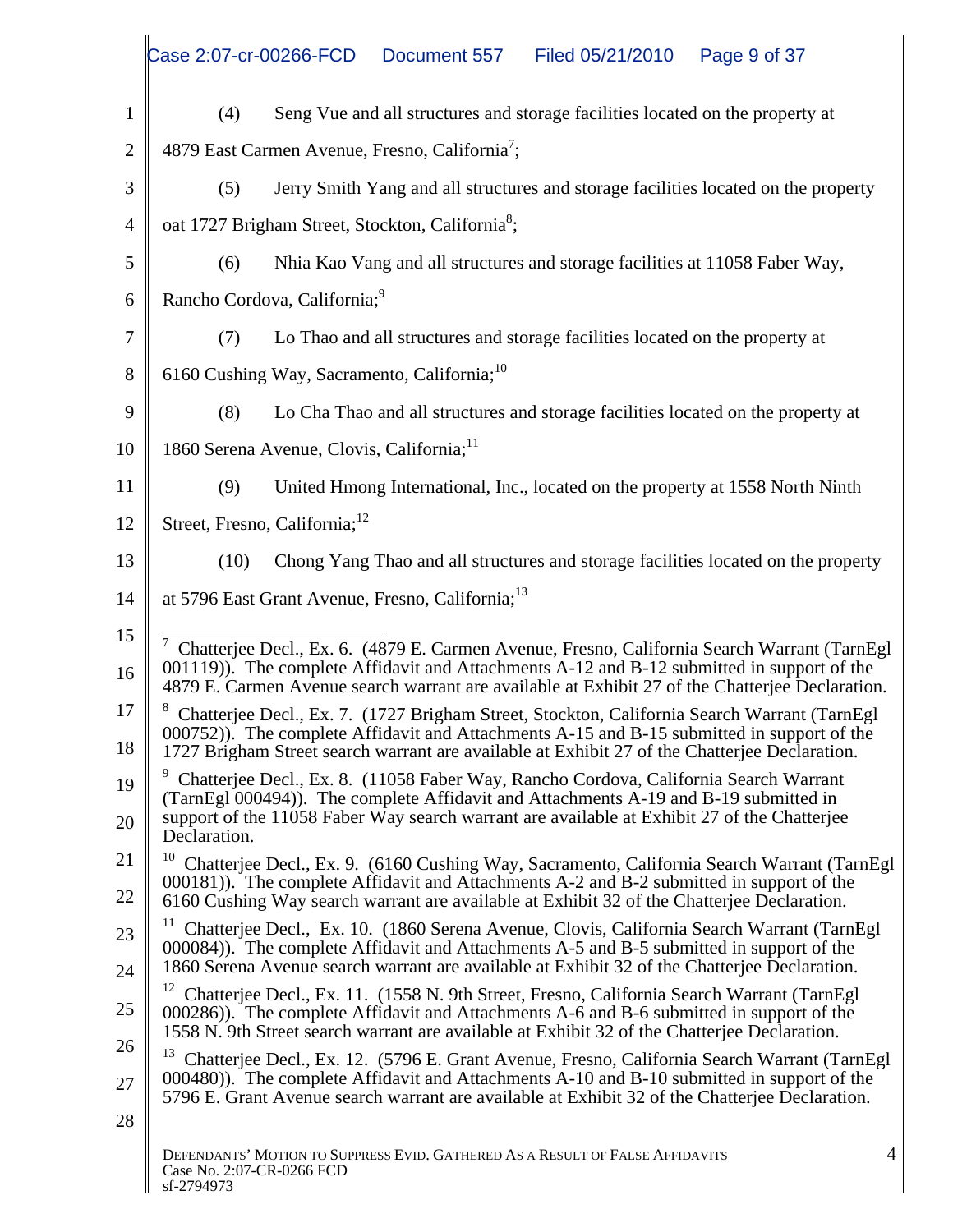|    | Case 2:07-cr-00266-FCD Document 557<br>Filed 05/21/2010  Page 10 of 37                                                                                                                                                                        |
|----|-----------------------------------------------------------------------------------------------------------------------------------------------------------------------------------------------------------------------------------------------|
|    | Harrison Jack and all structures and storage facilities located on the property at                                                                                                                                                            |
|    | 101 Monte Vista Drive, Woodland, California; <sup>14</sup>                                                                                                                                                                                    |
|    | Vang Pao and all structures and storage facilities on the property at 9302 England                                                                                                                                                            |
|    | Avenue, Westminster, California; <sup>15</sup>                                                                                                                                                                                                |
| .5 | 2727 N.Grove Industrial, Unit #141B, Fresno, California <sup>16</sup> ; and                                                                                                                                                                   |
| 6  | Four computers located within 2727 North Grove Industrial Drive, Unit #141B,<br>(14)                                                                                                                                                          |
|    | Fresno, California. <sup>17</sup>                                                                                                                                                                                                             |
| 8  | The facts in this case have already been described in Defendant's Motion to Dismiss for                                                                                                                                                       |
|    | $\parallel$ Outrageous Government Conduct. <sup>18</sup> The key facts relevant to this motion are reviewed below.                                                                                                                            |
| 10 | <b>III. ARGUMENT</b>                                                                                                                                                                                                                          |
|    | Under Franks v. Delaware, the inclusion of false or misleading statements in an affidavit                                                                                                                                                     |
|    | submitted to support a search warrant application constitutes grounds for suppression of evidence                                                                                                                                             |
|    | seized during the search. Franks v. Delaware, 438 U.S. 154 (1978). The Ninth Circuit has                                                                                                                                                      |
|    |                                                                                                                                                                                                                                               |
|    | extended Franks to cover omissions in the supporting affidavit. United States v. Stanert,                                                                                                                                                     |
|    | 762 F.2d 775, 780-81, amended, 769 F.2d 1410 (9th Cir. 1985). To obtain a hearing, the Ninth                                                                                                                                                  |
|    | 16 Circuit requires: (1) a substantial showing that "the affidavit contains intentionally or recklessly                                                                                                                                       |
|    |                                                                                                                                                                                                                                               |
|    | <sup>14</sup> Chatterjee Decl., Ex. 13 (101 Monte Vista Drive, Woodland, California Search Warrant<br>(TarnEgl 000381)). The complete Affidavit and Attachments A-16 and B-16 submitted in                                                    |
|    | support of the 101 Monte Vista Drive search warrant are available at Exhibit 32 of the Chatterjee<br>Declaration.                                                                                                                             |
|    | <sup>15</sup> Chatterjee Decl., Ex. 14. (9302 England Avenue, Westminster, California Search Warrant                                                                                                                                          |
|    | (TarnEgl 036092)). The complete Affidavit and Attachments A and B submitted in support of the<br>9302 England Avenue search warrant are available at Exhibit 33 of the Chatterjee Declaration.                                                |
|    | <sup>16</sup> Chatterjee Decl., Ex. 15. (2727 N. Grove Industrial Drive, Unit #141B, Fresno, California<br>Search Warrant (TarnEgl 001873)). The complete Affidavit and Attachments A and B submitted                                         |
|    | in support of the 2727 N. Grove Industrial Drive search warrant are available at Exhibit 1 of the<br>Chatterjee Declaration.                                                                                                                  |
|    | <sup>17</sup> Chatterjee Decl., Ex. 16. (Four Computers Seized from 2727 North Grove Industrial Drive,                                                                                                                                        |
|    | Unit #141B, Fresno, California Search Warrant (TarnEgl 000615).). The complete Affidavit and<br>Attachments A and B submitted in support of the Four Computers Seized from 2727 N. Grove                                                      |
|    | Industrial Drive search warrant are available at Exhibit 2 of the Chatterjee Declaration.                                                                                                                                                     |
|    | <sup>18</sup> See Defs.' Mot. to Dismiss for Outrageous Government Conduct ("Dismiss Mot."), filed<br>March 9, 2009. Defs.' Reply in support of Mot. to Dismiss for Outrageous Government Conduct,<br>filed April 20, 2009 ("Dismiss Reply"). |
|    |                                                                                                                                                                                                                                               |
|    | DEFENDANTS' MOTION TO SUPPRESS EVID. GATHERED AS A RESULT OF FALSE AFFIDAVITS<br>Case No. 2:07-CR-0266 FCD                                                                                                                                    |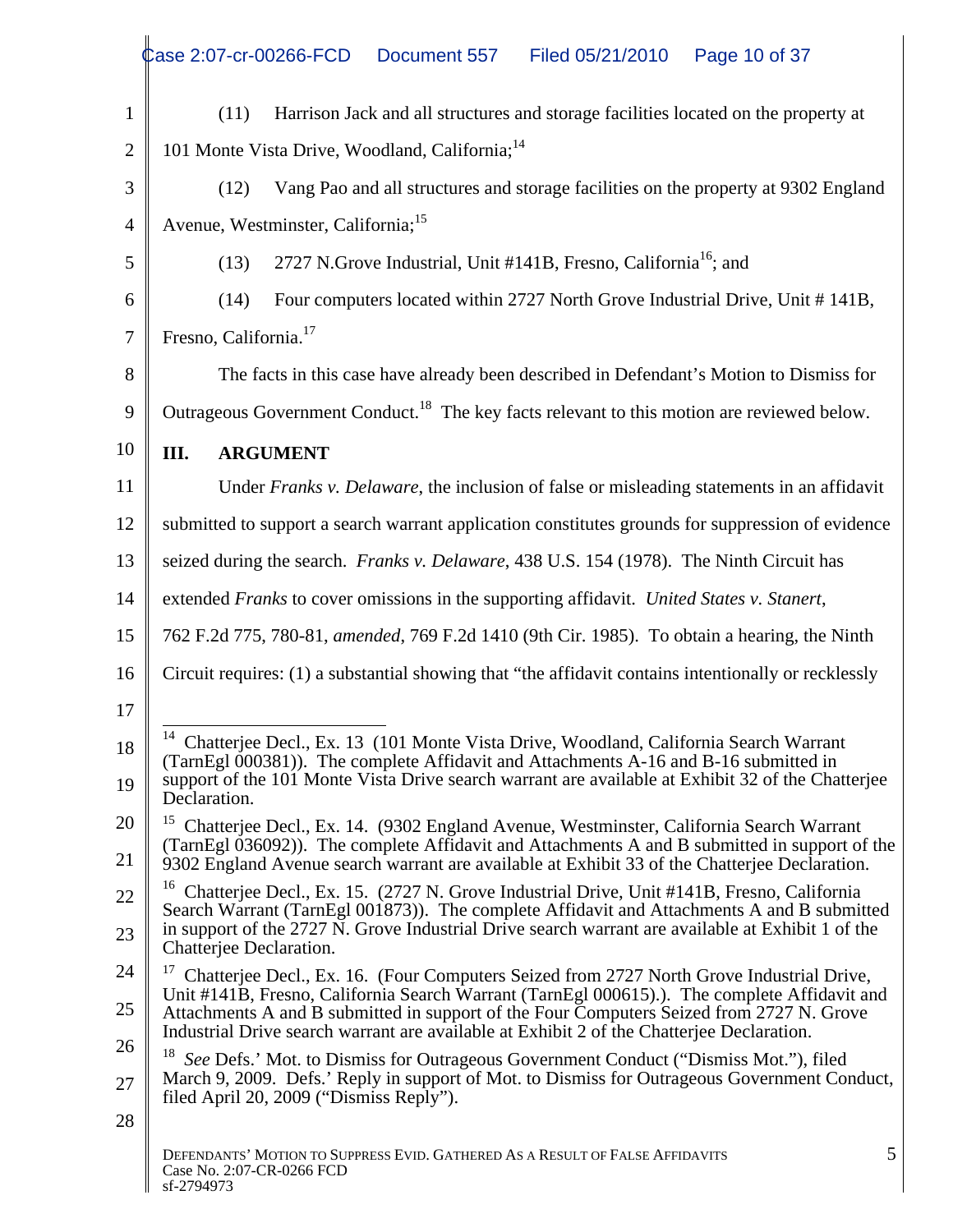|                 | false statements, and (2) the affidavit purged of its falsities would not be sufficient to support a                                                                                                            |
|-----------------|-----------------------------------------------------------------------------------------------------------------------------------------------------------------------------------------------------------------|
| 2 II            | finding of probable cause." Stanert, 762 F.2d at 780 (internal citations omitted); see also                                                                                                                     |
|                 | United States v. Gonzalez. Inc., 412 F.3d 1102, 1110 (9th Cir. 2005). The defendant need only                                                                                                                   |
| $\overline{4}$  | "make specific allegations that indicate the portions of the warrant claimed to be false."                                                                                                                      |
|                 | United States v. Kiser, 716 F.2d 1268, 1271 (9th Cir. 1983). <sup>19</sup> Once these two prongs are met, the                                                                                                   |
| 6 <sub>1</sub>  | defendant may test the validity of the affidavits through live testimony and cross-examination of                                                                                                               |
|                 | witnesses. United States v. Chesher, 678 F.2d 1353, 1360-62 (9th Cir. 1982).                                                                                                                                    |
| 8 <sup>1</sup>  | If after an evidentiary hearing, the district court concludes by a preponderance of the                                                                                                                         |
|                 | 9   evidence, <i>Franks</i> , 438 U.S. at 156, that the judge who issued the warrant was "misled by                                                                                                             |
|                 | 10   information in the affidavit that the affiant knew was false or would have known was false except                                                                                                          |
|                 | for this reckless disregard for the truth," the warrant is invalid and evidence should be suppressed.                                                                                                           |
| 12 <sub>1</sub> | <i>Stanert, 762 F.2d at 780 (quoting United States v. Leon, 468 U.S. 897 (1984)).</i> "There is no                                                                                                              |
| $13-1$          | 'good faith' exception to the Franks doctrine: a warrant based upon knowing or recklessly made                                                                                                                  |
| 14 I            | falsehoods in the affidavit will be invalid." <i>Mills v. Graves</i> , 930 F.2d 729, 733 (9th Cir. 1991).                                                                                                       |
| $15-1$          | As shown below, the defendants have made substantial specific allegations of                                                                                                                                    |
|                 | 16 misrepresentation and omissions—supported by proof in the form of affidavits and references to                                                                                                               |
|                 | the government's submissions—that, taken cumulatively, cast serious doubt on the probable                                                                                                                       |
| 18 I            | cause finding supporting the warrants.                                                                                                                                                                          |
| 19              | The Affidavits Falsely Claim that, Before the Government's Undercover                                                                                                                                           |
| 20              | Agent Inserted Himself and Promoted a Plot to Procure Weapons,<br>Harrison Jack Approached a "Defense Contractor" to Purchase Weapons.                                                                          |
| 21              | In all of the search warrant affidavits, the government repeated the false statement that it                                                                                                                    |
| $22 \perp$      | learned about the so-called coup plot when Harrison Jack contacted a "defense contractor" in the                                                                                                                |
|                 | 23   fall of 2006 about purchasing AK-47s. But according to the government's own investigation                                                                                                                  |
| 24              |                                                                                                                                                                                                                 |
| 25              |                                                                                                                                                                                                                 |
|                 | <sup>19</sup> "Clear proof" of deliberate or reckless omission or misrepresentation is not required. Stanert,<br>762 F.2d at 781. Additionally, when considering the effect of misrepresentations and omissions |
| 27              | on the existence of probable cause, a court considers the effect "cumulatively." United States v.<br>Kiser, 716 F.2d 1268, 1274 (9th Cir. 1983).                                                                |
| 28              |                                                                                                                                                                                                                 |
|                 | DEFENDANTS' MOTION TO SUPPRESS EVID. GATHERED AS A RESULT OF FALSE AFFIDAVITS<br>Case No. 2:07-CR-0266 FCD                                                                                                      |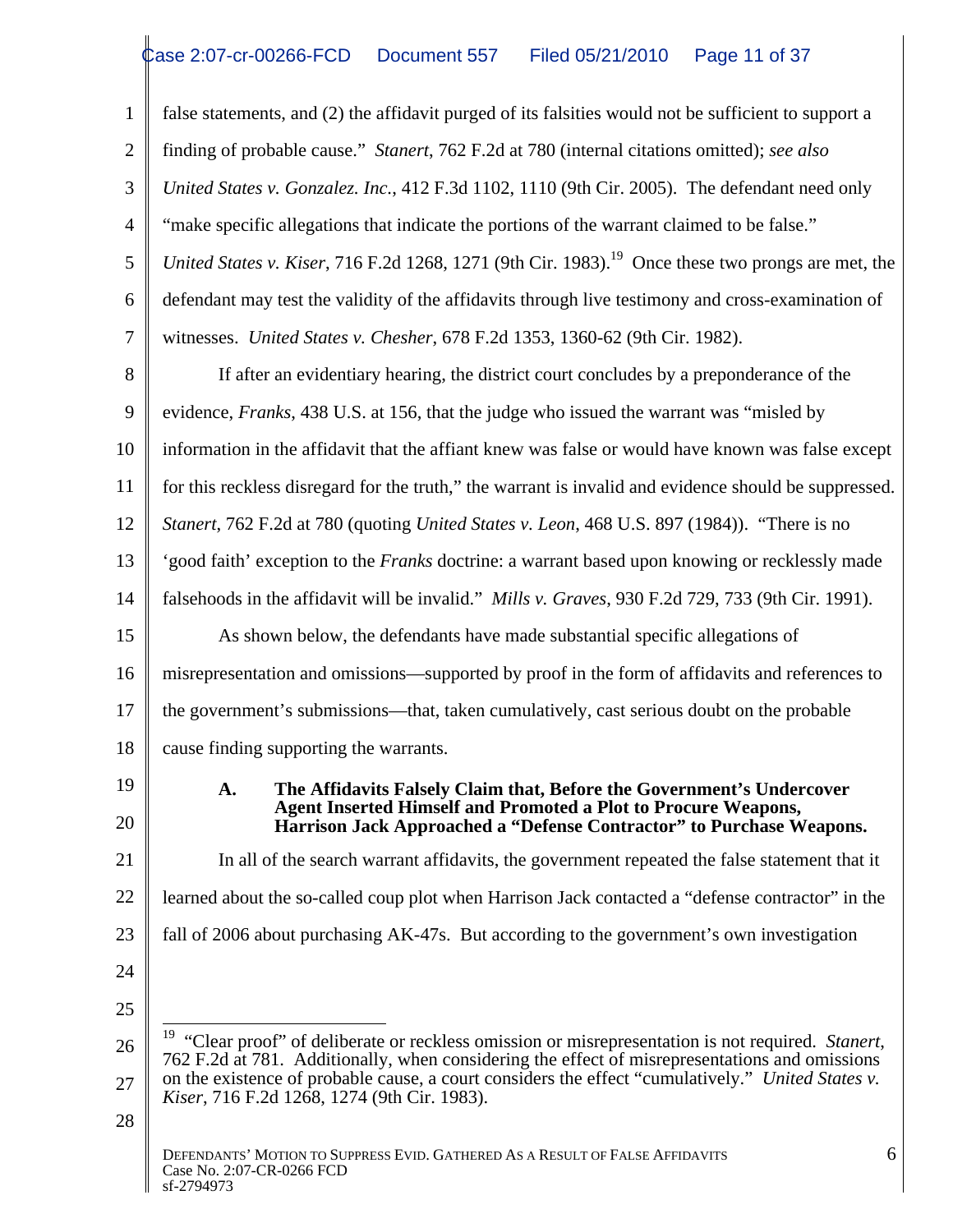1 | report, Jack in fact contacted an acquaintance named Namon Hawthorne.<sup>20</sup> Hawthorne is not a 2 " defense contractor." He is an inventor and small businessman whose principal venture is a 3 company that sells "kinetically charged" magic water and posts "testimonials" on its website detaining that its water can cure leukemia, prostate cancer, shingles, and many other ailments.<sup>21</sup><br>5 Jack believed Hawthorne's claims, and his faith in Hawthorne's abilities may explain why he 5 Jack believed Hawthorne's claims, and his faith in Hawthorne's abilities may explain why he 6 | approached Hawthorne for help. The government has produced, and defendants have uncovered, 7 no evidence suggesting that Hawthorne was involved in any way with arms sales. Moreover, 8 according to the government's investigation report, when Jack approached Hawthorne, Jack did 9 not contemplate any sort of military offensive; he told Hawthorne he sought the weapons "for 10 protection." The government failed to disclose this critical information to the Court. The 11 | government has since admitted that "it is true that Jack initially told Hawthorne in November 12 2006, that the machine guns were sought for 'protect[ion]."<sup>22</sup>

13 The government does not seriously dispute that the agent misstated the truth when he 14 attested that Namon Hawthorne was a "defense contractor." Instead, the government claims that 15 Hawthorne allegedly told the agent that he had also invented a device to initiate explosions of 16 IEDs, and that the "DOD was looking at the device for use in the Middle East."<sup>23</sup> This hardly 17 makes him a "defense contractor." Nevertheless, the government parses words to contend that 18 the undercover agent "literally was correct" based on Merriam-Webster's definition of 19 "contractor" as "one who contracts to perform work or provide supplies."<sup>24</sup> Even based on the 20 government's chosen definition of "contractor," however, it is not "literally" true that Hawthorne 21  $\parallel$  is a "defense contractor".<sup>25</sup> The government has provided nothing to suggest that Hawthorne 22 | actually "contract[ed]" with military to perform work or provide supplies. Ultimately, the 23  $\frac{1}{20}$  Chatterjee Decl., Ex. 17. (ATF Report of Investigation re: Namon Hawthorne dated 9/29/06  $24 \parallel 21$  Chatterjee Decl., Ex. 18. (Excerpts from [www.kinesiswater.com](http://www.kinesiswater.com)).  $25 \parallel$  <sup>22</sup> Gov't Opp. to Mot. to Dismiss at 76:10-12.  $26 \parallel$  <sup>25</sup> *Id.* at /4:3-10.  $27 \parallel$  25  $\parallel$  10  $\parallel$  76 10 22 ("Hawthorne Report") at 1 (TarnEgl 034614)).  $^{23}$  Id of 74.2 10 <sup>23</sup> *Id.* at 74:3-10.  $^{24}$  *L*, ot 75.5.7 *Id*. at 75:5-7. <sup>25</sup> *Id.* at 75: 5-10; 76:10-23.

 $28 \parallel$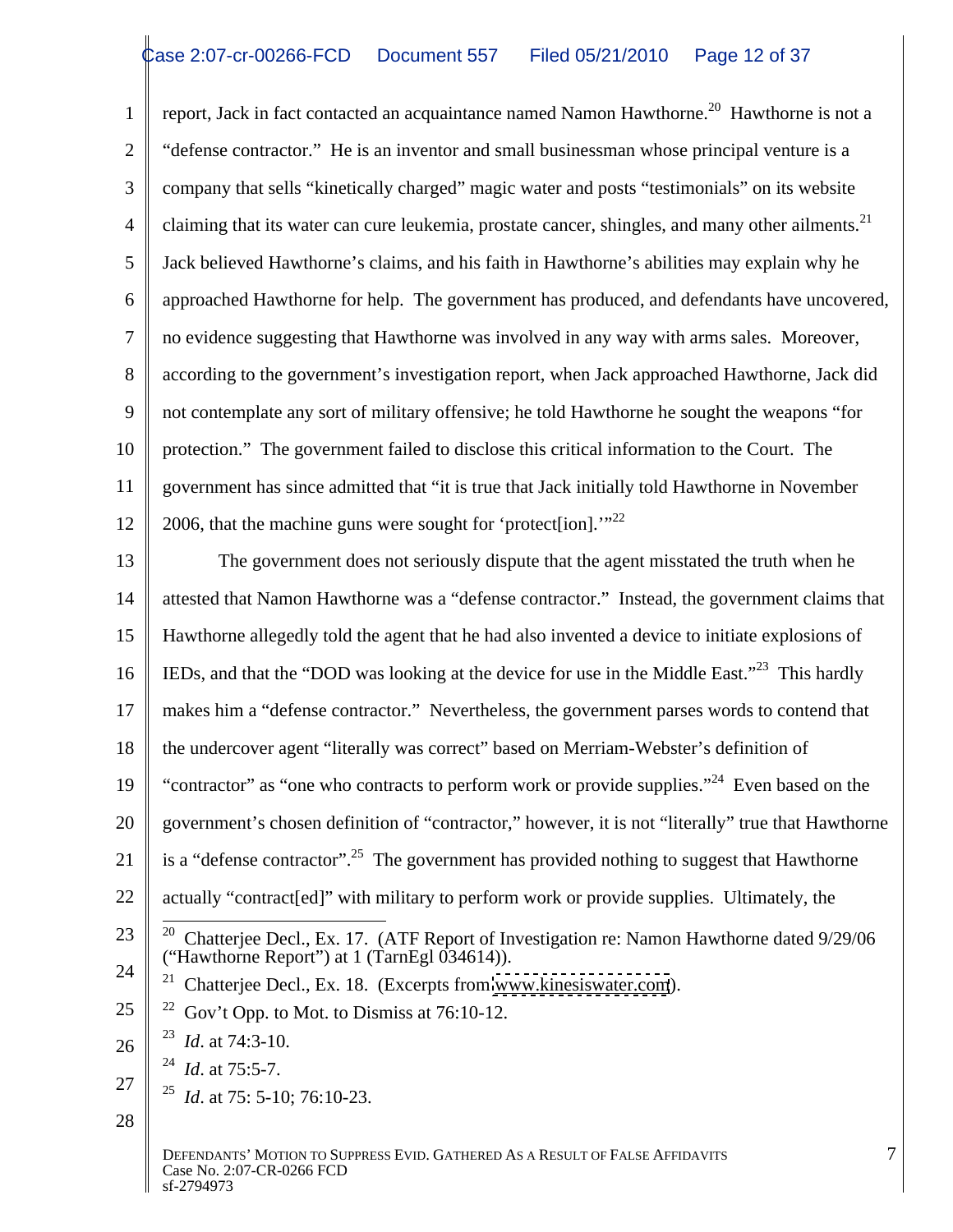- 1 government concedes that the agent "could have engaged in further inquiry regarding 2 Hawthorne's background to verify the exact nature of his specific business ties to the military."  $^{26}$
- 

3 These misrepresentations were material because they suggested that Jack had legitimate 4 connections with arms merchants and therefore posed a serious threat of obtaining weapons and 5 delivering them to Laos. They falsely suggested that Jack and the other defendants were already 6 | engaged in a credible plot to procure illegal weapons from a "defense contractor" who had the 7 ability to deliver the weapons for the purpose of overthrowing Laos. Had the government been 8 Truthful and disclosed that Hawthorne was a peddler of magic water, the government's credibility 9 would have been undermined. And the alleged "plot" would have been exposed for what it was 10 **before the government's agent became involved—***idle and absurd speculation of one or two* 11 *individuals, not a conspiracy*. As the Ninth Circuit noted in *United States v. Stanert*, "[b]y 12 | reporting less than the total story, an affiant can manipulate the inferences a magistrate will 13 draw." *U.S. v. Stanert*, 762 F.2d at 781. To allow judges to "be misled in such a manner could 14 denude the probable cause requirement of all real meaning." *Id*. Withholding information about 15 Hawthorne's occupation and mischaracterizing him as a "defense contractor" in this case clearly 16 creates an "inference [that] is quite damaging considering the current suspicion being leveled at 17  $\parallel$  the defendant [s]." *Id.* the defendant[s]." *Id*.

18 *United States v. McCain*, 271 F. Supp. 2d 1187 (N.D. Cal. 2003), is instructive. There, 19 the court granted a motion to suppress where the affidavit stated that the government had 20 || "obtained information derived from a confidential reliable source" and gave the court the false 21 | impression that the source was a human informant, not a wiretap recording from a different 22 | investigation. The court stated: "inspector Hanley deliberately drafted the affidavit so as to 23 | conceal the existence of the wiretap, and consequently should have known that the reviewing 24 | magistrate would likely conclude that the [reliable source] was a person rather than a wiretap...the | 25 | affidavit [] prevented the magistrate from exercising proper judgment in two ways: first, it was 26 | misleading as to the source of the information presented...evaluation of information may be

- $27 \parallel \frac{1}{26}$  $\frac{26}{1}$  dt  $\frac{75.11}{13}$ <sup>26</sup> *Id.* at 75:11-13.
- $28 \parallel$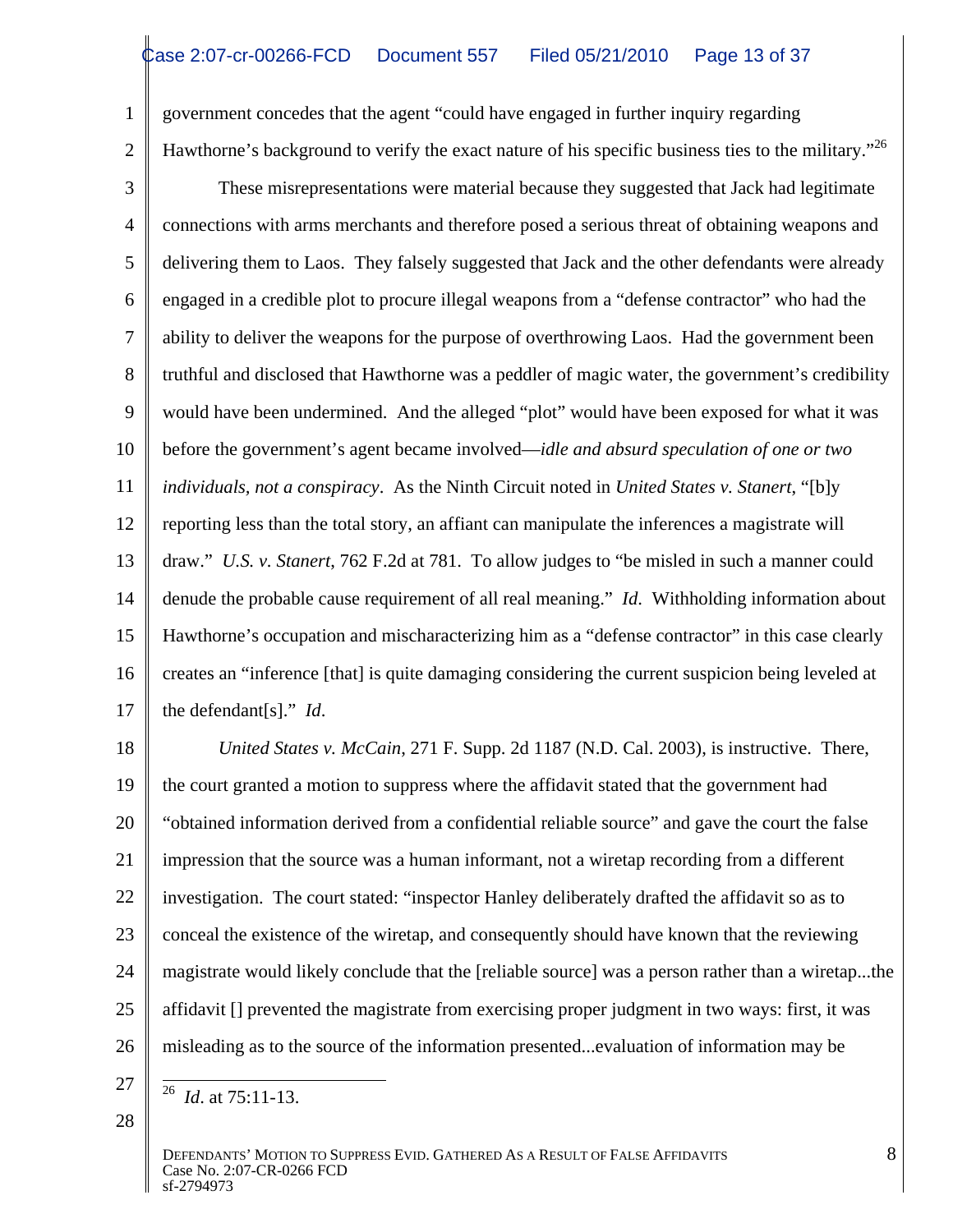|                         | affected by its source[and] two, improper identification of the sources alone may provide                                                                                                                                                                                       |
|-------------------------|---------------------------------------------------------------------------------------------------------------------------------------------------------------------------------------------------------------------------------------------------------------------------------|
|                         | grounds to invalidate a warrant." Id. at 1193; see also United States v. Damper, 347 F. Supp. 2d                                                                                                                                                                                |
|                         | 689, 692 (D.C. Neb. 2004) (granting motion to suppress where affidavit contained inaccurate                                                                                                                                                                                     |
|                         | statements, including false representation that the informant was known to the police as "an                                                                                                                                                                                    |
|                         | associate gang member"). Similarly, the affidavits here misled the magistrate about the                                                                                                                                                                                         |
|                         | government's source, including the nature and credibility of the informant. This                                                                                                                                                                                                |
|                         | misrepresentation alone warrants suppression.                                                                                                                                                                                                                                   |
| 8<br>$\mathbf Q$<br>IO. | The Affidavits Omit Information Regarding Jack's Desire for a Non-<br>Violent Solution to the Persecution of the Hmong, His Understanding of<br>the U.S. Government's Involvement, and the Undercover Agent's Role In<br>Propelling a Plan to Overthrow the Government of Laos. |
| 11                      | The affidavits omit numerous statements by Jack concerning his desire to help Hmong                                                                                                                                                                                             |
| 12 I                    | villagers defend themselves without violence or a military takeover and his understanding and the                                                                                                                                                                               |
| 13 I                    | understanding of Lo Cha Thao that they would work with the U.S. government. The affidavits                                                                                                                                                                                      |
| 14 I                    | also fail to disclose to the magistrate that the so-called "plot" was propelled by the agent                                                                                                                                                                                    |
| $15 \parallel$          | throughout the investigation. For example:                                                                                                                                                                                                                                      |
| 16                      | The government's description of the undercover agent's first meeting with                                                                                                                                                                                                       |
| $17 \parallel$          | Jack on January 25, 2007 contains numerous misstatements and omissions to suggest falsely that                                                                                                                                                                                  |
|                         | 18   Jack discussed a coup plot supported by General Vang Pao. In reality, Jack emphasized at the                                                                                                                                                                               |
|                         | 19 meeting that his sole desire was to help the Hmong villagers <i>defend</i> themselves against                                                                                                                                                                                |
| 20 <sub>1</sub>         | genocide—not to take any offensive action, or even to use force at all if it could be avoided. Jack                                                                                                                                                                             |
|                         | 21   told the agent that he was in contact with a group of concerned Hmong in the United States who                                                                                                                                                                             |
|                         | 22 were "seriously considering promoting free democratic elections inside Laos as soon as possible."                                                                                                                                                                            |
|                         | 23 When the agent asked if this group was "willing to use force," Jack responded, " <i>Preferably not</i> .                                                                                                                                                                     |
|                         | 24 <i>They want to do it differently</i> " He explained that "their primary objective is to get their                                                                                                                                                                           |
| $25 \parallel$          | people out of Laos and across the border into Thailand. They don't care about taking over the                                                                                                                                                                                   |
| 26                      |                                                                                                                                                                                                                                                                                 |
| 27                      |                                                                                                                                                                                                                                                                                 |
| 28                      |                                                                                                                                                                                                                                                                                 |
|                         | DEFENDANTS' MOTION TO SUPPRESS EVID. GATHERED AS A RESULT OF FALSE AFFIDAVITS<br>Case No. 2:07-CR-0266 FCD<br>sf-2794973                                                                                                                                                        |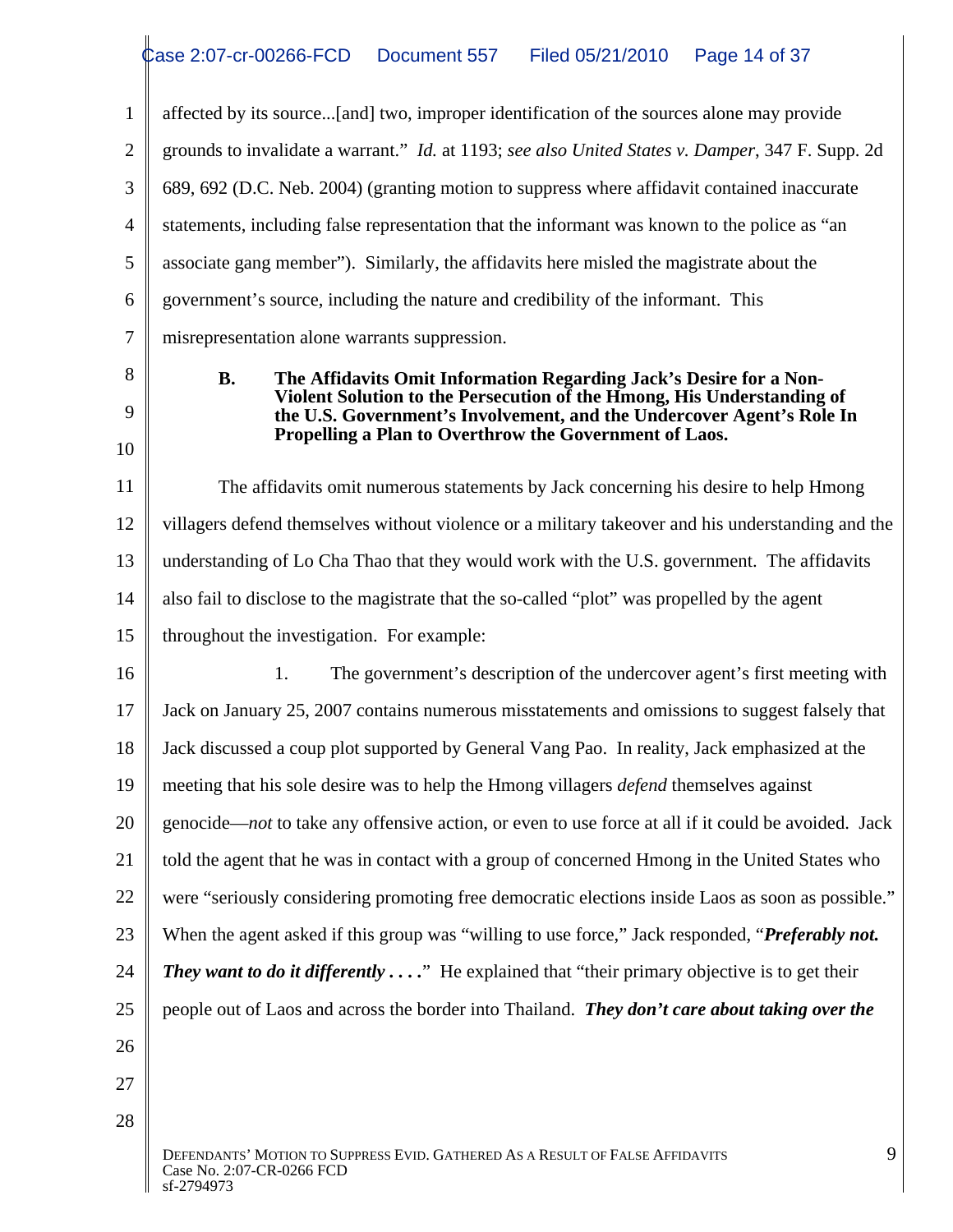1 **government. They don't want to do that.**" When the agent pressed, reiterating "To try to 2 | overthrow the government," Jack repeated: "*No. No. No. They're trying to survive*."<sup>27</sup>

 Indeed, during this initial January 25, 3007, meeting, Jack was clear that he *"had no idea*" whether any of the Hmong individuals with whom he had prior discussions had intended to purchase any weapons or to take any specific action, *i.e.*, Jack had no knowledge of any agreement or any alleged conspiracy. During this meeting, in the context of the undercover agent's question about the price range of weapons, Jack told the agent, "*Right now, like I was saying, I've got no idea what they're going to do tomorrow or how they're going to approach the situation*."<sup>28</sup> Again, the government omitted this exculpatory information from it affidavits.

10 10 2. The government's representation of the February 7, 2007, meeting omitted 11 Several key facts relating to Defendant Jack's objective. Jack said at the meeting that he was 12 "trying to get these people [i.e., the Hmong victims of genocide] out from an area where they're 13 encircled in," and that he wanted to "secure tight border crossings and avenues" for them to 14 escape.<sup>29</sup> But he made clear that the "optimum situation" was not to use force at all, which fact 15  $\parallel$  the government omitted.<sup>30</sup> As discussed below, the government falsely represented to the Court 16 that Jack and Vang Pao made certain statements that never occurred, including an allegation that 17 they discussed "insurgents" and initiating a "hostile military action," when in fact they only 18 discussed an escape. discussed an escape.

19 **19** 3. The government failed to disclose numerous discussions between Jack and 20 | the agent concerning the desire and efforts to obtain the support of the United States government. | 21 | For instance, during a March 5, 2007 meeting, Jack discussed his efforts to talk to Senator

22  $\parallel$ 

<sup>23</sup>  $\frac{1}{27}$  Chatterjee Decl., Ex. 19. (Transcript of January 25, 2007 Meeting at 46:8-48-10 (TarnEgl  $24 \begin{array}{|l|l|} \hline 28 & 21 & \text{c} & \text{c} \\ 28 & 21 & \text{c} & \text{c} & \text{c} \end{array}$ 041425-041427)).

<sup>&</sup>lt;sup>28</sup> Chatterjee Decl., Ex. 19 at 27:18-19 and 29:4-6.

 $25 \parallel$  <sup>29</sup> Chatterjee Decl., Ex. 20. (Transcript of February 7, 2007 Meeting at 15:18-17:25 (TarnEgl 041504-041506)).

 $26 \int_{0}^{30}$  *Id.* (Transcript of February 7, 2007 meeting at 17:4-15. Jack also discussed the genocide  $27 \parallel$  documents with the agent and told the agent that he was "coordinating all the media." *Id.* at 12:19-20.).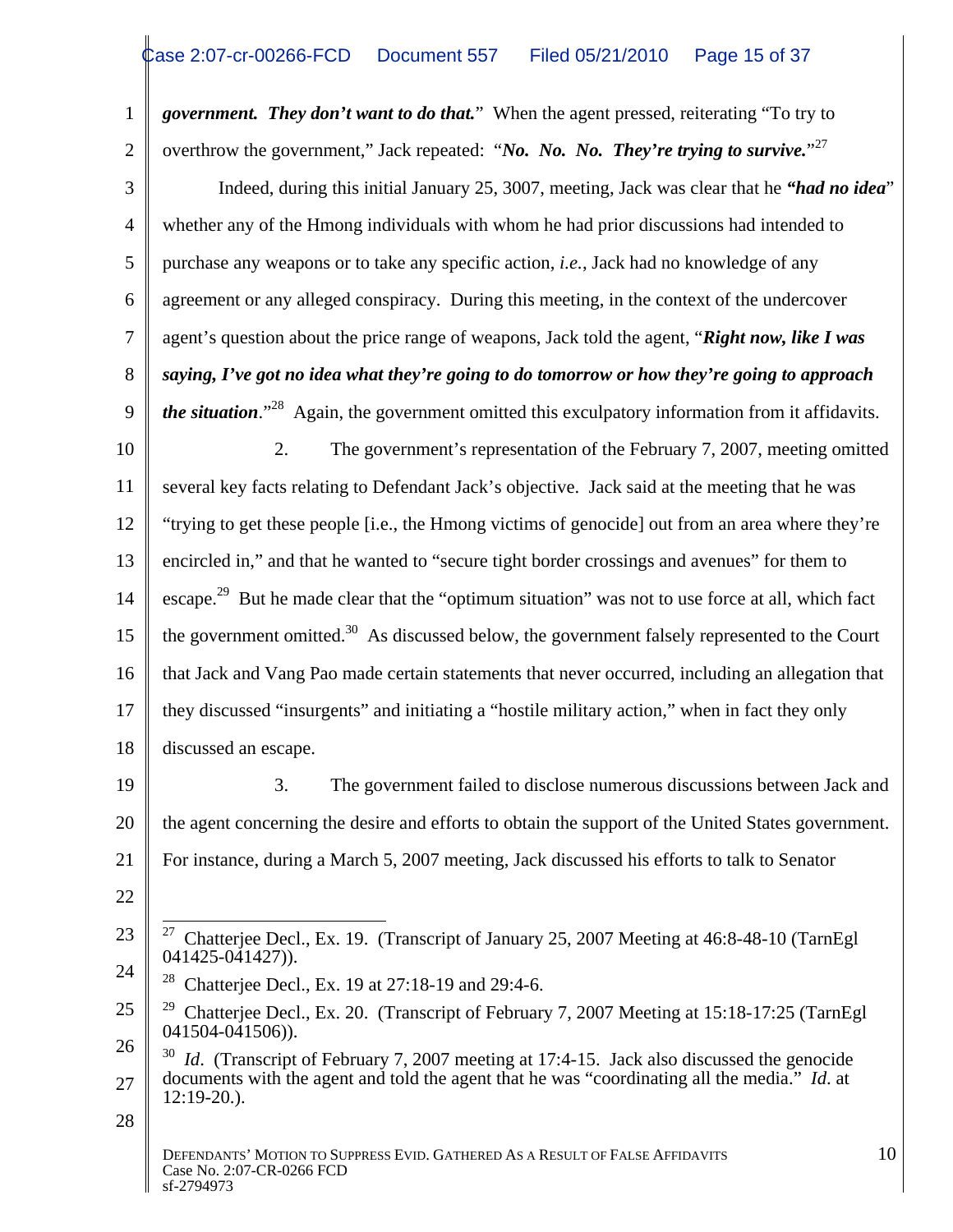|                               | Feinstein's staff about the genocide in Laos. <sup>31</sup> He also discussed his advice to defendant Lo Cha                                                                                                                                                                                                                                  |
|-------------------------------|-----------------------------------------------------------------------------------------------------------------------------------------------------------------------------------------------------------------------------------------------------------------------------------------------------------------------------------------------|
|                               | 2 Thao to get in touch with "people in Washington" and other organizations, such as the Asian                                                                                                                                                                                                                                                 |
|                               | 3 Development Bank.                                                                                                                                                                                                                                                                                                                           |
|                               | The government failed to disclose that Jack and the agent discussed                                                                                                                                                                                                                                                                           |
|                               | 5 whether the U.S. government would support efforts in Laos, and the undercover agent encouraged                                                                                                                                                                                                                                              |
|                               | 6 Jack and other defendants to believe that the U.S. government, through the CIA or otherwise,                                                                                                                                                                                                                                                |
|                               | would support the plan that he was promoting. For example, in the context of a discussion about                                                                                                                                                                                                                                               |
|                               | 8 the CIA and the conditions in and around Laos, the agent stated to Mr. Jack:                                                                                                                                                                                                                                                                |
| 9 <sup>1</sup><br>10          | They know what the hell's going on. They don't want to get into<br>another Vietnam, but if Vang Pao goes in there and takes over the freaking country and then wants the -- and -- and gets things<br>squared away and then wants to have democratic elections, that's gonna be like that. I have no doubt in my mind. <sup>32</sup>          |
| 12 I                          | Later in the same conversation, the agent stated:                                                                                                                                                                                                                                                                                             |
| 13  <br>$\overline{14}$<br>15 | You've got a different CIA today than you had then, Harrison. I<br>think that, uh, I think they'll step in there and go, "Hey, you know, this is what we can do, and this is why we can do it, because we<br>have backing of our Government, not just our agency, and we want<br>to back your political endeavor of democracy." <sup>33</sup> |
| 16                            | Yet again, later in the same conversation, the agent made another statement alluding to the                                                                                                                                                                                                                                                   |
|                               | 17   CIA's support for the alleged plan. When Mr. Jack asked, "what time — would you see the CIA                                                                                                                                                                                                                                              |
|                               | 18   best involved in this?" the agent replied, "Oh, they're going to — they're gonna know when to                                                                                                                                                                                                                                            |
|                               | 19 $\parallel$ come in, 'cause they're going to watch what's going on. As soon as it starts going down." <sup>34</sup>                                                                                                                                                                                                                        |
|                               | 20 Similarly, in a phone conversation between Harrison Jack and the undercover agent on May 4,                                                                                                                                                                                                                                                |
| 21                            | 2007, Jack discusses the CIA's support the alleged plan:                                                                                                                                                                                                                                                                                      |
| 22<br>23                      | Jack: (referring to Lo Cha Thao) [H]e's got a meeting he's going to<br>bring whatever recommendations they provide to the table next. Ah<br>the Agency is also standing by ready to roll.                                                                                                                                                     |
| 24                            | Agent: The CIA.                                                                                                                                                                                                                                                                                                                               |
| 25                            | $31$ Chatterjee Decl., Ex. 21. (March 5, 2007 Meeting Transcript at 34:3-5 (TarnEgl 041615)).                                                                                                                                                                                                                                                 |
| 26                            | <sup>32</sup> Chatterjee Decl., Ex. 21. (March 5, 2007 Meeting Transcript at 50:5-11 (TarnEgl 041631)).                                                                                                                                                                                                                                       |
| 27                            | <i>Id.</i> at 50:23-51:4 (TarnEgl 041631-32).                                                                                                                                                                                                                                                                                                 |
| 28                            | <i>Id.</i> at 56:4-8 (TarnEgl 041637).                                                                                                                                                                                                                                                                                                        |
|                               | DEFENDANTS' MOTION TO SUPPRESS EVID. GATHERED AS A RESULT OF FALSE AFFIDAVITS<br>-11<br>Case No. 2:07-CR-0266 FCD<br>sf-2794973                                                                                                                                                                                                               |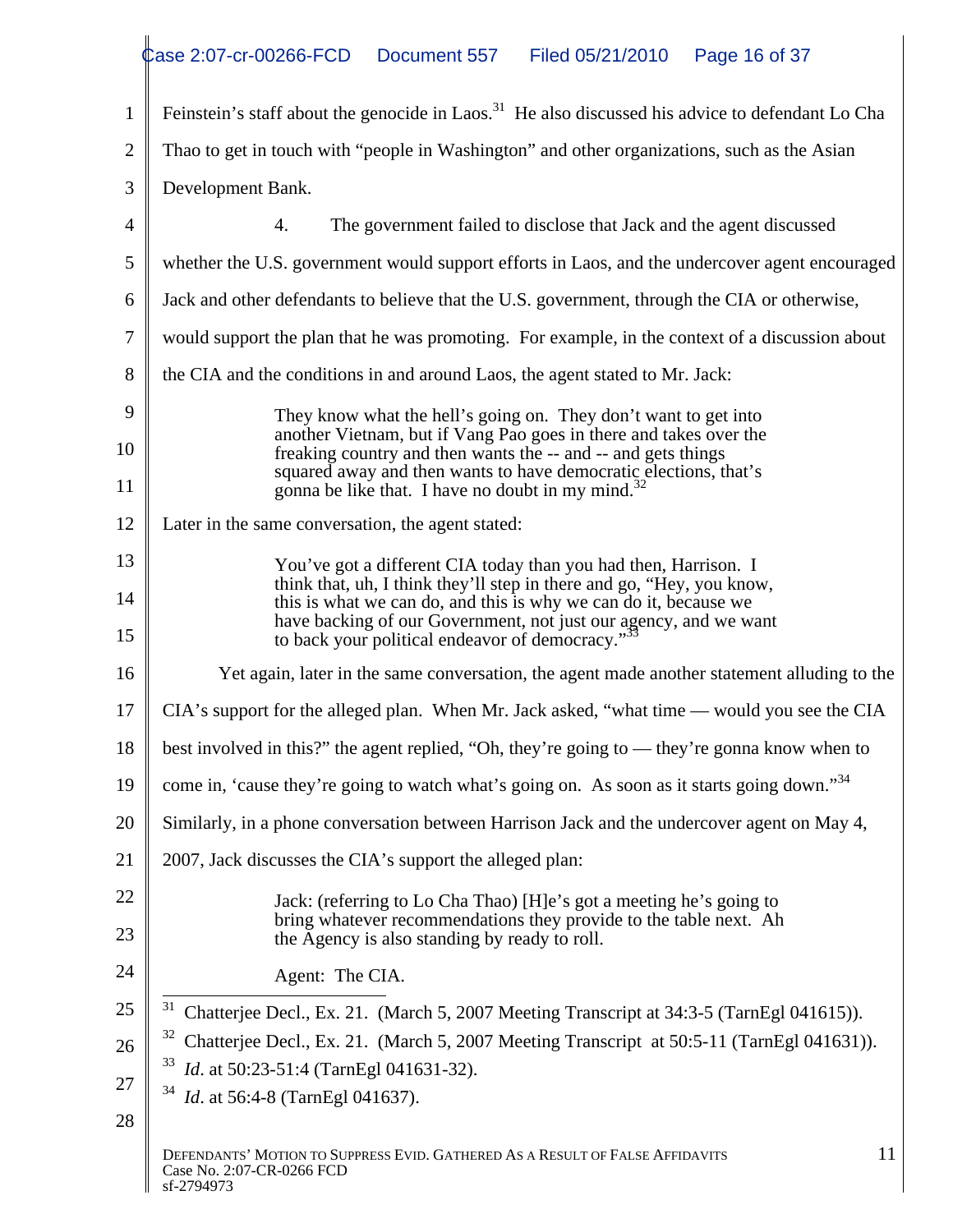|                       | Case 2:07-cr-00266-FCD Document 557<br>Filed 05/21/2010  Page 17 of 37                                                               |  |
|-----------------------|--------------------------------------------------------------------------------------------------------------------------------------|--|
|                       |                                                                                                                                      |  |
|                       | Jack: Yeah.                                                                                                                          |  |
|                       | Agent: Ok, good. That's a good thing. <sup>35</sup>                                                                                  |  |
|                       | The government also failed to disclose a phone conversation between the agent and Jack on                                            |  |
|                       | March 7, 2007 in which Jack said he called Amnesty International who had "made an informal"                                          |  |
| $\leq$ $\blacksquare$ | call to the CIA." $36$                                                                                                               |  |
| 6                     | The affidavits failed to disclose that the undercover agent suggested to Jack                                                        |  |
|                       | that he had the support of the U.S. military for the plan he was promoting. When Mr. Jack asked                                      |  |
|                       | 8   him how they would bring missing POW's from the Vietnam War back into the United States                                          |  |
|                       | 9 while avoiding media exposure, the agent responded, with reference to two United States Air                                        |  |
|                       |                                                                                                                                      |  |
|                       | 10 Force bases, "Travis or Beale? Beale would probably be better." <sup>37</sup> The agent thus purposely                            |  |
|                       | implied that he had access to bases under the control of the Department of Defense and clearance                                     |  |
| $\cap$                | to land an airplane at those bases.                                                                                                  |  |
|                       | The government failed to disclose that some of the defendants made                                                                   |  |
|                       | statements to show that they believed the CIA was involved. For instance, on April 13, 2007,                                         |  |
| ۱۲                    | Jack told the agent in a recorded call:                                                                                              |  |
| .6                    | Now the other piece to this that I asked him about, I said where                                                                     |  |
|                       | does the Agency stand. What are they going to do for you? And<br>they said they can make funds available as soon as we're able to    |  |
| 18                    | provide them the intel, the requirements, and you know, meet some                                                                    |  |
|                       | of the other terms. He didn't go into too much detail on that. But<br>he said he had other meetings that were pending. <sup>33</sup> |  |
| 9                     |                                                                                                                                      |  |
|                       | And on May 4, 2007, Jack and Lo Cha Thao again discussed the CIA's position on the alleged                                           |  |
|                       | plan:                                                                                                                                |  |
| 22                    | Lo: Yeah its going to be back where the CIA you know, come in                                                                        |  |
| 23                    | play.                                                                                                                                |  |
|                       | Jack: Ok                                                                                                                             |  |
| 25.                   | <sup>35</sup> Chatterjee Decl., Ex. 22. (May 4, 2007 H. Jack Call at 3:2-7 (TarnEgl 042187)).                                        |  |
| 26                    | $36$ Chatterjee Decl., Ex. 23. (March 7, 2007 H. Jack Call at 3:3-4 (TarnEgl 041720)).                                               |  |
|                       | <sup>37</sup> Chatterjee Decl., Ex. 24. (March 5, 2007 Meeting Transcript at 59:5-12 (TarnEgl 041640)).                              |  |
| רר                    | <sup>38</sup> Chatterjee Decl., Ex. 25. (April 13, 2007 H. Jack Call at 17:24-18:7 (TarnEgl 041893-94)).                             |  |
| 28                    |                                                                                                                                      |  |
|                       | DEFENDANTS' MOTION TO SUPPRESS EVID. GATHERED AS A RESULT OF FALSE AFFIDAVITS<br>Case No. 2:07-CR-0266 FCD<br>sf-2794973             |  |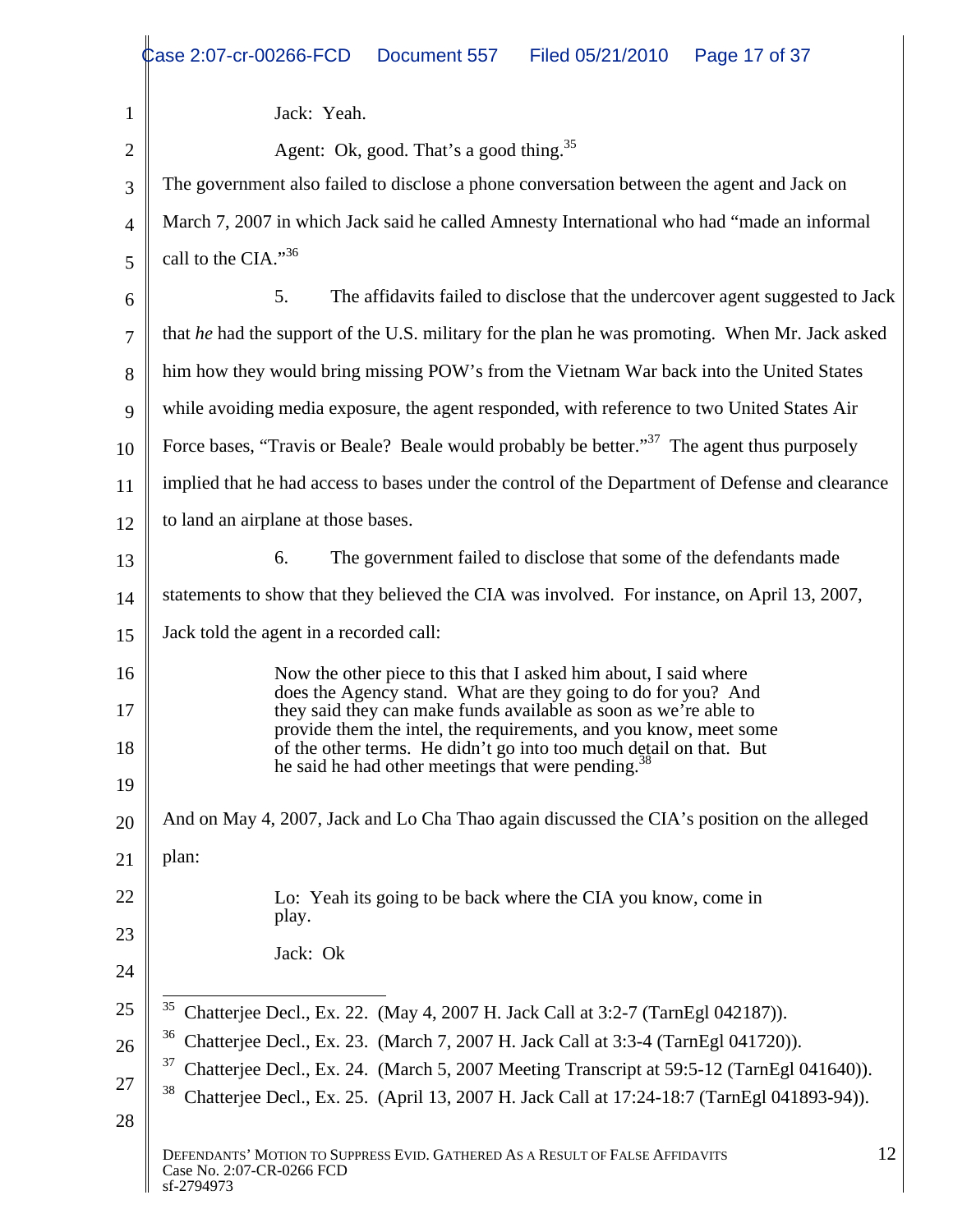|     | Case 2:07-cr-00266-FCD  Document 557<br>Page 18 of 37<br>Filed 05/21/2010                                                                                                                       |
|-----|-------------------------------------------------------------------------------------------------------------------------------------------------------------------------------------------------|
|     | Lo: and um                                                                                                                                                                                      |
|     | Jack: Now do you have any subsequent meeting scheduled with<br>them'                                                                                                                            |
|     | Lo: There just waiting on us.                                                                                                                                                                   |
|     | Jack: Ok, fine that's all I need to hear.                                                                                                                                                       |
|     | Lo: Yeah they are waiting on us and they mobilized everything<br>over there already. They're just waiting for our call and uh.                                                                  |
|     | Jack: Oh really.                                                                                                                                                                                |
|     | Lo: Yeah they are just waiting for our call so                                                                                                                                                  |
|     | Jack: All right <sup>39</sup>                                                                                                                                                                   |
|     | The government was monitoring these calls as they occurred, yet none of the affidavits discloses                                                                                                |
|     | the efforts by Jack and others to obtain assistance from the CIA or U.S. government.                                                                                                            |
|     | The government failed to disclose the undercover agent's efforts to                                                                                                                             |
|     | encourage and propel the alleged plot. For instance, the agent encouraged the "conspirators" to                                                                                                 |
|     | buy more, and more powerful, weapons, including M-16s, anti-armor weapons, grenades,                                                                                                            |
|     | claymore mines, smoke grenades, AT-4 antitank rockets, Stinger missiles, and more. And he                                                                                                       |
|     | pushed Jack and Lo Cha Thao to buy bigger quantities of weapons — warning them, for example,                                                                                                    |
| 18. | that his "partner was not happy with the size of the first order." Significantly, it was the agent                                                                                              |
| 19  | who injected Stinger missiles into the scheme. Jack told the agent that the Laotian government                                                                                                  |
|     | had begun spraying Hmong villagers with what appeared to be "yellow rain" — a chemical                                                                                                          |
|     | weapon — and that "people are starting to drop." The agent volunteered that he had recently                                                                                                     |
|     | acquired three Stinger missiles, and suggested that the villagers could use the missiles to shoot                                                                                               |
| 23. | down the helicopters that were spraying them.                                                                                                                                                   |
|     | These omissions are material. Jack's expression of a desire for a peaceful solution to the                                                                                                      |
|     | Laotian persecution of the Hmong, his effort to obtain the support of the CIA, and Jack and Lo<br>Cha Thao's open outreach to various agencies seeking help for the Hmong are inconsistent with |
| 26  |                                                                                                                                                                                                 |
|     | Chatterjee Decl., Ex. 26. (May 4, 2007 9:44:07PDT H. Jack Call (Bureau of ATF, San<br>Francisco Division Field Division Transcript)).                                                           |
| 28  | DEFENDANTS' MOTION TO SUPPRESS EVID. GATHERED AS A RESULT OF FALSE AFFIDAVITS                                                                                                                   |
|     | Case No. 2:07-CR-0266 FCD<br>sf-2794973                                                                                                                                                         |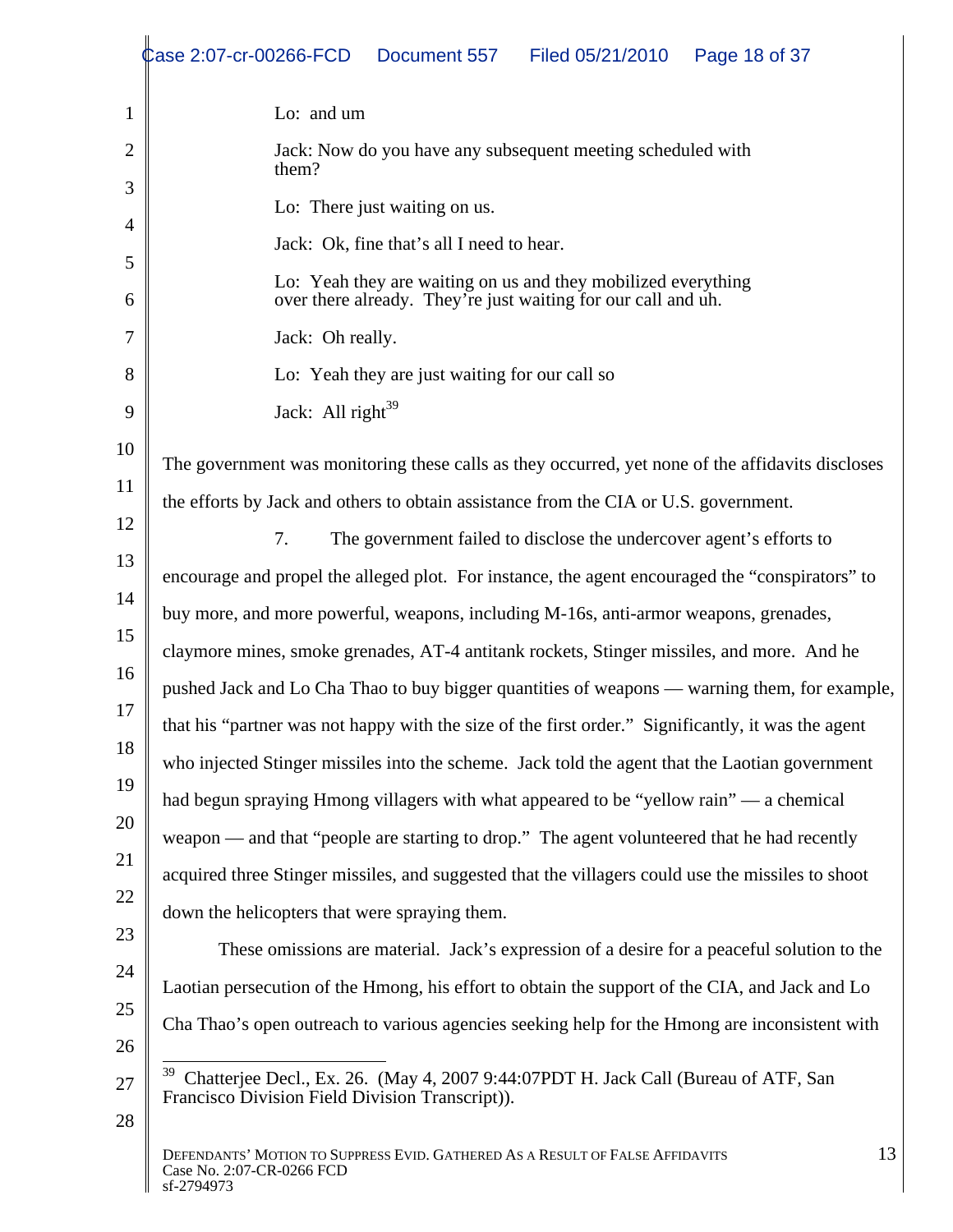1 the alleged secret plot "to overthrow the communist Laotian government" that the government 2 alleged in the affidavits.<sup>40</sup> The disclosure of these facts would have undercut the government's 3 allegation that there was a conspiracy afoot to overthrow the government of Laos. Had the 4 government been truthful, the possibility that Jack and some of the defendants would work with 5 the U.S. government before engaging in any shipment of weapons to the Hmong or other efforts 6 to assist the Hmong in Laos would have been open. There is nothing inherently criminal in the 7 desire to assist a hunted and persecuted ethnic group in Laos. Nor would it have been illegal for 8 the defendants to have worked in full cooperation and partnership with the U.S. government and 9 to have obtained the necessary licenses. The government's failure to include this exculpatory 10 vidence was misleading and impacted the court's probable cause analysis. *See United States v.* 11 *DeLeon*, 979 F.2d 761, 764-65 (9th Cir. 1992) (*Franks* hearing warranted where affidavit only 12 included information about one individual who claimed to smell marijuana on defendant's 13 | property and omitted information about another eyewitness who did not see or smell anything). 14 **C. The Affidavits Falsely Attribute Incriminating Statements to General**  15 **Depict the Other Hmong Defendants as Followers in the Alleged**   $\frac{16}{10}$ 17 The affidavits contain numerous statements that falsely implicate General Vang Pao in the 18 alleged plot to overthrow the government of Laos. These misrepresentations were material 19 because the government presented General Vang Pao as the alleged ringleader of the conspiracy 20 around whom the other Hmong defendants rallied. 21 The undercover agent's affidavits falsely implicate General Vang Pao in the alleged 22  $\parallel$  conspiracy by misrepresenting what occurred during a February 7, 2007, meeting.<sup>41</sup> This meeting  $\parallel$ 23  $\frac{1}{40}$  *See*, *e.g.*, Chatterjee Decl., Ex. 27. (Agent Crowder Affidavit in Support of Search Warrants 24 of Hue Vang, Youa True Vang, Chue Lo, Seng Vue, Jerry Smith Yang, Salen Tong Va Lor, and  $25 \parallel$ <sup>41</sup> Agent Crowder repeated this description in other affidavits submitted in support of the search  $\parallel$ 26 Wiretap of H. Jack at 23:20-27:5 (TarnEgl 034808-812)); Chatterjee Decl., Exh. 30. (Agent's 27 (Agent's Affidavit ISO Lo Cha Thao Wiretap at 21:25-25:11 (TarnEgl 034958-962)); *See also*  $28$  (Footnote continues on next page.) DEFENDANTS' MOTION TO SUPPRESS EVID. GATHERED AS A RESULT OF FALSE AFFIDAVITS Case No. 2:07-CR-0266 FCD  $\text{sf-2794973}$ 14 **Vang Pao, Falsely Cast General Vang Pao as a Ringleader, and Falsely Conspiracy.** Nhia Kao at 3:12-15 (TarnEgl 001250)). warrant and wiretap applications. *See* Chatterjee Decl., Ex. 29. (Agent Affidavit ISO Cont. Affidavit ISO Wiretap of H. Jack at  $\P$  62-69 (TarnEgl 035400-403)); Chatterjee Decl., Ex. 31. Chatterjee Decl., Ex. 32, at ¶¶ 25-34; Chatterjee Decl., Ex. 33, at ¶¶ 26-35; Chatterjee Decl., Ex.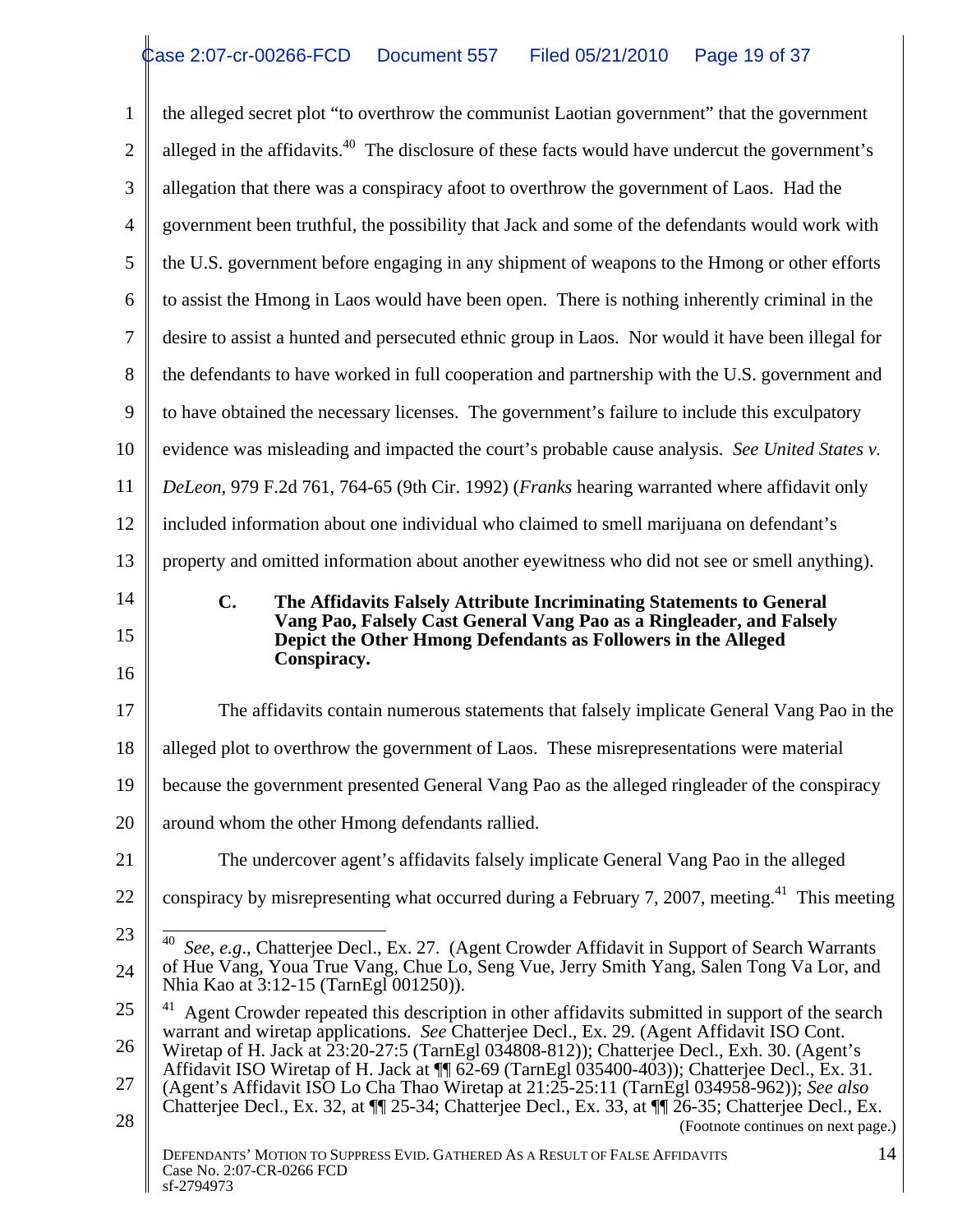was critical to the government's case because it was the only time the agent met General Vang 2 | Pao. The February 7th meeting occurred at a crowded Thai restaurant, where a large retinue of Hmong guests (including the General's wife and many others) dined at two tables. In describing 4 the meeting, the agents repeatedly and misleadingly attribute supposedly incriminating statements to "Jack and General Vang Pao" collectively, as though both were actively discussing the supposed coup plot at the meeting. In fact, General Vang Pao said virtually nothing to the agent at the lunch meeting. The only exchange between General Vang Pao and the agent that appears 8 on the tape of the lunch meeting is the following:

 $9 \parallel$  ATF Under Cover: General

10 Vang Pao: Hi, "Steve". How do you do. ATF Under Cover: General <br>Vang Pao: Hi, "Steve". How do you do.

11 ATF Under Cover: Nice to meet you. Nice to meet you.<sup>42</sup>

The government admits that its affidavits misrepresent three key allegedly incriminating<br>
The government admits that its affidavits misrepresent three key allegedly incriminating 13 interactions the undercover agent claimed to have with General Vang Pao.<sup>43</sup> All of these 14 statements were included in the undercover agent's affidavits submitted in support of wiretaps 15 (not at issue in this motion) and then were later again included in the Crowder affidavits.

16 *First*, the declarations state: "During the meeting at the restaurant on February 7, 2007, I 17 | [government agent] told Jack and General Vang Pao that I needed to have them show me on maps | 18 exactly where they needed me to insert both the troops and munitions, . . . [and] [t]hey stated that | 19 they understood and could provide me with maps showing the points of insertion, as well as the 20 | placement of insurgent troops and Lao government troops."<sup>44</sup> The government admits the

- 21 | following statement is inaccurate. Indeed, the tapes reveal no such discussion at the lunch
- 22  $\parallel$

23 CFootnote continued from previous page.)

- $24$  | 12:5). 27 at ¶¶ 25-34; Chatterjee Decl., Ex. 28, (Agent's Affidavit ISO Criminal Complaint at 8:13- 12:5).
- $_{25}$   $\parallel$  <sup>42</sup> Chatterjee Decl., Ex. 20. (February 7, 2007 Meeting at 8:19-21 (TarnEgl 041497)).

43 Gvt. Opp. 81:16-17; 83:13-15; 85:20-22.

26 44 Chatterjee Decl., Ex. 29. (Agent's Affidavit in Support of an Application for an Application  $27 \parallel$  for Authorization to Continue to Intercept Wire Communications of H. Jack at 24:22-25:2 (TarnEgl 034809-10)).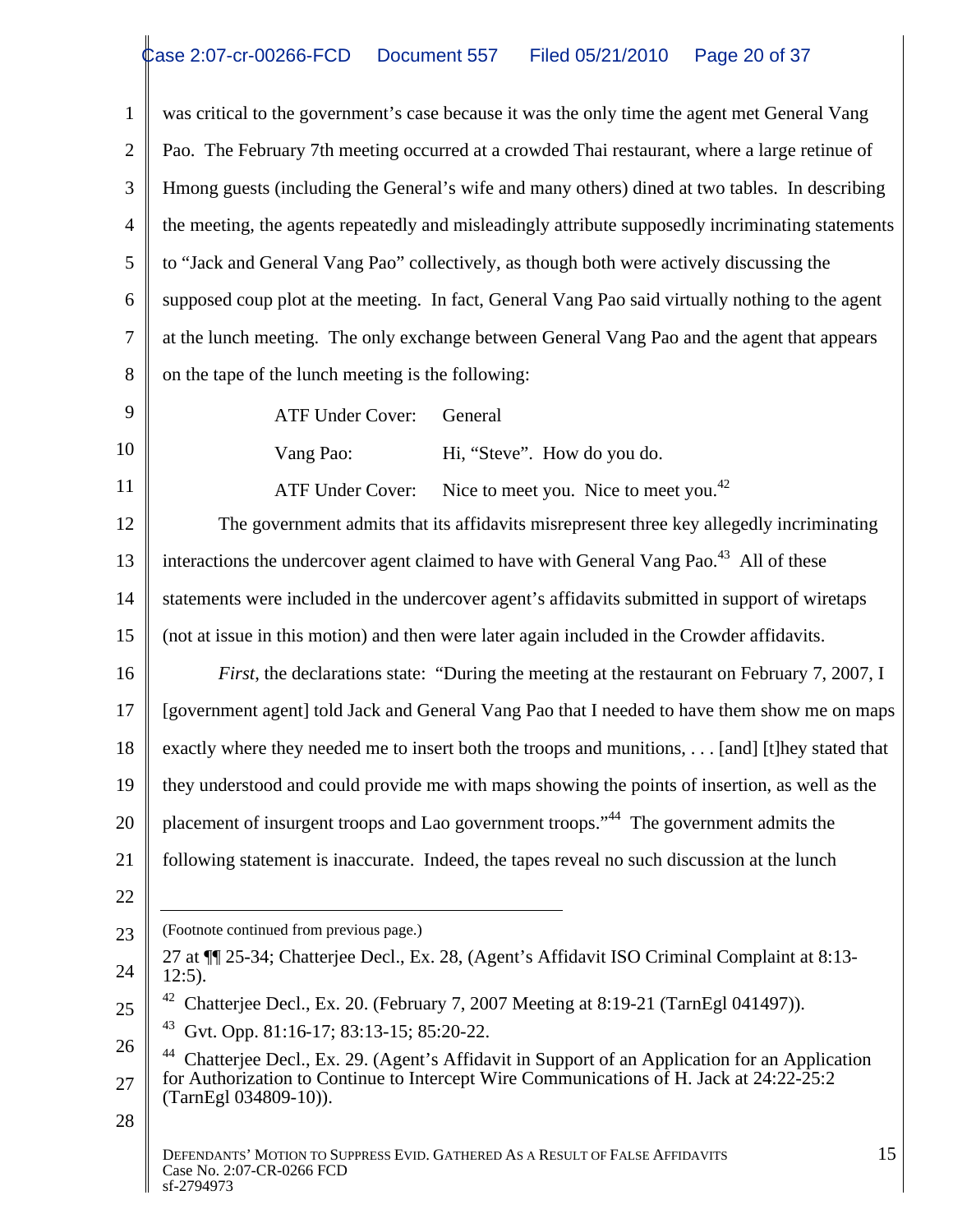|      | Case 2:07-cr-00266-FCD Document 557 Filed 05/21/2010 Page 21 of 37                                                                                                                                                                                                                         |
|------|--------------------------------------------------------------------------------------------------------------------------------------------------------------------------------------------------------------------------------------------------------------------------------------------|
|      | meeting and the agent does not remember "whether Vang Pao was a party to or a participant in                                                                                                                                                                                               |
|      | these noted discussions." <sup>45</sup>                                                                                                                                                                                                                                                    |
|      | Second, the government admits that the following statement—the agent's description of                                                                                                                                                                                                      |
|      | Jack and General Vang Pao's insurgency plan—is, in fact, false:                                                                                                                                                                                                                            |
|      |                                                                                                                                                                                                                                                                                            |
|      | Jack and General Vang Pao advised me that the plan was to provide<br>arms to insurgents who were in place in Laos, and to initiate hostile<br>military action in the very near future against military forces of the<br>government of Laos. I was advised that the insurgents would attack |
|      |                                                                                                                                                                                                                                                                                            |
|      | Lao government soldiers and positions and attempt to gain control<br>of certain areas of the border between Laos and Thailand. <sup>46</sup>                                                                                                                                               |
|      | 9 The taped record contains no such statement, and the government concedes that the agent "does"                                                                                                                                                                                           |
|      | 10    not believe that Vang Pao affirmatively made the statements in the affidavit." $4^{47}$                                                                                                                                                                                              |
|      | Third, the government admits the following statement is inaccurate: "I told Jack and                                                                                                                                                                                                       |
|      | 12 Ceneral Vang Pao that I needed to get an operational briefing from some one doing the operations                                                                                                                                                                                        |
|      | planning for their insurgent operation, as well as copies of the operations plan." <sup>48</sup> The tapes do                                                                                                                                                                              |
|      | not disclose any such statement.                                                                                                                                                                                                                                                           |
| 15   | These concessions that the affidavits contained false information regarding the alleged                                                                                                                                                                                                    |
|      |                                                                                                                                                                                                                                                                                            |
|      | 16 conspiracy is sufficient to satisfy "substantial preliminary showing" prong of Franks. See                                                                                                                                                                                              |
|      | 17 <i>Chesher</i> , 678 F.2d at 1360 (holding that defendant was entitled to a <i>Franks</i> hearing and noting                                                                                                                                                                            |
|      | 18 that "a preliminary showing of actual falsity in the affidavit—is satisfied here by the                                                                                                                                                                                                 |
|      | 19 government's concession that Agent's statement that [defendant] was a [Hells Angels] member as                                                                                                                                                                                          |
| 20 I | of the date of the affidavit, June 13, 1979, was false").                                                                                                                                                                                                                                  |
|      | Although the government has since dismissed General Vang Pao from the case, these                                                                                                                                                                                                          |
|      | misrepresentations were material to the government's assertion of probable cause as to all of the                                                                                                                                                                                          |
|      | Hmong defendants. The government repeatedly cited General Vang Pao's involvement as                                                                                                                                                                                                        |
|      |                                                                                                                                                                                                                                                                                            |
|      | $45$ Gvt. Opp. 83:13-15.<br><sup>46</sup> Chatterjee Decl., Ex. 28. (Agent's Affidavit in Support of a Criminal Complaint at 9:4-10).                                                                                                                                                      |
|      | $47$ Gvt. Opp. at 81:16-17 (emphasis in original).                                                                                                                                                                                                                                         |
|      | <sup>48</sup> Chatterjee Decl., Ex. 28. (Agent's Affidavit in Support of a Criminal Complaint at 10:2-5);<br>Gvt. Opp. at 85:20-22                                                                                                                                                         |
| 28   |                                                                                                                                                                                                                                                                                            |
|      | DEFENDANTS' MOTION TO SUPPRESS EVID. GATHERED AS A RESULT OF FALSE AFFIDAVITS<br>16<br>Case No. 2:07-CR-0266 FCD<br>sf-2794973                                                                                                                                                             |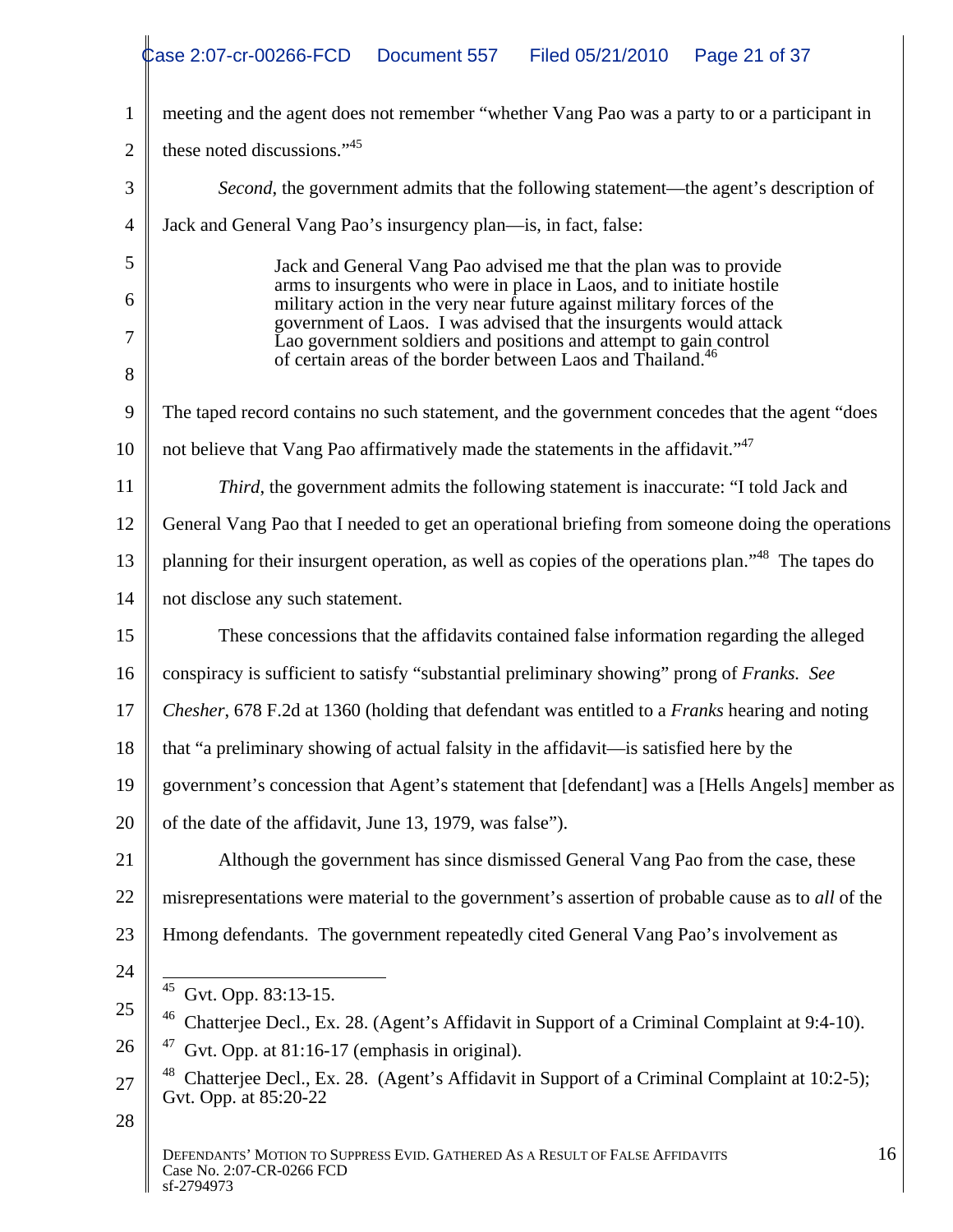|                 | evidence that this conspiracy was plausible, realistic and terrifying. <sup>49</sup> The government presented                                                                                                                                                                                                                                                                            |  |
|-----------------|------------------------------------------------------------------------------------------------------------------------------------------------------------------------------------------------------------------------------------------------------------------------------------------------------------------------------------------------------------------------------------------|--|
|                 | General Vang Pao as the ringleader of the conspiracy <sup>50</sup> and as the person the other Hmong                                                                                                                                                                                                                                                                                     |  |
|                 | defendants would follow. <sup>51</sup> Indeed, the government included the agent's false statements about                                                                                                                                                                                                                                                                                |  |
|                 | the General's role in the conspiracy in every affidavit it filed in support of a search warrant                                                                                                                                                                                                                                                                                          |  |
|                 | application. <sup>52</sup> The government's theory to implicate other Hmong defendants in the alleged                                                                                                                                                                                                                                                                                    |  |
|                 | 6 conspiracy was that those Hmong defendants followed General Vang Pao, who was their                                                                                                                                                                                                                                                                                                    |  |
|                 | historical leader. Thus, by falsely casting General Vang Pao as a ringleader of the conspiracy, the                                                                                                                                                                                                                                                                                      |  |
|                 | government also falsely depicted the other Hmong defendants, who were aligned with General                                                                                                                                                                                                                                                                                               |  |
|                 | 9   Vang Pao, as participants in the conspiracy. Without General Vang Pao as the glue to keep the                                                                                                                                                                                                                                                                                        |  |
| 10 <sup>1</sup> | alleged conspiracy together, the government's ability to establish probable cause as to the other                                                                                                                                                                                                                                                                                        |  |
|                 | Hmong defendants would have been critically undermined.                                                                                                                                                                                                                                                                                                                                  |  |
|                 |                                                                                                                                                                                                                                                                                                                                                                                          |  |
| 13<br>14        | <sup>49</sup> Chatterjee Decl., Ex. 27. (June 1, 2007 Agent's Affidavit in Support of Hue Vang, Youa True<br>Vang, Chue Lo, Seng Vue, Jerry Smith Vang, and Salen Tong Va Lor Search Warrants at ¶ 17-<br>19, 21, 24-25 (TarnEgl 001254-58)); Chatterjee Decl., Ex. 33. (June 1, 2007 Agent's Affidavit                                                                                  |  |
| 15              | in Support of Vang Pao Search Warrants at $\P$ 11, 13, 20, 24, 25, 26, 32, 41, 42, 44, and 57<br>(TarnEgl 002019-36)); Chatterjee Decl., Ex. 32. (June 1, 2007 Agent's Affidavit in Support of<br>Lo Thao, Lo Cha Thao, United Hmong International, Inc., Chong Yang Thao, Harrison Jack<br>Search Warrants at 11 19, 21, 23-29, 31, 33, 36, 40, 42, 43, 53, 54, 59, 67, and 79 (TarnEgl |  |
| l 6             | 0000009-32)); Chatterjee Decl., Ex. 28. (June 4, 2007 Agent's Affidavit in Support of Criminal<br>Complaint at $\P$ 15, 17, 19, 20-25, 27, 29, 32, 36-38, 48, 53, and 73).                                                                                                                                                                                                               |  |
| 17<br>8         | <sup>50</sup> Chatterjee Decl., Ex. 35. (July 12, 2007 Bail Hearing Transcript at 58:5-11 ("That doesn't<br>seem even remotely like General Vang Pao haranguing all the others that they were doing<br>something illegal and had to stand down. That sounds much more like General Vang Pao                                                                                              |  |
| 19 I            | exercising commands and saying: This is your mission. You've been entrusted with this mission.<br>If you don't accomplish this mission, there's going to be a problem."); <i>Id.</i> (July 12, 2007 Bail                                                                                                                                                                                 |  |
|                 | Hearing at 58:23-24 ("A more reasonable interpretation, however, is that the haranguing was not<br>about what to do, but how to do it.")).                                                                                                                                                                                                                                               |  |
|                 | <sup>51</sup> Chatterjee Decl., Ex. 30. (March 28, 2007 Agent's Affidavit in Support of Harrison Jack<br>Wiretap Application at $\P$ 22-25 (TarnEgl 035292-94)); Chatterjee Decl., Ex. 29. (April 27, 2007                                                                                                                                                                               |  |
| 22              | Agent's Affidavit in Support of Harrison Jack Wiretap Application at ¶ 25-28 (TarnEgl 034794-<br>95)); Chatterjee Decl., 31. (May 9, 2007 Agent's Affidavit in Support of Lo Cha Thao Wiretap                                                                                                                                                                                            |  |
| 23              | Application at ¶ 20, 21, 23, 24 (TarnEgl 034945-46)); Chatterjee Decl., Ex. 33. (June 1, 2007<br>Agent's Affidavit in Support of Vang Pao Search Warrant at $\P$ 11 (TarnEgl 0020190-20)).                                                                                                                                                                                               |  |
| 24              | $52$ The two affidavits submitted on June 4, 2007 were based on, and incorporated by reference,                                                                                                                                                                                                                                                                                          |  |
|                 | the statements made in the earlier affidavits and attached those earlier affidavits thereto.<br>Chatterjee Decl., Ex. 1. (June 4, 2007 ATF Agent's Affidavit in Support of the Search Warrant                                                                                                                                                                                            |  |
|                 | of 2727 N. Grove Industrial Drive, Unit #141B, Fresno, California at 1:4-10 (TarnEgl 042842));<br>Chatterjee Decl., Ex. 2. (June 4, 2007 ATF Agent's Affidavit in Support of Search Warrant of 4                                                                                                                                                                                         |  |
|                 | Computers found at 2727 N. Grove Industrial Drive, Unit #141B, Fresno, California at 1:4-10<br>(TarnEgl 002120)).                                                                                                                                                                                                                                                                        |  |
| 28              |                                                                                                                                                                                                                                                                                                                                                                                          |  |
|                 | DEFENDANTS' MOTION TO SUPPRESS EVID. GATHERED AS A RESULT OF FALSE AFFIDAVITS                                                                                                                                                                                                                                                                                                            |  |

 $\mathbf{I}$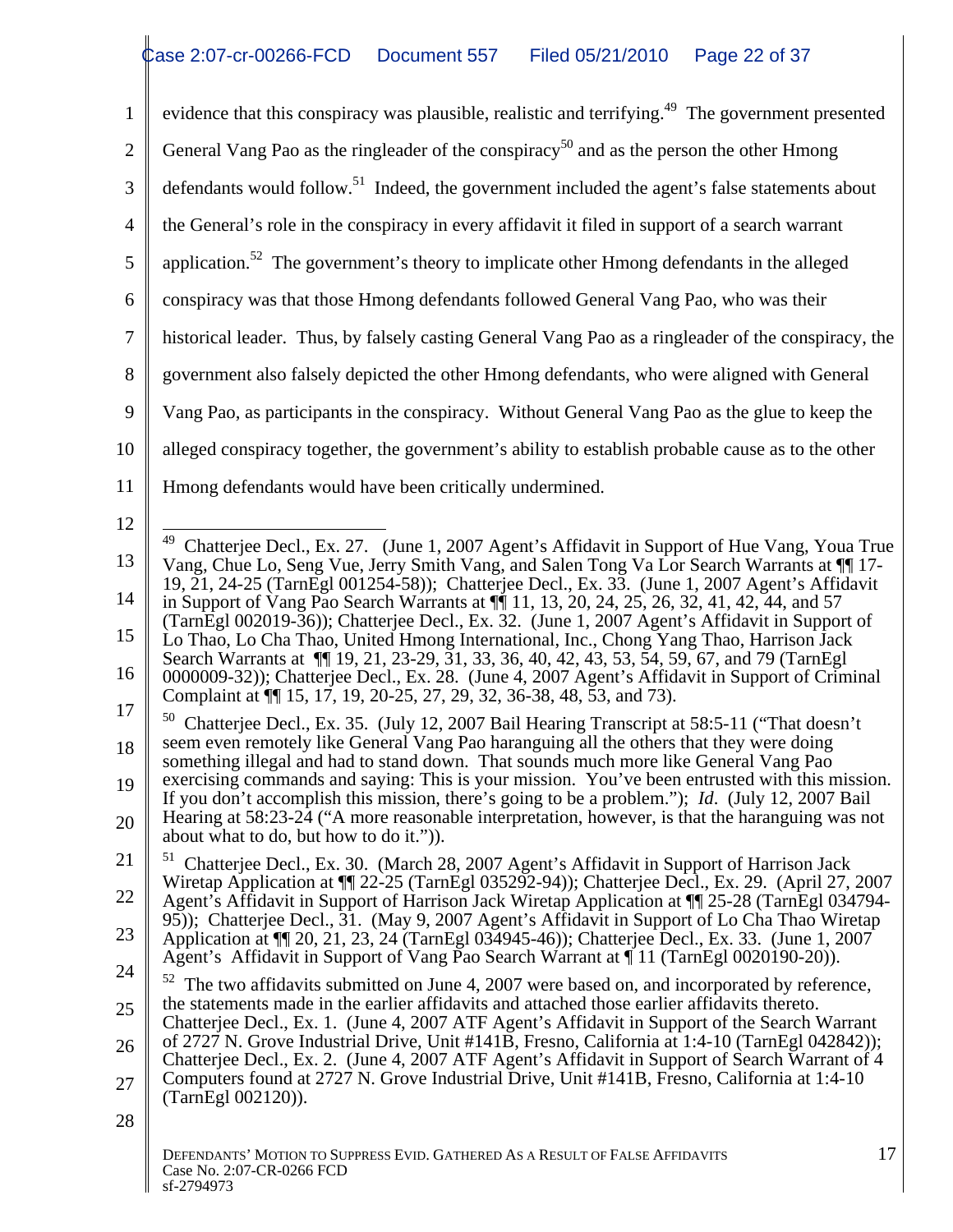2 |  $\blacksquare$ 

# 1 **D. The Affidavits Omit a Rift Among the Defendants and Fail to Disclose the Lack of Any Agreement to Commit Any Illegal Acts.**

|      | The government's affidavits omit material information about a rift among the Hmong                                                                                                                          |
|------|-------------------------------------------------------------------------------------------------------------------------------------------------------------------------------------------------------------|
|      | defendants. Instead, the government created the false impression that all of the Hmong                                                                                                                      |
|      | defendants supported a purported plot to ship weapons and overthrow the government of Laos                                                                                                                  |
|      | $6 \parallel$ despite the extensive wiretap evidence demonstrating deep and entrenched divisions.                                                                                                           |
|      | <i>First</i> , in the affidavits, the agents repeatedly and falsely referred to the alleged conspiracy                                                                                                      |
|      | 8   itself as "Neo Hom," a Hmong organization founded by General Vang Pao, even while admitting                                                                                                             |
|      | 9 that "at no time has the term 'Neo Hom' been used by any of the suspects in my presence to                                                                                                                |
|      | $_{10}$   identify their affiliation." <sup>53</sup> The use of this term was plainly designed to equate Neo Hom and its                                                                                    |
|      | members with the alleged conspiracy.                                                                                                                                                                        |
| 12   | Second, the agents omitted from the affidavits the May 2007 directive by General Vang                                                                                                                       |
|      | Pao to Lo Cha Thao that there must not be "any other violence whatsoever." They also omitted                                                                                                                |
|      | the numerous other statements in wiretapped calls and interviews that disclosed that same thing.                                                                                                            |
|      | And, they failed to disclose that General Vang Pao had berated certain defendants at the June 2                                                                                                             |
|      | $16 \parallel$ meeting. <sup>54</sup> Even while the government had recordings that they intercepted showing General                                                                                        |
|      | Vang Pao was opposed to violence, the affidavits misleading describe the press reports about the                                                                                                            |
| 18 I | aftermath of Vang Pao's November 2003 speech calling for reconciliation as evidence that he                                                                                                                 |
|      | 19 $\parallel$ now supports violence—something their own evidence established was false. <sup>55</sup>                                                                                                      |
|      |                                                                                                                                                                                                             |
|      | <sup>53</sup> Chatterjee Decl., Ex. 33. (June 1, 2007 Agent Affidavit in Support of Search Warrant of 9302                                                                                                  |
|      | England Avenue, Westminster, California at $\overline{5:15-17}$ (TarnEgl 002019) ("At no time during this<br>investigation has a Target Subject or any other Hmong person identified him/herself to me as a |
|      | Neo Hom member.")); Chatterjee Decl., Ex. 27. (June 1, 2007 Agent Affidavit in Support of Hue<br>Vang and others at 8:26-28; 10:20-23 (TarnEgl 001255-57).                                                  |
| 23   | <sup>54</sup> Chatterjee Decl., Ex. 36. (June 2, 2007 Lo Cha Thao Call at 3 (TarnEgl 039817)).                                                                                                              |
|      | <sup>55</sup> Chatterjee Decl., Ex. 33. (June 1, 2007 Agent Affidavit in Support of Search Warrant of 9302<br>England Avenue, Westminster, California at 5:21-6:1 (TarnEgl 002019-20)); Chatterjee Decl.,   |
|      | Ex. 37. (June 3, 2007 Agent Affidavit in Support of Search Warrant of 2409 North First Street,<br>Fresno, California at 6:27-7:7 (TarnEgl 001760-61)); see also Chatterjee Decl., Ex. 31. (May 9,           |
| 26   | 2007 Agent Affidavit in Support of an Application for Authorization to Intercept Wire<br>Communications of Lo Cha Thao at 8:23-9:3 (TarnEgl 034945-46)); Chatterjee Decl., Ex. 30.                          |
|      | (March 28, 2007 Agent Affidavit in Support of an Application for Authorization to Intercept Wire<br>Communications of Harrison Jack at $\sqrt{24}$ (TarnEgl 035389)); Chatterjee Decl., Ex. 29. (April 27,  |
| 28   | (Footnote continues on next page.)                                                                                                                                                                          |
|      | DEFENDANTS' MOTION TO SUPPRESS EVID. GATHERED AS A RESULT OF FALSE AFFIDAVITS<br>Case No. 2:07-CR-0266 FCD<br>sf-2794973                                                                                    |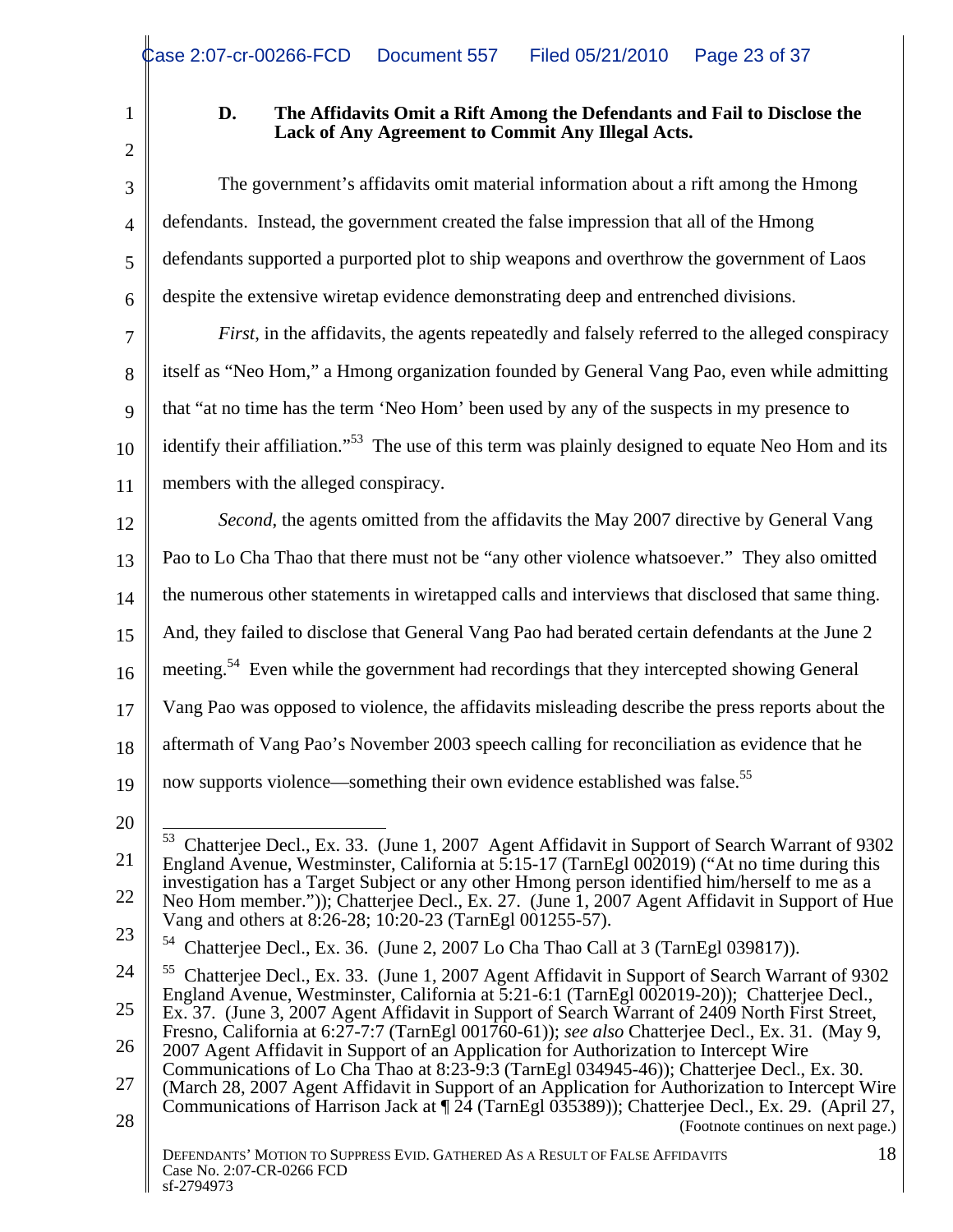|      | Third, numerous intercepted telephone calls from Jack or Lo Cha Thao demonstrated that                                                                                                                                                                       |
|------|--------------------------------------------------------------------------------------------------------------------------------------------------------------------------------------------------------------------------------------------------------------|
|      | Vang Pao and other Hmong elders, including Youa True Vang and Chong Yang Thao, were                                                                                                                                                                          |
|      | opposed to doing anything. <sup>56</sup> In a May 12, 2007 call, for example, Lo Cha Thao was directly                                                                                                                                                       |
|      | informed that Vang Pao forbade any violence in Laos whatsoever:                                                                                                                                                                                              |
|      | [B] ut the old man [Vang Pao] emphasized  this morning                                                                                                                                                                                                       |
|      | that he think strongly about these work  [T] he owners of this<br>country [US Government] had already hold hands [with Laos], so                                                                                                                             |
|      | that's that. We don't have to make trouble  [H]e emphasized I<br>think is, that part and this work contradict  [H]e emphasize very                                                                                                                           |
|      | strong that  that guy still considers that he is active for  the<br>owner of this country [US government] and with the policy he                                                                                                                             |
|      | already have an agreement so that is how our duty is going to go.<br>There will not be any other violence whatsoever. So that is what                                                                                                                        |
|      | has been approved." <sup>5</sup>                                                                                                                                                                                                                             |
|      | Fourth, other government recordings also showed a rift among the alleged co-                                                                                                                                                                                 |
| 12 I | conspirators. <sup>58</sup> On one such call, Lo Cha Thao stated: "Don't share ideas anymore. Youa True                                                                                                                                                      |
| 13   | and they are done. Chong Yang Thao is done." <sup>59</sup> Further intercepted phone calls established that                                                                                                                                                  |
| 14 I | Vang Pao, in fact, wanted a political solution to the genocide, <sup>60</sup> and that Vang Pao had insisted                                                                                                                                                 |
|      | (Footnote continued from previous page.)                                                                                                                                                                                                                     |
|      | 2007 Agent Affidavit in Support of Application for Authorization to Continue to Intercept Wire<br>Communications of Harrison Jack at 10:18-26 (TarnEgl 034795)).                                                                                             |
|      | <sup>56</sup> The government asserts in its Opposition to Defendants' Motion to Dismiss for Outrageous<br>Government Conduct that they could not have known the content of Lo Cha Thao's intercepted                                                         |
| 18   | phone calls before they received the completed translations in November 2007. However, the                                                                                                                                                                   |
| 19 I | government simultaneously admits that they had access and knowledge of the content of the calls<br>because they had a Hmong/Lao linguist review completed wiretap intercepts during the                                                                      |
| 20   | investigation. Government's Opposition to Defendants' Motion to Dismiss for Outrageous<br>Government Conduct, (Docket $\#$ 412), p.64 n.42. Moreover, in the very affidavits at issue the                                                                    |
|      | government included discussions from intercepted calls that had occurred in April and May 2007<br>(see e.g. Chatterjee Decl., Ex. 27. (TarnEgl $001261-62$ )) so there is no basis for this claim.                                                           |
| 22   | Chatterjee Decl., Ex. 38. (May 12, 2007 Lo Cha Thao Call at 4-5 (TarnEgl 036238-39)).<br>(emphasis added).                                                                                                                                                   |
| 23   | <sup>58</sup> On April 18, 2007 Harrison Jack informed the ATF UC that there was no agreement between<br>any of the alleged Hmong participants, Mr. Jack stated: "[m]y guess is their first order will                                                       |
| 24   | probably be – the only figure I've heard once over the phone – because they're very reluctant. I                                                                                                                                                             |
| 25   | mean – and the other thing is until everybody agrees and they get General Vang Pao's order,<br>they're very sensitive to making any public statement along those lines." Chatterjee Decl., Ex. 39.<br>(April 18, 2007 Meeting at 35-36 (TarnEgl 041965-66)). |
| 26   | Chatterjee Decl., Ex. 40. (May 18, 2007 Lo Cha Thao Call at 6-7 (TarnEgl 037257).                                                                                                                                                                            |
| 27   |                                                                                                                                                                                                                                                              |
| 28   |                                                                                                                                                                                                                                                              |
|      | DEFENDANTS' MOTION TO SUPPRESS EVID. GATHERED AS A RESULT OF FALSE AFFIDAVITS<br>Case No. 2:07-CR-0266 FCD                                                                                                                                                   |

 $\text{sf-2794973}$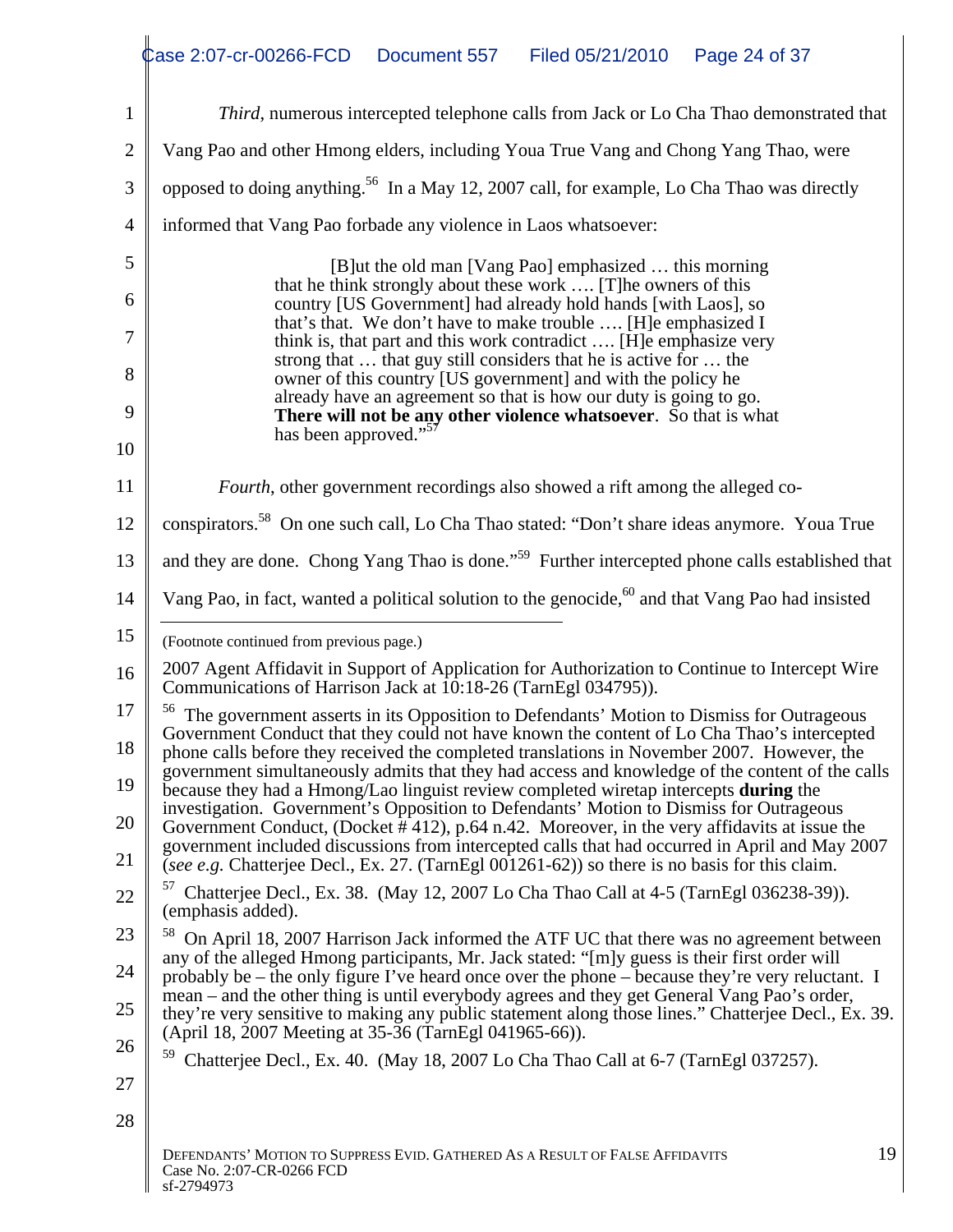1 that defendant Lo Thao resign as President of the 18 Clan, a Hmong organization, if he went 2 along with any plan to use violence.<sup>61</sup>

|      | along with any plan to use violence. <sup>61</sup>                                                                                                                                                       |
|------|----------------------------------------------------------------------------------------------------------------------------------------------------------------------------------------------------------|
|      | The rift among the alleged co-conspirators was even more apparent at a critical meeting                                                                                                                  |
|      | on June 2, 2007 attended by a number of the defendants. The government revealed for the first                                                                                                            |
|      | time in a footnote of its opposition brief that an interpreter informed the agents and prosecutors                                                                                                       |
|      | 6   by June 3 that certain telephone intercepts "appeared to indicate that there was a conflict in the                                                                                                   |
|      | group, that Vang Pao was apparently unhappy, that certain people were threatening to resign,                                                                                                             |
|      | 8   and that there appeared to be some sort of power struggle." <sup>62</sup> The government apparently did                                                                                              |
|      | nothing to investigate this critical information before signing the subsequent affidavits for search                                                                                                     |
|      | 10 warrants, and withheld this information from the court. <sup>63</sup>                                                                                                                                 |
|      | The omission of a rift among some of the defendants was material because the rift showed                                                                                                                 |
|      |                                                                                                                                                                                                          |
|      | that there was no conspiracy, there was no agreement among the defendants, and what some of                                                                                                              |
|      | the defendants might have been doing was not supported, ratified, or approved by other                                                                                                                   |
|      | defendants. This information undermines the agent's claims that the defendants worked together                                                                                                           |
|      | "to coordinate and aid the violent overthrow of the communist Laotian government in order to                                                                                                             |
| 16 I | restore the non-communist Hmong people to power in that country." <sup>64</sup> Information about the rift                                                                                               |
|      |                                                                                                                                                                                                          |
|      | (Footnote continued from previous page.)                                                                                                                                                                 |
|      | $^{60}$ Chatterjee Decl., Ex. 41. (May 20, 2007 Lo Cha Thao Call at 21 (TarnEgl 037493). See also<br><i>Id.</i> at 8-9 (TarnEgl 037480-81). Lo Cha Thao also discussed Vang Pao's decision to work for a |
|      | political solution—on a call on May 18, 2007. Chatterjee Decl., Ex. 40. (May 18, 2007 Lo Cha<br>Thao Call at 6-8 (TarnEgl 037256-58); see also Chatterjee Decl., Ex. 42. (June 2, 2007 Lo Cha            |
|      | Thao Call at 3 (TarnEgl 39880); Chatterjee Decl., Ex. 43. (June 3, 2007 Lo Cha Thao Call at 17-<br>18 (TarnEgl 037804-05)).                                                                              |
|      | $61$ Chatterjee Decl., Ex. 41. (May 20, 2007 Lo Cha Thao Call at 12 (TarnEgl 037484)).                                                                                                                   |
|      | $62$ Gvt. Opp. at 64 n.42.                                                                                                                                                                               |
|      | The two affidavits submitted on June 4, 2007 were based on, and incorporated by reference,<br>the statements made in the earlier affidavits and attached those earlier affidavits thereto.               |
|      | Chatterjee Decl., Ex. 1. (June 4, 2007 ATF Agent's Affidavit in Support of the Search Warrant<br>of 2727 N. Grove Industrial Drive, Unit #141B, Fresno, California at 1:7-10 (TarnEgl 042842));          |
|      | Chatterjee Decl., Ex. 2. (June 4, 2007 ATF Agent's Affidavit in Support of Search Warrant of 4                                                                                                           |
| 26   | Computers found at 2727 N. Grove Industrial Drive, Unit #141B, Fresno, California at 1:8-10<br>(TarnEgl 002120)).                                                                                        |
|      | <sup>64</sup> Chatterjee Decl., Ex. 32. (June 1, 2007 Agent Affidavit in Support of Search Warrant of Lo<br>Thao, Lo Cha Thao, United Hmong International, Inc., Chong Yang Thao, Harrison Jack at 3:13- |
| 28   | 16; Chatterjee Decl., Ex. 33. (June 1, 2007 Agent Affidavit in Support of Search Warrant of                                                                                                              |
|      | (Footnote continues on next page.)<br>20<br>DEFENDANTS' MOTION TO SUPPRESS EVID. GATHERED AS A RESULT OF FALSE AFFIDAVITS                                                                                |
|      | Case No. 2:07-CR-0266 FCD<br>sf-2794973                                                                                                                                                                  |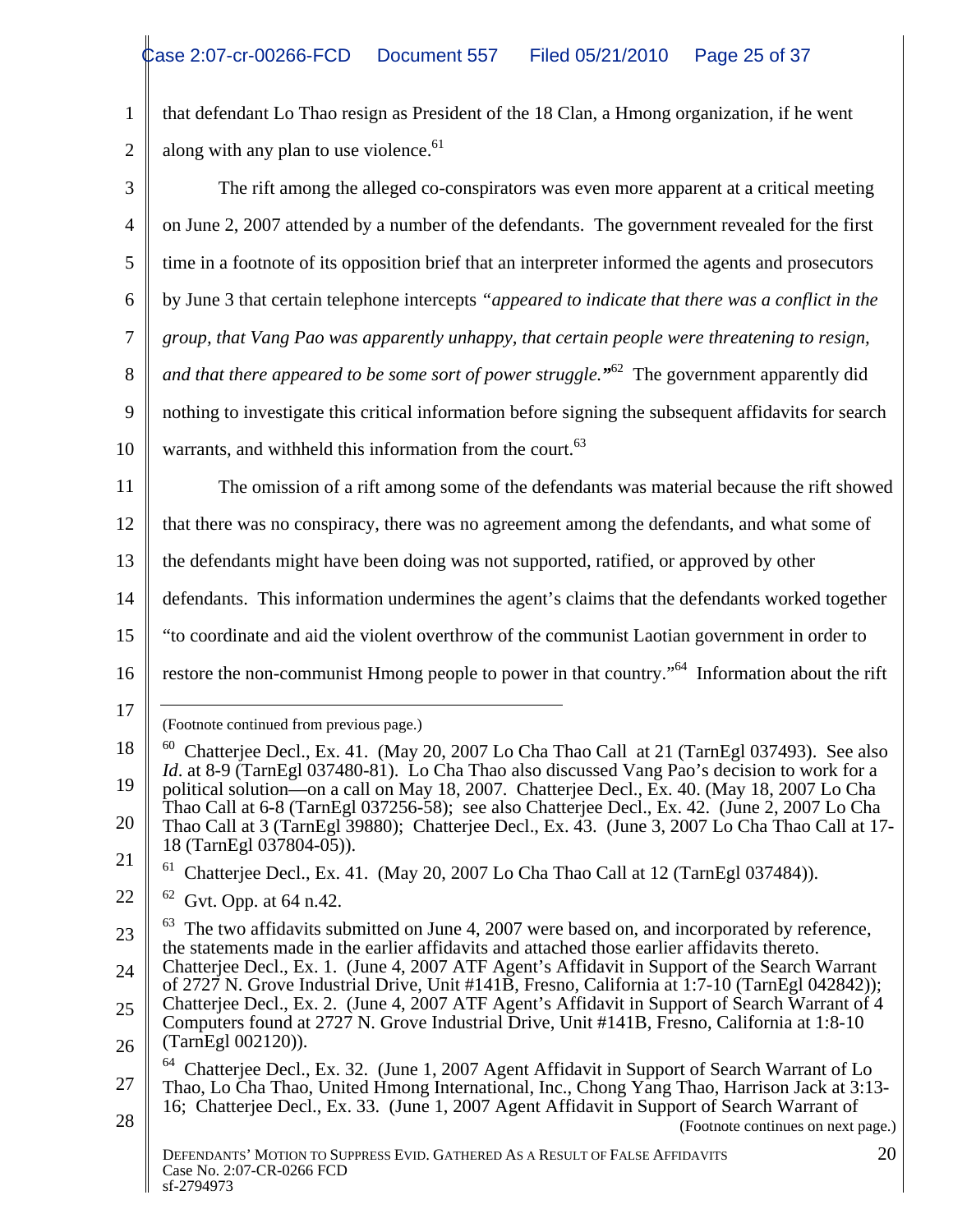1 would have undercut a finding of probable cause as to a number of the defendants and would 2 have established that there was no broad alleged conspiracy. *United States v. Kyllo*, 37 F.3d 526 3 (9th Cir. 1994), is instructive. There, the Ninth Circuit vacated a conviction and remanded the 4 matter for a *Franks* hearing because the affidavit omitted the fact that the defendant's wife (who 5 had been recently arrested for drug use) was living in another state and separated from the 6 defendant. The court found this omission to be material because it would have undermined the 7 suggestion that the defendant "was involved with drugs simply because his wife was." *Id*. at 529. 8 Similarly, here, omission of information concerning the lack of unity among the group was 9 material because, had it been included, it would have undermined the notion that the court should 10 find probable cause against all of the defendants based on the alleged conducts and statements of  $\parallel$ 11 one or two. one or two.

# 12 **E. The Agent Misrepresented His Alcohol Consumption During the Sting.**

13 The undercover agent also misrepresented his own repeated consumption of alcohol 14 during his meetings with the alleged "conspirators." His affidavit states that he consumed alcohol 15  $\parallel$  at the March 5, 2007 meeting with Jack and Lo Cha Thao, suggesting that this was a noteworthy 16  $\parallel$  and isolated event.<sup>65</sup> But he does not disclose that he also consumed alcohol (both beer and hard 17 iiquor) on at least the meetings on April 12, April 24, May 3, May 11, and May 23.<sup>66</sup> Had the 18 agent been truthful about his extensive consumption of alcohol during his interaction with some 19 of the defendants, the court would have been able to more accurately gauge the agent's judgment 20 and recollection of the underlying events.

21 |  $\overline{\phantom{a}}$   $\overline{\phantom{a}}$   $\overline{\phantom{a}}$   $\overline{\phantom{a}}$   $\overline{\phantom{a}}$   $\overline{\phantom{a}}$   $\overline{\phantom{a}}$   $\overline{\phantom{a}}$   $\overline{\phantom{a}}$   $\overline{\phantom{a}}$   $\overline{\phantom{a}}$   $\overline{\phantom{a}}$   $\overline{\phantom{a}}$   $\overline{\phantom{a}}$   $\overline{\phantom{a}}$   $\overline{\phantom{a}}$   $\overline{\phantom{a}}$   $\overline{\phantom{a}}$ 

<sup>(</sup>Footnote continued from previous page.)

 $22 \parallel$ 23  $\parallel$  in Support of Search Warrant of Hue Vang, Youa True Vang, Chue Lo, Seng Vue, Jerry Smith Vang Pao at 3:13-16 (TarnEgl 002017); Chatterjee Decl., Ex. 27. (June 1, 2007 Agent Affidavit Yang, Nhia Kao Vang at 3:12-15 (TarnEgl 001250)).

 $24 \parallel$ <sup>65</sup> Chatterjee Decl., Ex. 28. (June 3, 2007 Agent Affidavit in Support of the Criminal Complaint  $\parallel$  $\alpha$  at 13:10-12).

 $25 \n\Big|$  <sup>66</sup> Chatterjee Decl., Ex. 44. (April 12, 2007 Meeting at 3:18-19 (TarnEgl 041788)); Chatterjee 26 Decl., Ex. 45. (April 24, 2007 4/24/07 Meeting at 3:18-4:2, 5:25-6:21 (TarnEgl 042046-49)); Chatterjee Decl., Ex. 46. (May 3, 2007 Meeting at 3:8-14 (TarnEgl 042104)); Chatterjee Decl.,

 $27 \parallel$  Ex. 47. (May 11, 2007 Meeting at 5/11/07 meeting at 7:8-10 (TarnEgl 042254); Chatterjee Decl., Ex. 48. (May 23, 2007 Meeting at 4:23-25 (TarnEgl 042357)).

 $28 \parallel$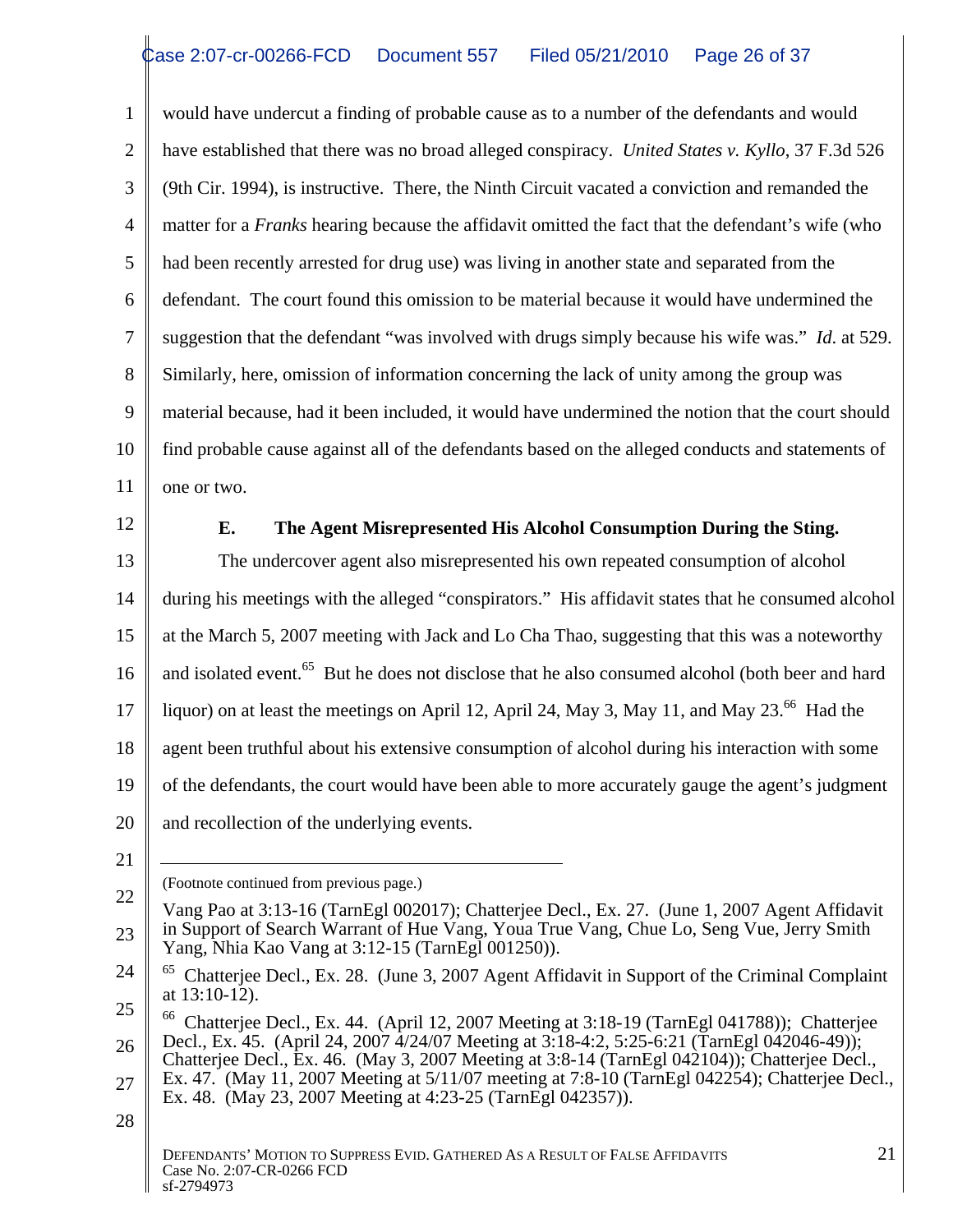## 1 **IV. WHEN ALLEGATIONS AGAINST INDIVIDUAL DEFENDANTS ARE**  2 GOVERNMENT LACKED PROBABLE CAUSE. **CONSIDERED SEPARATELY, IT IS EVEN MORE CLEAR THAT THE**

3 The affidavits that supported the warrants at issue here are rife with false statements and 4 material omissions. The government falsely represented Jack's contact with a "defense 5 contractor," misrepresented discussions that occurred on February 7, 2007, falsely described 6 General Vang Pao as the ringleader despite his vocal opposition to the use of violence, omitted 7 vidence concerning the desire for a peaceful solution to help the Hmong in Laos, omitted 8 vidence regarding numerous discussions about efforts to gain the support of the CIA and U.S. g | government, omitted information about the undercover agent's encouragement of the alleged plot, 10 omitted information about the agent's repeated alcohol use, and withheld critical information 11 about a rift among the defendants that established that there was no agreement to do anything.<br>12 Indeed, in the decisions cited above, courts have granted *Franks* hearings based on far less 12 Indeed, in the decisions cited above, courts have granted Franks hearings based on far less 13 egregious and rampant government misconduct. Absent the misrepresentations and omissions 14 ere, none of the affidavits at issue would support a finding of probable cause. However, as 15 Shown below, this is more true for those defendants who were barely mentioned in the affidavits 16 and who did not appear on the recorded calls or engage in any conversations with the agent. 17 **A. There Was No Probable Cause to Issue the Search Warrants Regarding**  $\frac{18}{18}$ 19 In June 2007, defendant Youa True Vang was a 71-year old American citizen with no  $_{20}$   $\parallel$  criminal record who served the U.S. government for 15 years during the Vietnam War. Given the  $\parallel$ **Defendant Youa True Vang.** 

21 | paltry evidence that the government submitted to support the warrants against Youa True Vang,

 $22 \parallel$  without the misrepresentations and omissions above, the government would not have been able to

- 23 establish probable cause that defendant Youa True Vang was part of any alleged conspiracy.
- 24 Other than in the description of the properties to be searched, defendant Youa True Vang is only 25 mentioned 3 times in the affidavit.

 $26 \parallel$ 

27  $\parallel$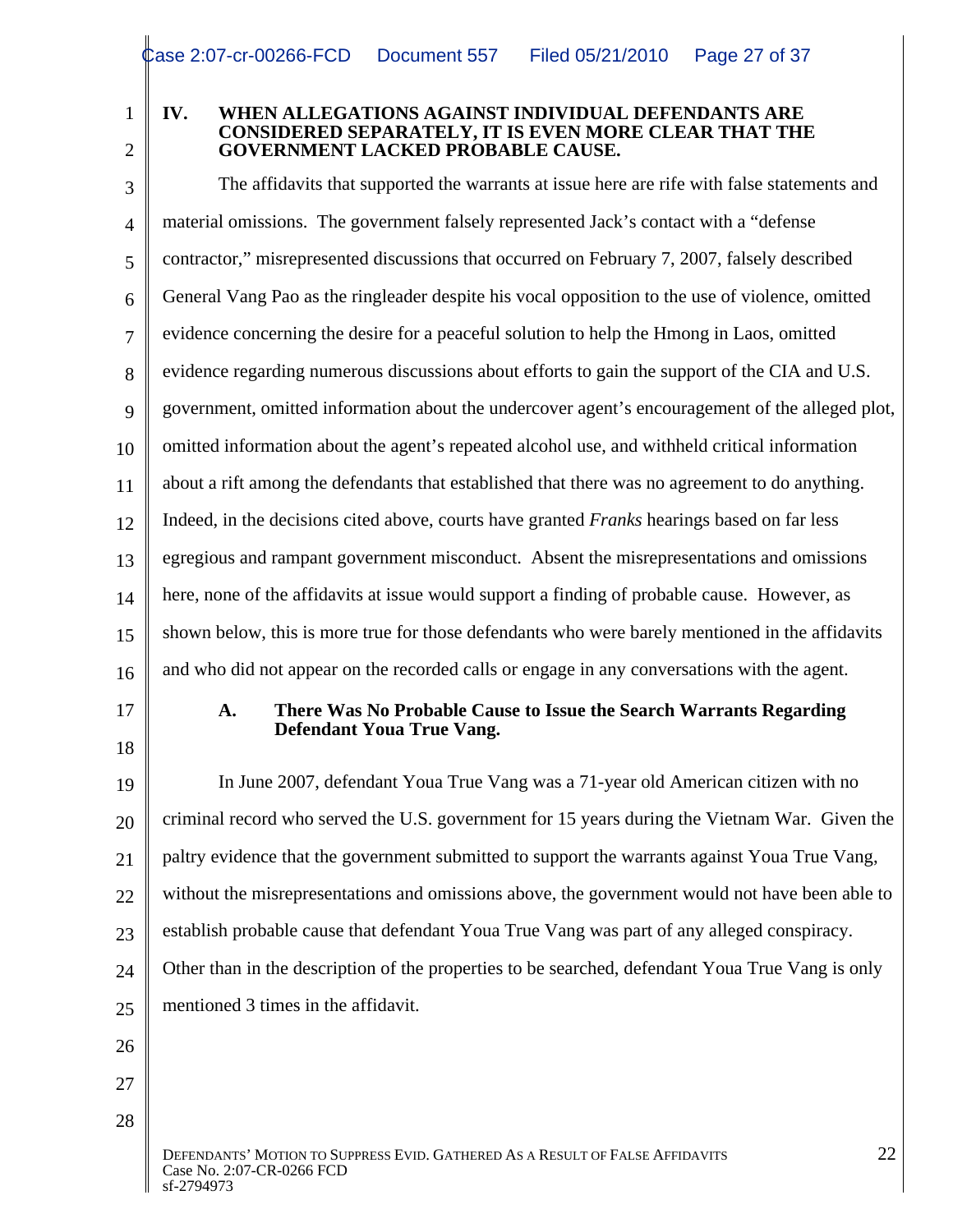|      | Case 2:07-cr-00266-FCD<br>Filed 05/21/2010  Page 28 of 37<br>Document 557                                                                                                                                             |
|------|-----------------------------------------------------------------------------------------------------------------------------------------------------------------------------------------------------------------------|
|      | He is described as the Founder of the Hmong International New Year                                                                                                                                                    |
|      | organization. <sup>67</sup> This representation is completely innocuous. The Hmong                                                                                                                                    |
|      | International New Year is a cultural event held dear to members of the Hmong                                                                                                                                          |
|      | people everywhere.                                                                                                                                                                                                    |
|      | 2. The affidavit states that he "looked at and/or handled the firearms" in an RV on                                                                                                                                   |
|      | February 7, 2007. <sup>68</sup>                                                                                                                                                                                       |
|      | 3. The affidavit states that he attended a meeting with a documentary filmmaker, the                                                                                                                                  |
|      | agent, and other defendants on April 18, 2007, where the agent displayed AK-                                                                                                                                          |
|      | $47s^{69}$                                                                                                                                                                                                            |
|      | 10 Other than these allegations, Youa True Vang is not mentioned anywhere in the affidavit. There                                                                                                                     |
|      | $\parallel$ is no discussion or description of any other conduct by Youa True Vang. And, the affidavits do                                                                                                            |
|      | not attribute any incriminating statements to him. Mr. Youa True Vang's mere presence at two                                                                                                                          |
|      | meeting was insufficient to tie him to any alleged conspiracy. See, e.g., United States v. Estrada-                                                                                                                   |
| 14   | <i>Macias</i> , 218 F.3d 1064, 1066 (9th Cir. 2000) (holding that, although "defendant must have                                                                                                                      |
|      | known that several individuals living around him were engaged in a conspiracy to manufacture                                                                                                                          |
|      | 16 methamphetamine, the inference was not enough to permit conviction"; "casual association with                                                                                                                      |
|      | conspiring people is not enough"); United States v. Penagos, 823 F.2d 346, 349-50 (9th Cir.                                                                                                                           |
| 18 I | 1987) (presence of defendant at time of cocaine delivery and possible actions as lookout                                                                                                                              |
|      | 19 $\parallel$ insufficient to convict of conspiracy or possession with intent to distribute).                                                                                                                        |
| 20   | The false statements about General Vang Pao are particularly material to Youa True Vang                                                                                                                               |
|      | because the agents were aware that General Vang Pao and Youa True Vang both fought together                                                                                                                           |
| 22   | for the Americans during the Vietnam War. It was a false inference planted in the affidavit that                                                                                                                      |
| 23 I | General Vang Pao was the leader and that Youa True Vang was following him in a criminal                                                                                                                               |
| 24   |                                                                                                                                                                                                                       |
| 26   | <sup>67</sup> Chatterjee Decl., Ex. 27 (June 1, 2007 Agent Affidavit in Support of Search Warrant of Hue<br>Vang, Youa True Vang, Chue Lo, Seng Vue, Jerry Smith Yang, Nhia Kao Vang at 1616-20<br>(TargEgl 001263)). |
| 27   | $^{68}$ <i>Id.</i> at 11. (TarnEgl 001257).                                                                                                                                                                           |
| 28   | $^{69}$ <i>Id.</i> at 12. (TarnEgl 001258).                                                                                                                                                                           |
|      | 23<br>DEFENDANTS' MOTION TO SUPPRESS EVID. GATHERED AS A RESULT OF FALSE AFFIDAVITS<br>Case No. 2:07-CR-0266 FCD<br>sf-2794973                                                                                        |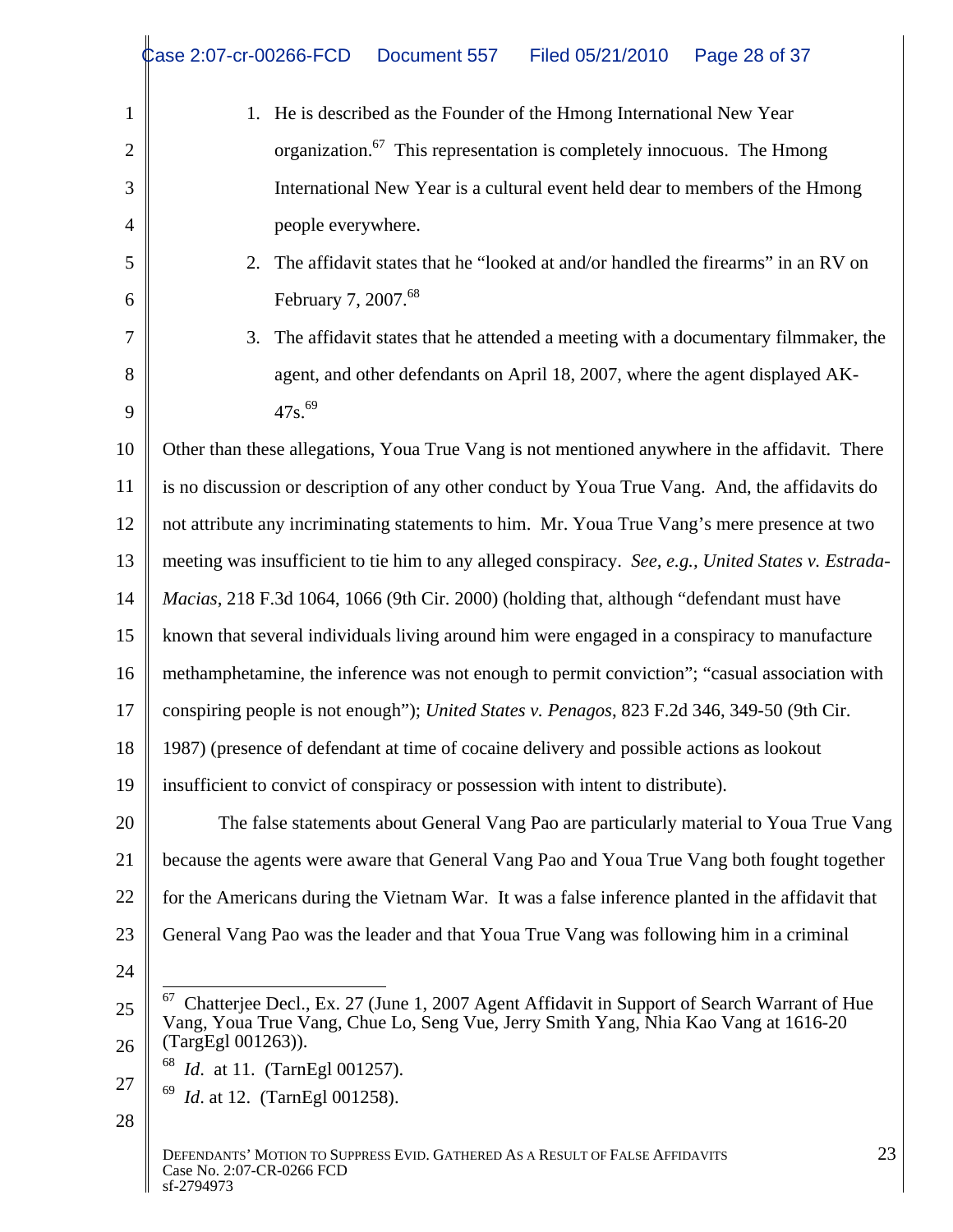1 enterprise. Accordingly, the Court should suppress the evidence obtained from the warrants to 2 | search Youa True Vang's properties.

### 3 **B. There Was No Probable Cause to Issue the Search Warrant Regarding**   $4 \parallel$ **Defendant Chue Lo.**

5 When the search warrant was issued, in June 2007, Mr. Lo was 61 years old with no 6 criminal record. He served for the United States government in the Vietnam War, beginning in 7 1962, when he was only 15 years old for. Mr. Lo was later recruited by General Vang Pao to 8 serve in the Court system in Laos, which he did until 1975 when he was exiled to Thailand with 9 his family. Mr. Lo has always been close to and loyal to the General. In Thailand, Mr. Lo served 10 as a judge in the refugee camp. Chue Lo moved his family to the United States and has been a 11 permanent resident since 1978. During that time he has engaged in humanitarian efforts to help 12 Hmong refugees in Laos. Given the misrepresentations and omissions in the warrant affidavits, 13 the government would not have been able to establish probable cause that Mr. Lo was part of any 14 alleged conspiracy. Mr. Lo is mentioned along with a chain of other defendants, as having 15 attended meetings with numerous people present for innocuous purposes. However, the 16 government ignores evidence that Chue Lo was unwilling to work with Lo Cha Thao.<sup>70</sup> 17 Mr. Lo was the leader of the Lo clan, part of the 18 member clan council, whose elders 18 | preside over Weddings, funerals, divorces, custody issues and other ritual events. Mr. Lo does 19  $\parallel$  not speak any English and never had a conversation with the undercover agent. The government 20 did not have recordings of incriminating statements made by Mr. Lo to other defendants. 21 **C. There Was No Probable Cause to Issue the Search Warrant Regarding**   $22 \parallel$ **Defendant Chong Yang Thao.**

23 Con the date of the arrest, defendant Chong Yang Thao was a 54- year old American 24 citizen with no criminal record. Previously, Mr. Thao served as a soldier under the command of 25 | General Vang Pao and the U.S. government from 1968 to 1975. In 1975, Mr. Thao was captured | 26 | by enemy troops and placed into a concentration camp. After escaping from the concentration

DEFENDANTS' MOTION TO SUPPRESS EVID. GATHERED AS A RESULT OF FALSE AFFIDAVITS 24<br>Case No. 2:07-CR-0266 FCD Case No. 2:07-CR-0266 FCD  $\text{sf-2794973}$ 

 $27 \parallel \overline{70}$  Chatterjee Decl., Ex. 49. (June 3, 2007 Lo Cha Thao Call at 7 (TarnEgl 036663).).  $28 \parallel$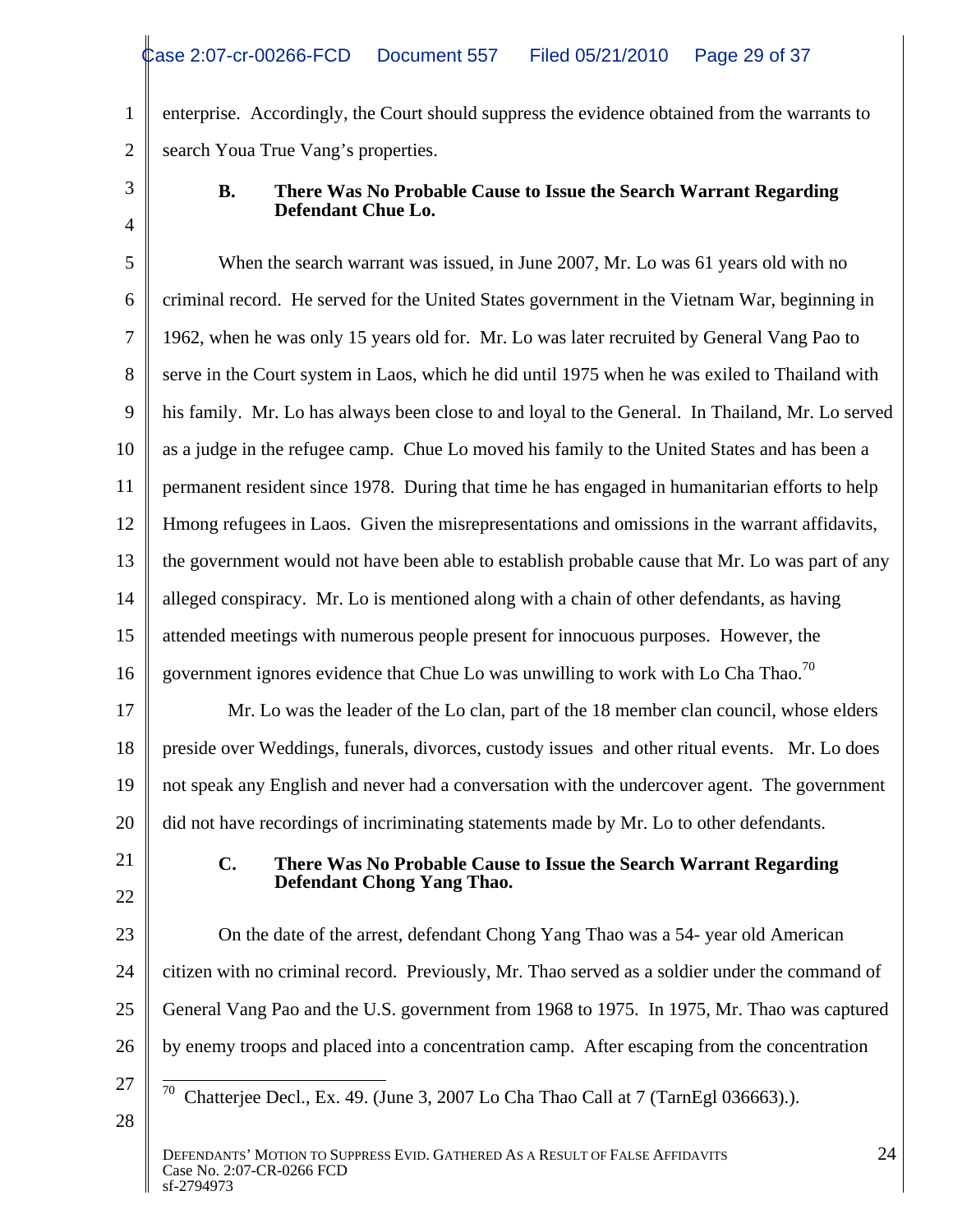|                | camp, Mr. Thao fled to Thailand and lived in a refugee camp until he came to the United States in                                                                                                                          |
|----------------|----------------------------------------------------------------------------------------------------------------------------------------------------------------------------------------------------------------------------|
|                | 1978. Mr. Thao was naturalized as a United States citizen in 1986.                                                                                                                                                         |
| 3 <sup>1</sup> | Other than the description of the properties to be searched, Mr. Chong Yang Thao is only                                                                                                                                   |
|                | mentioned a handful of times in the affidavit and many of the times he is mentioned involves                                                                                                                               |
|                | statements made by Lo Cha Thao, not Mr. Chong Yang Thao.                                                                                                                                                                   |
| 6              | Other than the description of the properties to be searched, Mr. Chong Yang Thao is only                                                                                                                                   |
|                | mentioned a handful of times in the affidavit and many of the times he is mentioned involves                                                                                                                               |
| 8              | statements made by Lo Cha Thao, not Mr. Chong Yang Thao.                                                                                                                                                                   |
| 9              | Mr. Chong Yang Thao is described as attending a meeting on May 7, 2007, at the                                                                                                                                             |
|                | 10   Amarin Thai Restaurant. <sup>71</sup>                                                                                                                                                                                 |
|                | The affidavit states that in a call between Lo Cha Thao and Harrison Jack, that Lo                                                                                                                                         |
|                | 12   Cha Thao says that Chong Yang Thao head up the Lao Movement for Democracy Office and that                                                                                                                             |
|                | President Thao will get up all the checks and everything. <sup><math>12</math></sup>                                                                                                                                       |
| 14             | The affidavit states that Mr. Thao was present at a meeting on April 18, 2007, with                                                                                                                                        |
| 15             | documentary film maker Richard Jellerson, the undercover agent, and other defendants. The                                                                                                                                  |
| 16 I           | undercover agent brought and displayed AK-47 rifles at this meeting. <sup>73</sup>                                                                                                                                         |
| 17             | The affidavit states that Lo Cha Thao called Jerry Smith Yang on May 12, 2007.                                                                                                                                             |
|                | 18   In that call the affidavit claims that Mr. Yang stated that he wired \$1,000.00 to Chong Yang                                                                                                                         |
|                | 19 Thao. <sup>74</sup>                                                                                                                                                                                                     |
|                | The affidavit states that on May 14 2007, Lo Cha Thao called Lo Thao and said                                                                                                                                              |
|                | that he (Lo Cha Thao) had a meeting with several men, including Chong Yang Thao, to discuss                                                                                                                                |
| 22             |                                                                                                                                                                                                                            |
| 23             | <sup>71</sup> Chatterjee Decl., Ex. 32 (June 1, 2007 Agent Affidavit in Support of Search Warrant of Lo                                                                                                                    |
| 24             | Thao, Lo Cha Thao, United Hmong International, Inc., Chong Yang Thao, Harrison Jack at 11<br>(TarnEgl 000012)).                                                                                                            |
| 25             | $12$ <i>Id.</i> at 21. (TarnEgl 000022).                                                                                                                                                                                   |
|                | <sup>73</sup> Chatterjee Decl., Ex. 32 (June 1, 2007 Agent Affidavit in Support of Search Warrant of Lo<br>Thao, Lo Cha Thao, United Hmong International, Inc., Chong Yang Thao, Harrison Jack at 26<br>(TarnEgl 000027)). |
| 27             | $^{74}$ <i>Id.</i> at 54. (TarnEgl 000055).                                                                                                                                                                                |
| 28             |                                                                                                                                                                                                                            |
|                | 25<br>DEFENDANTS' MOTION TO SUPPRESS EVID. GATHERED AS A RESULT OF FALSE AFFIDAVITS<br>Case No. 2:07-CR-0266 FCD<br>sf-2794973                                                                                             |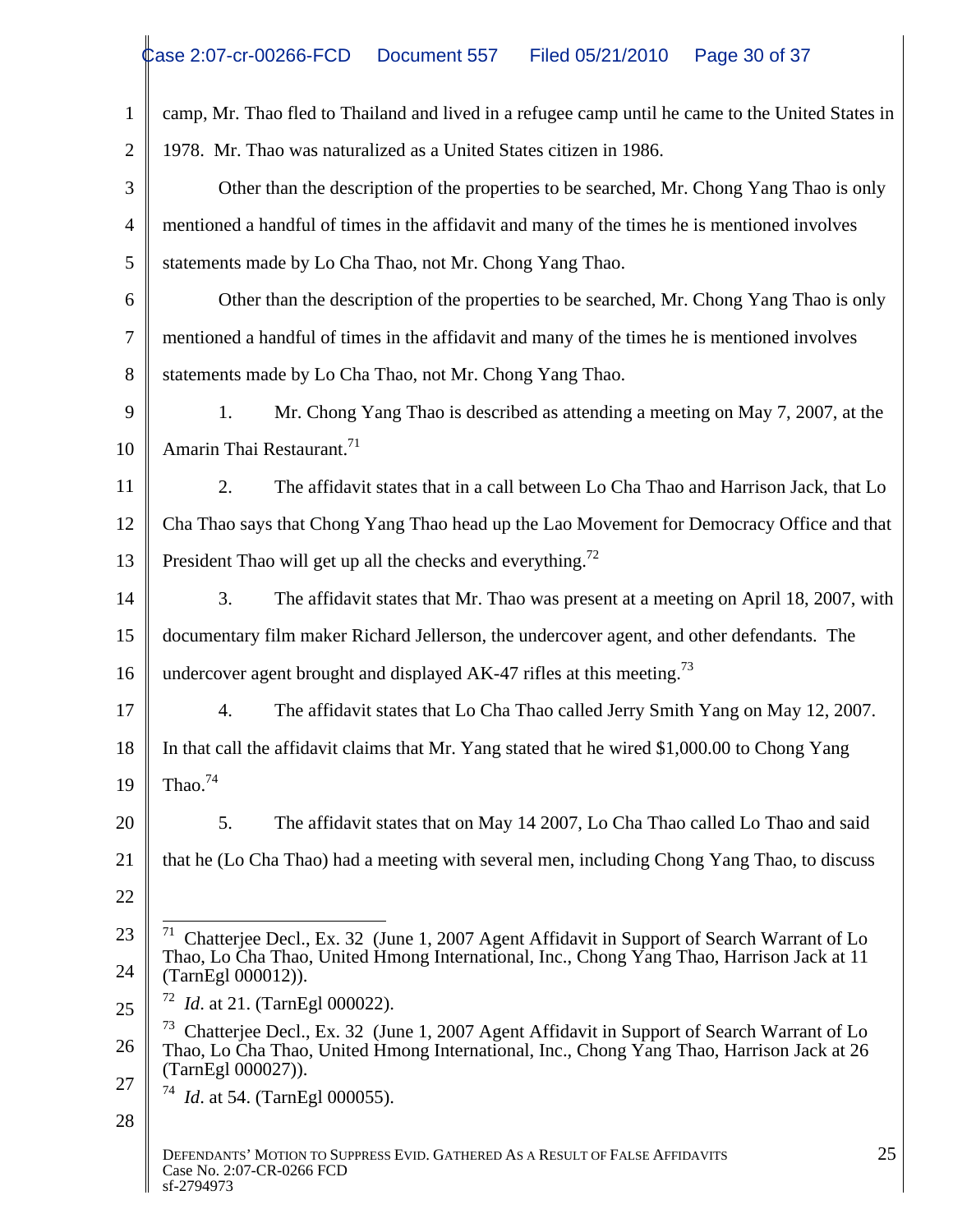1 the list of items to purchase and that Chong Yang Thao only wanted to buy what was on their 2  $\parallel$  list.<sup>15</sup>  $\text{list.}^{75}$ 

- 3 6. The affidavit states that on May 14, 2007, that Chong Yang Thao called Lo Cha 4 Thao and they discuss Chong Yang Thao calling "David" to get a blueprint.<sup>76</sup>
- 5 7. The affidavit states that on May 19, 2007, Lo Cha Thao calls Chong Yang Thao 6  $\parallel$  and they discuss whether "Grandfather" will attend a meeting.<sup>77</sup>

7 8. The affidavit states that on May 23, 2007, Chong Yang Thao was present at a 8 meeting that occurred at the Hanger 17 Restaurant, along with the Undercover Agent, Harrison 9 Jack, Lo Cha Thao, and Lo Thao. The affidavit states that the undercover showed the group 10 | maps. According to the Affidavit, Lo Cha Thao, Lo Thao, and Chong Yang Thao engaged in 11 several conversations in Hmong.<sup>78</sup>

11 Several conversations in Hmong.<sup>78</sup><br>12 Although Mr. Chong Yang Thao is allegedly present at a few meetings, he is never 13 described as being an active participant, but instead is always described as merely being present. 14 Furthermore, he is never described as ever having engaged in any conversations with the 15 | undercover Agent or Harrison Jack. Additionally, many of the references to Mr. Chong Yang 16 Thao are made by Lo Cha Thao in his conversations with other people. Mr. Chong Yang Thao's 17 mere presence and vague references to Mr. Chong Yang Thao by Lo Cha Thao are insufficient to 18 tie him to the alleged conspiracy.

19 Like defendant, Youa True Vang, and former defendant, General Vang Pao, Mr. Chong 20 | Yang Thao fought along side the Americans in the Vietnam War. By dismissing the case against 21 Ceneral Vang Pao, the alleged leader of this conspiracy, the government has in essence admitted 22 | their error in inferring that Mr. Thao and other intended to follow their leader (General Vang 23 | Pao), into a criminal conspiracy. The false statements contained throughout the affidavit about 24 | the overall conspiracy along with the vague references of mere presence at a few meetings and  $25 \parallel$  <sup>75</sup> Id.  $\frac{75}{14}$ 

- 
- 26  $\int_{77}^{76} Id.$  at 55. (TarnEgl 000056). *Id*. 76 *Id*. at 55. (TarnEgl 000056).
	- $77$   $H$ *Id*.
- $27 \parallel$  78  $\sim$  1.450.60  $\sim$  F 1.000060.60) *Id.* at 59-62. (TarnEgl 000060-63).
- $28 \parallel$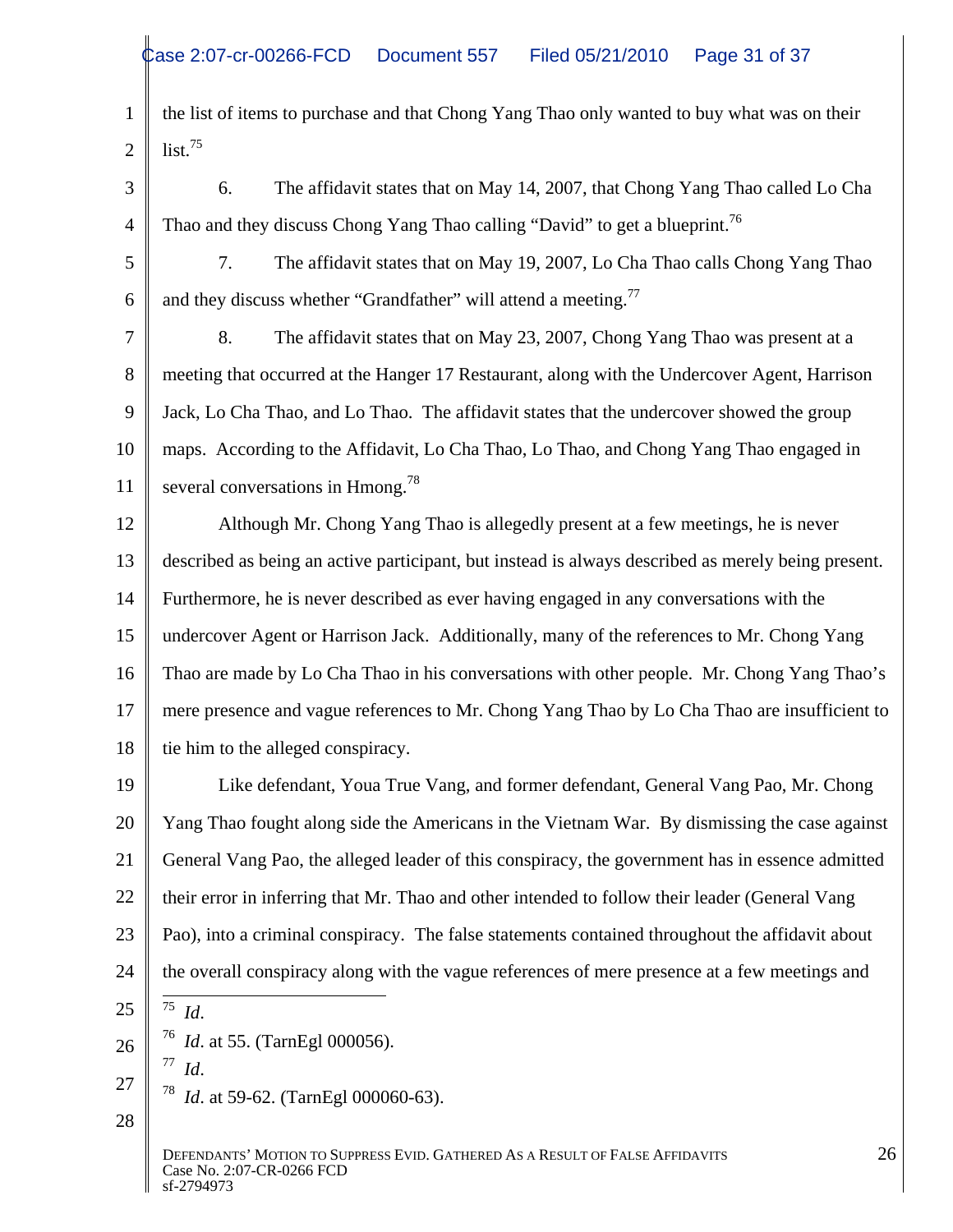1 some references about Mr. Chong Yang Thao by Lo Cha Thao are not sufficient probably cause 2 for the search warrant and the court should accordingly suppress the evidence obtained from Mr. 3 Chong Yang Thao's home located at 5796 East Grant Avenue, Fresno, California.

### 4 **D. There Was No Probable Cause to Issue the Search Warrant Regarding**   $5 \parallel$ **Defendant Hue Vang.**

6 Hue Vang is a 41 year old man with no criminal history. His father fought alongside the 7 General during the Vietnam War. After the fall of Vietnam in 1975, the family fled Vietnam first 8 to Thailand to a refugee camp and then to the United States. The affidavit in support of the 9 search warrant provides a paucity of evidence in relation to Hue Vang.

9 search warrant provides a paucity of evidence in relation to Hue Vang.<br>
10 1. On February 7, 2007, Hue Vang was present during the lunch meeting at the 11 Amarin Thai Restaurant in Sacramento. He entered the RV and viewed the weapons; the 12 undercover agent gave Hue Vang a memory stick which contained a list of the weapons viewed in 13  $\parallel$  the RV. Later that same day Hue Vang provided a map of Laos to the undercover agent.<sup>79</sup>

14 2. On April 18, 2007, Hue Vang was present at a hotel room when several 15 | individuals viewed weapons. Many individuals discussed the weapons and, at times, Hue Vang 16 acted as an interpreter. At one point Hue Vang mentions they may need approximately 10,000. 17 That is the sum total of evidence against Hue Vang presented in the affidavit in support of the 18 search warrant. The undercover agent omitted critical information from the affidavit. When 19 poring over the maps in the RV in the parking lot near Amarin Thai Restaurant on February 7, 20 | 2007, the undercover agent failed to inform the magistrate of the actual conversation. When the 21 | undercover agent asked Hue Vang about potential drop points for the weapons, ammunition and 22 | troops Hue Vang replied: "For the last 25 to 30 years we haven't even gone that far yet, we 23 haven't - - have any (unintelligible) - -" Harrison Jack interjected: "Just been surviving

24 | $\blacksquare$  $25 \parallel$ 

<sup>26</sup>  $\frac{1}{79}$  Chatterjee Decl., Ex. 27. (June 1, 2007 Agent Affidavit in Support of Search Warrant of Hue 27 Vang, Youa True Vang, Chue Lo, Seng Vue, Jerry Smith Yang, Nhia Kao Vang at 14-15 (TarnEgl 001261-62)).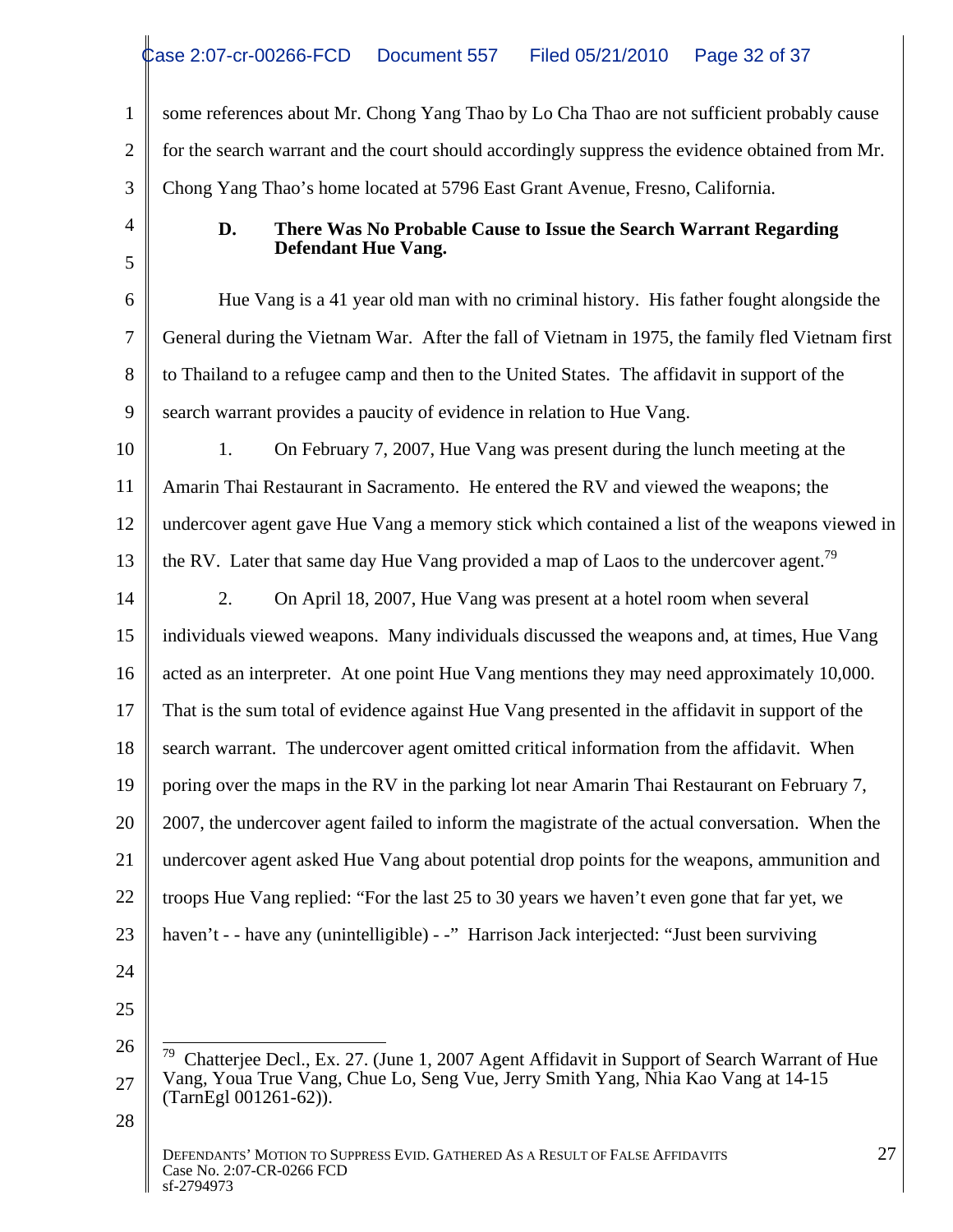|                | independently?" And Hue Vang replies: "Yeah. Yeah, just basically now just trying to survive                                                                                                                         |
|----------------|----------------------------------------------------------------------------------------------------------------------------------------------------------------------------------------------------------------------|
| $\overline{2}$ | independently. But obviously drop points is very possible  [.]"80                                                                                                                                                    |
| $\mathfrak{Z}$ | The undercover agent summarized the conversation as: "Hue Vang entered the RV and                                                                                                                                    |
|                | provided the ATF UC with maps of Laos that identified Hmong and Laotian government troop                                                                                                                             |
| $\mathfrak{S}$ | locations; those location indicated where it was likely that Neo Hom would want the weapons and                                                                                                                      |
| 6              | mercenaries air lifted and parachuted into Laos." <sup>81</sup> The agent's summary distorts what actually                                                                                                           |
|                | occurred. The actual conversation indicates these folks have been concerned about and trying to                                                                                                                      |
| 8              | help their people for the past 25-30 years. They have not even gotten to the point of determining                                                                                                                    |
| 9              | drop points, they are just trying to help them survive.                                                                                                                                                              |
| 10             | The undercover agent also omitted critical information concerning the April 18, 2007,                                                                                                                                |
|                | meeting at the hotel. Following the meeting, after Hue Vang and the other Hmong defendants left                                                                                                                      |
| 12             | the meeting, Harrison Jack met with the undercover agent and told him: "My guess is their first                                                                                                                      |
| 13             | order will probably be - - the only figure I've heard once over the phone - - because they're very                                                                                                                   |
| 14             | reluctant. I mean - - and the other thing is until everybody agrees and they get General Vang                                                                                                                        |
| 15             | <i>Pao's order</i> , they're very sensitive to making any public statement along those lines." <sup>82</sup> It                                                                                                      |
| 16             | appears that as of April 18, 2007, the group had not yet reached an agreement. Hue Vang was not                                                                                                                      |
| 17             | part of any agreement.                                                                                                                                                                                               |
| 18<br>19       | There Was No Probable Cause to Issue the Search Warrant Regarding<br>E.<br>Defendant Jerry Smith Yang.                                                                                                               |
| 20             | In June 2007, defendant Jerry Smith Yang was a United States citizen with no criminal                                                                                                                                |
| 21             | record who had served the U.S. government for a number of years during the Vietnam War.                                                                                                                              |
| 22             | Given the very limited evidence that the government submitted to support the warrant against                                                                                                                         |
| 23             | Jerry Smith Yang, without the misrepresentations and omissions above, the government would                                                                                                                           |
| 24             | <sup>80</sup> Chatterjee Decl., Ex. 20. (Transcript of February 7, 2007 Meeting at 50:15-17 (TarnEgl<br>$041539)$ ).                                                                                                 |
| 25<br>26       | <sup>81</sup> Chatterjee Decl., Ex. 27. (June 1, 2007 Agent Affidavit in Support of Search Warrant of Hue<br>Vang, Youa True Vang, Chue Lo, Seng Vue, Jerry Smith Yang, Nhia Kao Vang at 15 (TarnEgl<br>$001262)$ ). |
| 27             | <sup>82</sup> Chatterjee Decl., Ex. 39. (April 18, 2007 Meeting at 35-36 (TarnEgl 041965-66)).                                                                                                                       |
| 28             |                                                                                                                                                                                                                      |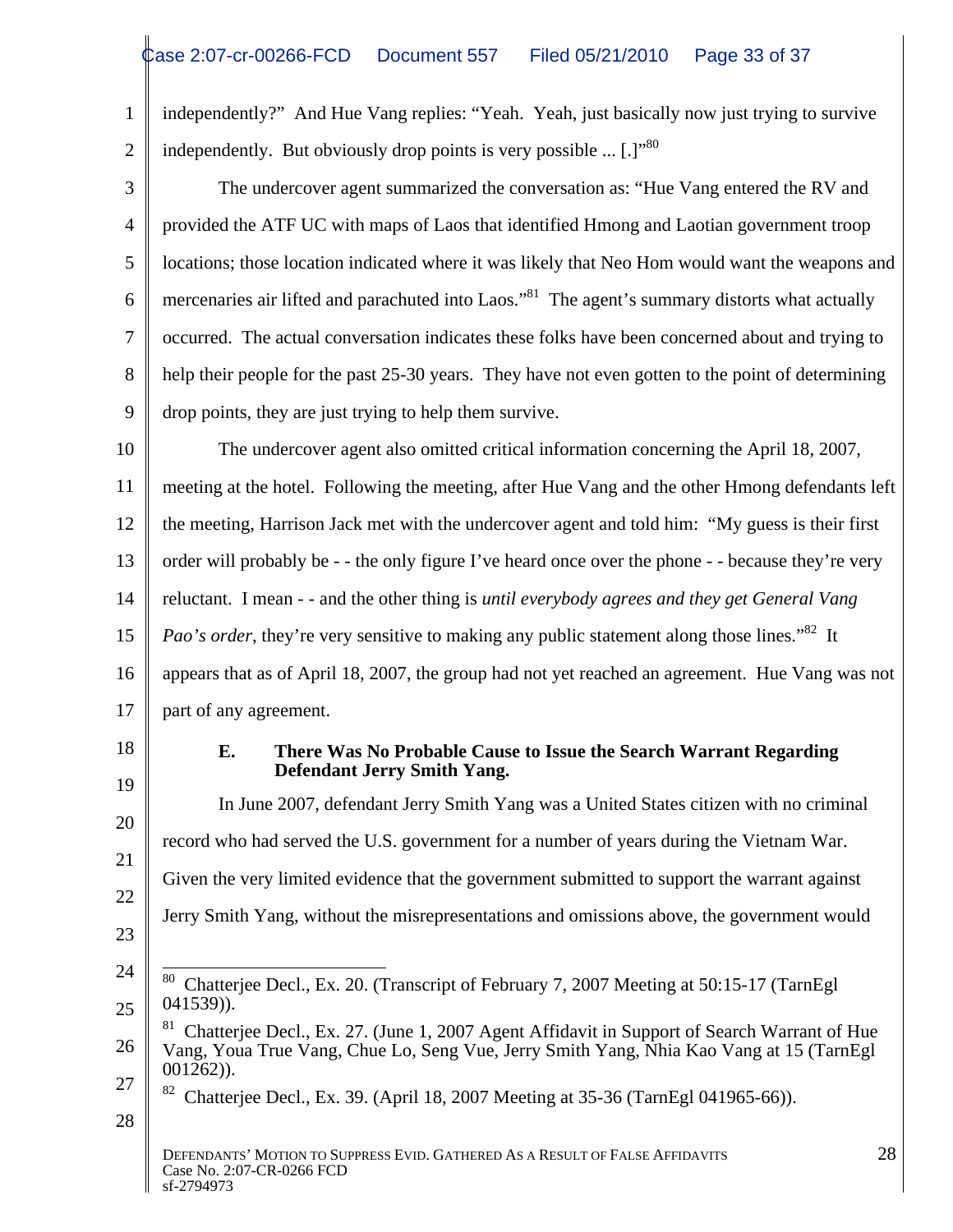1 not have been able to establish probable cause that defendant Jerry Smith Yang was part of any 2 alleged conspiracy. Other than in the description of the properties to be searched, defendant Jerry 3 Smith Yang is only mentioned 3 times in the affidavit.<sup>83</sup> First, the affidavit states that Jerry Smith 4 Yang attended the meeting with seven other individuals (including Lo Cha Thao) on April 24,  $5 \parallel 2007$  at the Hilton Hotel where the undercover agent displayed some weapons.<sup>84</sup> Second, the 6 affidavit states that Jerry Smith Yang stated in a telephone call with Lo Cha Thao on May 12, 7 2007 that he, Jerry Smith Yang, had wire transferred \$1,000 to his brother, Thomas Yang, in 8 Thailand.<sup>85</sup> And third, the affidavit states that Jerry Smith Yang called Lo Cha Thao 87 times 9 from March 30, 2007 to May 21, 2007 and received 68 calls from Lo Cha Thao during the same 10 period.<sup>86</sup> Other than that, Jerry Smith Yang is not mentioned anywhere in the affidavit. There is 11 | no discussion or description of any other conduct by Jerry Smith Yang. And, the affidavit does 12 not attribute any incriminating statements to Mr. Yang. Mr. Jerry Smith Yang's mere presence at | 13 one meeting would have been insufficient to tie him to any alleged conspiracy. *See, e.g., United* 14 *States v. Estrada-Macias*, 218 F.3d 1064 at 1066; *United States v. Penagos*, 823 F.2d at 349-50 15 (9th Cir. 1987). Nor is the fact that Jerry Smith Yang sent his brother money in any way 16 incriminating. The affidavit does not explain how providing money to a person's brother who is 17 | overseas can lead to an inference that an individual is participating in a conspiracy. Nor do the 18 mere number of phone calls between Jerry Smith Yang and Lo Cha Thao incriminate Mr. Yang. 19 With the exception of the information about the wire of \$1,000 to his brother, there is nothing in 20 | the affidavit concerning the content of the calls between Jerry Smith Yang and Lo Cha Thao and, | 21 while the content of telephone calls could be incriminating, the mere making of calls, without 22 | more, cannot. Accordingly, the court should suppress the evidence obtained from the warrants to 23 Search Jerry Smith Yang's home.

- $26 \parallel$  at 14. (Tame gl 001261).  $^{84}$  Id at 14 (TarnFal 001261) *Id.* at 14. (TarnEgl 001261).
	- 85 *Id*. at 15 (TarnEgl 001262).
- $27 \parallel$  86  $\parallel$  16 ( $\parallel$   $\parallel$   $\parallel$  001262) <sup>86</sup> *Id*. at 16. (TarnEgl 001263).
- $28 \parallel$

<sup>24</sup>  $\frac{1}{83}$  Chatterjee Decl., Ex. 27. (June 1, 2007 Agent Affidavit in Support of Search Warrant of Hue  $25 \parallel 0.01248 - 69.$ Vang, Youa True Vang, Chue Lo, Seng Vue, Jerry Smith Yang, Nhia Kao Vang at 1-22 (TarnEgl 001248-69).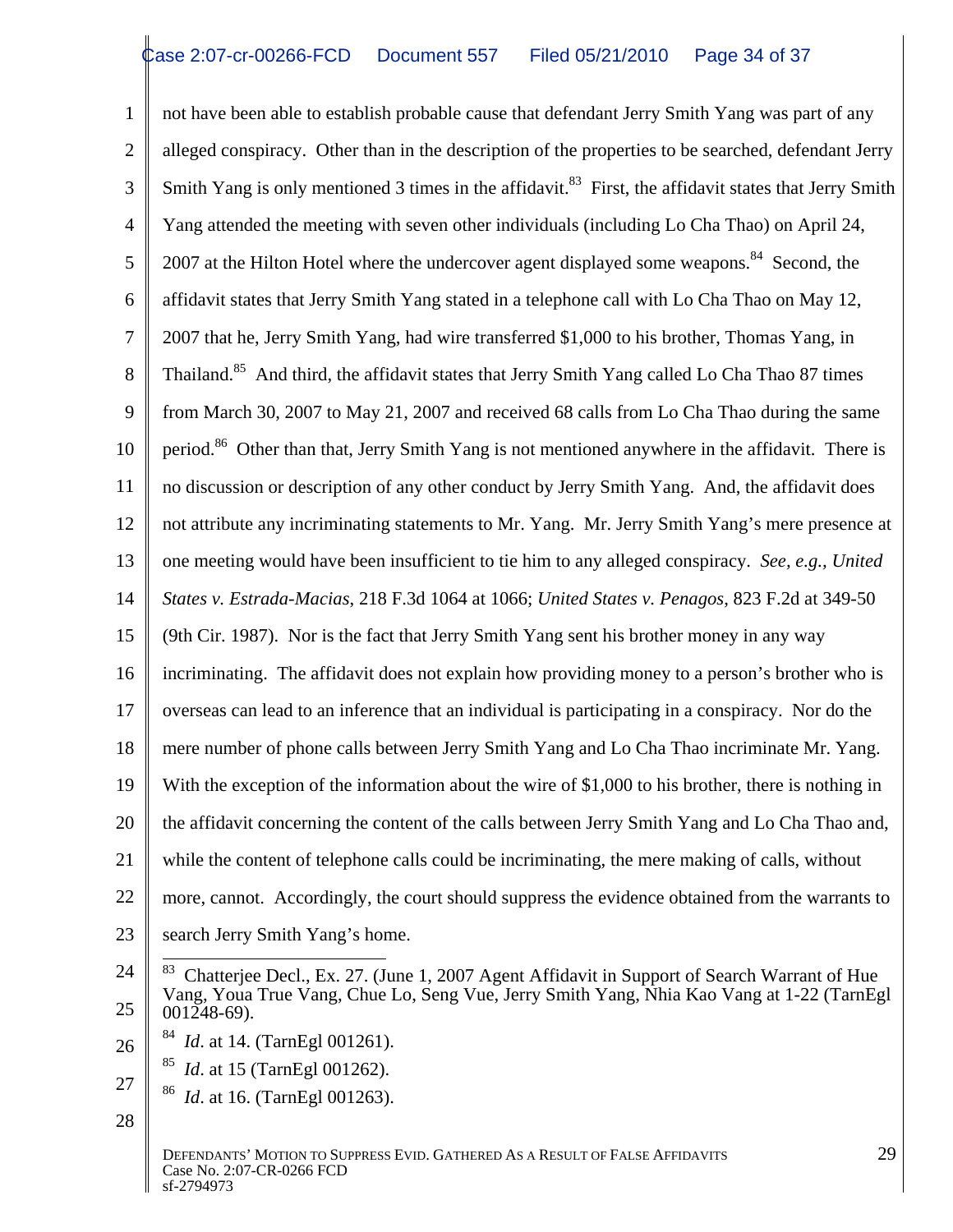# 1 **F. There Was No Probable Cause to Issue the Search Warrant Regarding**  2 |  $\blacksquare$ **Defendant Harrison Jack.**

3 Defendant Harrison Jack joins this motion, and moves separately for a *Franks* hearing for 4 the reasons stated in his previously filed motion to suppress wiretap evidence (Dkt. No. 543), and 5 for the additional reasons pertaining individually to his situation contained in his Motion to 6 Suppress Evidence, filed concurrently herewith.

#### 7 | V. CONCLUSION **V. CONCLUSION**

8 Sased on the foregoing, the Court should suppress all of the evidence obtained through the 9 searches supported by the tainted affidavits. Given the showing made by this motion, the 10 defendants are entitled to an evidentiary hearing where they can question (1) the undercover ATF 11 agent, (2) FBI agent Erik Crowder, (3) prosecutor Ellen Endrizzi, who oversaw the wiretap and 12 Search-warrant process, (4) and other appropriate witnesses. Defendants also seek to question the 13 interpreter who informed government agents about disagreements among the defendants in June  $14 \parallel 2007.$ 

|                | $14 \parallel 2007.$     |                                                                                                                       |                 |
|----------------|--------------------------|-----------------------------------------------------------------------------------------------------------------------|-----------------|
| 15             |                          |                                                                                                                       |                 |
|                | 16   Dated: May 21, 2010 | Respectfully submitted,                                                                                               |                 |
| 17             |                          | MORRISON & FOERSTER LLP                                                                                               |                 |
| 18<br>19       |                          | By: /s/ James J. Brosnahan<br><b>JAMES J. BROSNAHAN</b><br><b>GEORGE C. HARRIS</b><br>SOMNATH RAJ CHATTERJEE          |                 |
| 20<br>21       |                          | MELISSA ANN JONES<br><b>Attorneys for Defendant<br/>YOUA TRUE VANG</b>                                                |                 |
| 22<br>23<br>24 | Dated: May 21, 2010      | By: /s/Daniel J. Broderick<br>DANIEL J. BRODERICK<br>Federal Defender<br>JEFFREY L. STANIELS                          |                 |
| 25             |                          | <b>BENJAMIN D. GALLOWAY</b><br><b>Assistant Federal Defenders</b><br><b>Attorneys for Defendant<br/>HARRISON JACK</b> |                 |
| 26<br>27       |                          |                                                                                                                       |                 |
| 28             |                          |                                                                                                                       |                 |
|                | sf-2794973               | DEFENDANTS' MOTION TO SUPPRESS EVID. GATHERED AS A RESULT OF FALSE AFFIDAVITS<br>Case No. 2:07-CR-0266 FCD            | 30 <sup>1</sup> |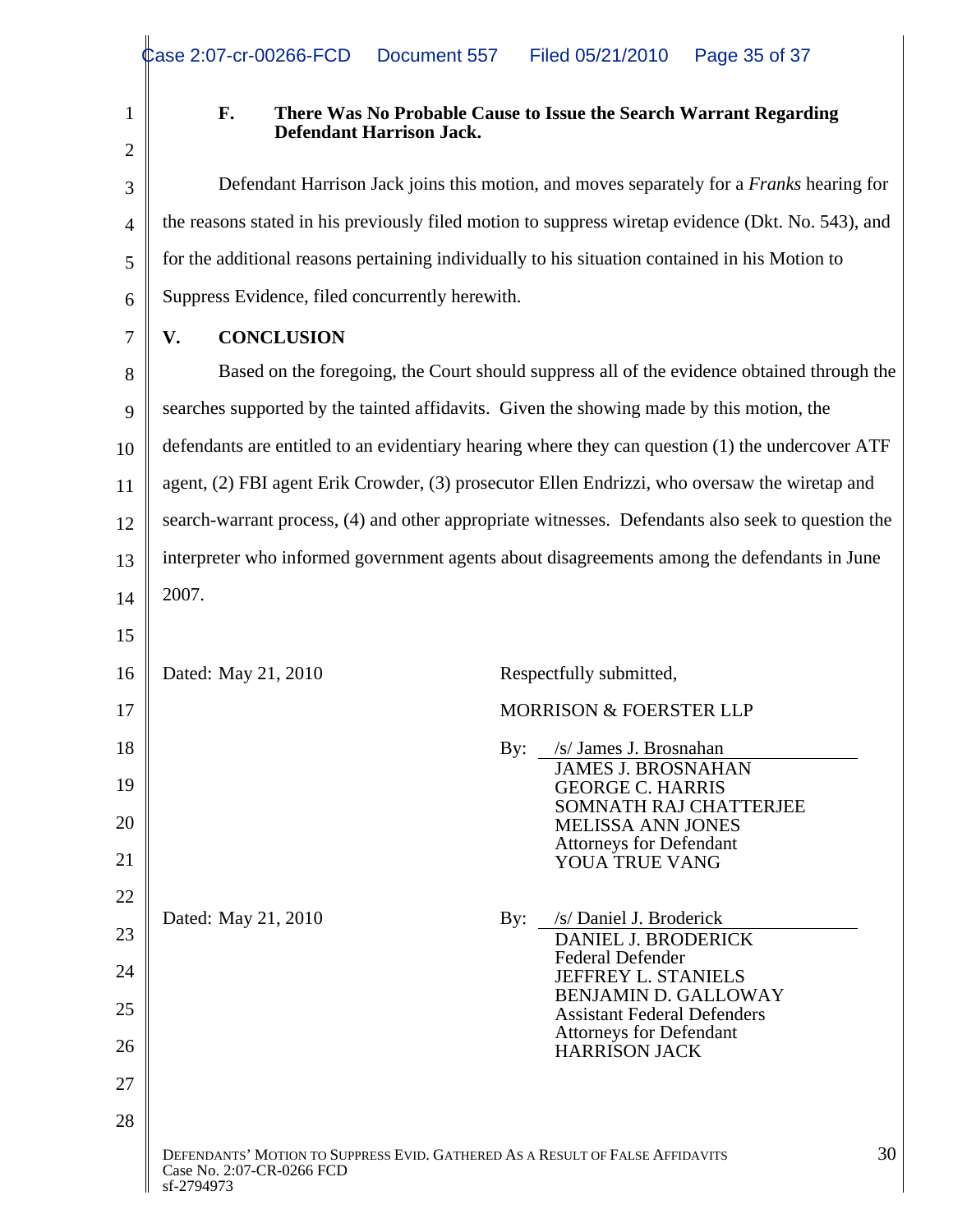|                | Case 2:07-cr-00266-FCD Document 557                                           |                    | Filed 05/21/2010  Page 36 of 37                                             |
|----------------|-------------------------------------------------------------------------------|--------------------|-----------------------------------------------------------------------------|
|                | Dated: May 21, 2010                                                           |                    | By: /s/ Mark J. Reichel                                                     |
|                |                                                                               |                    | MARK J. REICHEL                                                             |
|                |                                                                               |                    | Attorney for Defendant<br>LO CHA THAO                                       |
|                | 4 Dated: May 21, 2010                                                         |                    | By: /s/ William J. Portanova                                                |
|                |                                                                               |                    | WILLIAM J. PORTANOVA                                                        |
| 6              |                                                                               |                    | Attorney for Defendant<br>LO THAO                                           |
|                |                                                                               |                    |                                                                             |
|                | Dated: May 21, 2010                                                           |                    | By: /s/ Krista Hart<br><b>KRISTA HART</b>                                   |
|                |                                                                               |                    | Attorney for Defendant<br>HUE VANG                                          |
|                |                                                                               |                    |                                                                             |
|                | Dated: May 21, 2010                                                           | $\mathbf{By:}$     | $/s/$ Dina Lee Santos                                                       |
|                |                                                                               |                    | <b>DINA LEE SANTOS</b><br><b>Attorney for Defendant<br/>CHONG YANG THAO</b> |
| 12             |                                                                               |                    |                                                                             |
|                | Dated: May 21, 2010                                                           |                    | By: /s/ Michael B. Bigelow<br>MICHAEL B. BIGELOW                            |
| 14             |                                                                               |                    | <b>Attorney for Defendant</b>                                               |
| 15             |                                                                               |                    | SENG VUE                                                                    |
|                | Dated: May 21, 2010                                                           | By: /s/ Shari Rusk |                                                                             |
|                |                                                                               |                    |                                                                             |
| 18             |                                                                               |                    | SHARI RUSK<br>Attorney for Defendant<br>CHUE LO                             |
|                |                                                                               |                    |                                                                             |
| 20             | Dated: May 21, 2010                                                           |                    | By: /s/ Danny D. Brace, Jr.<br>DANNY D. BRACE, JR.                          |
|                |                                                                               |                    | Attorney for Defendant<br>NHIA KAO VANG                                     |
| 21             |                                                                               |                    |                                                                             |
| 22             | Dated: May 21, 2010                                                           |                    | By: /s/ Hayes H. Gable, III                                                 |
| 23             |                                                                               |                    | HAYES H. GABLE, III<br><b>Attorney for Defendant</b>                        |
| 24             |                                                                               |                    | DANG VANG                                                                   |
| 5 <sup>1</sup> | Dated: May 21, 2010                                                           |                    | By: /s/ Bruce Locke                                                         |
| 26             |                                                                               |                    | BRUCE LOCKE                                                                 |
| דר             |                                                                               |                    | <b>Attorney for Defendant</b><br>JERRY YANG                                 |
| 28             |                                                                               |                    |                                                                             |
|                | DEFENDANTS' MOTION TO SUPPRESS EVID. GATHERED AS A RESULT OF FALSE AFFIDAVITS |                    |                                                                             |
|                | Case No. 2:07-CR-0266 FCD<br>sf-2794973                                       |                    |                                                                             |